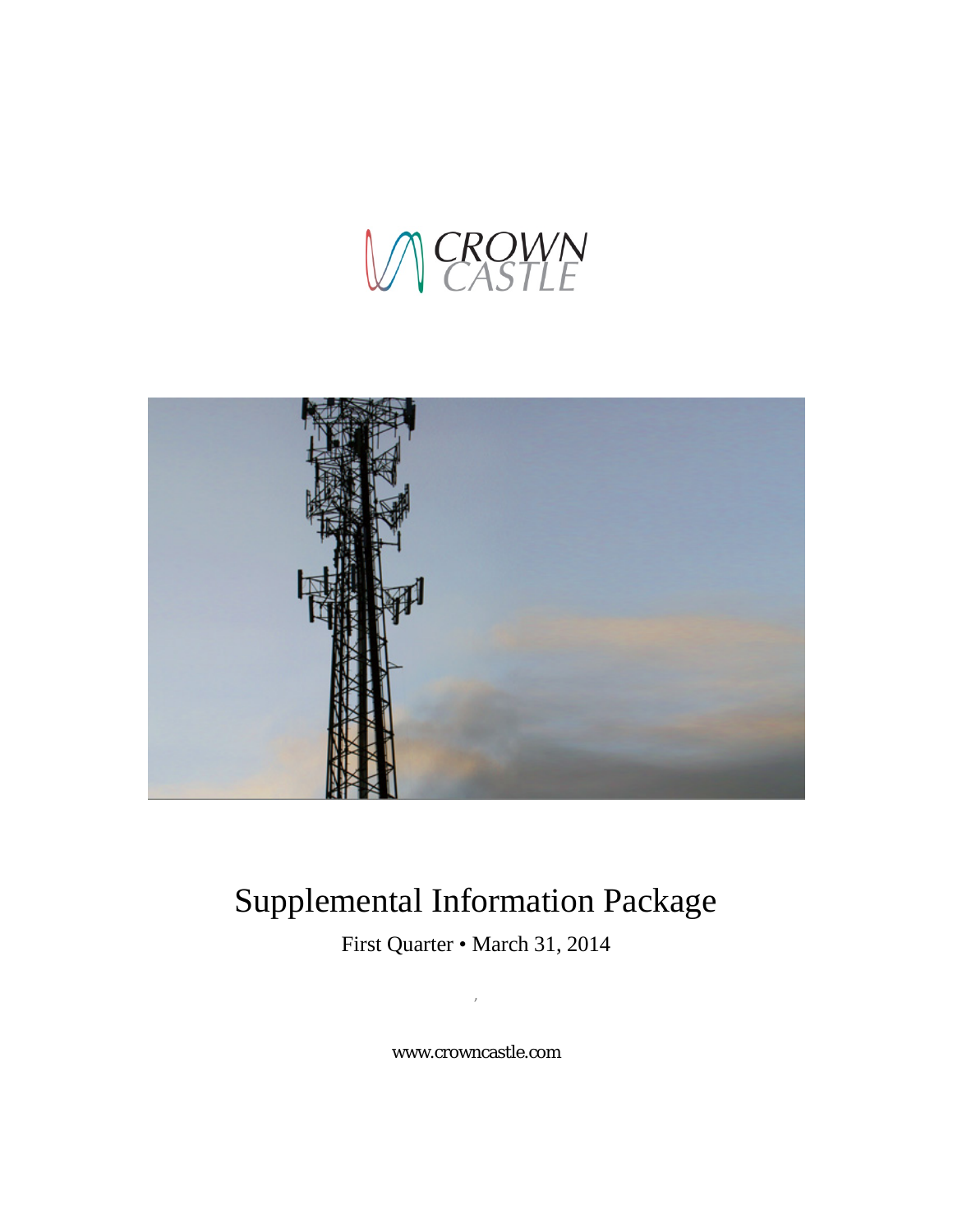#### Crown Castle International Corp. First Quarter 2014 **TABLE OF CONTENTS**

|                                                                           | Page           |
|---------------------------------------------------------------------------|----------------|
| Company Overview                                                          |                |
| Profile and Strategy                                                      | $\overline{2}$ |
| Historical Dividend and AFFO per Share                                    | 3              |
| Portfolio Footprint                                                       | 3              |
| Corporate Information                                                     | 4              |
| <b>Research Coverage</b>                                                  | 5              |
| <b>Historical Common Stock Data</b>                                       | 5              |
| Portfolio and Financial Highlights                                        | $6 - 7$        |
| Outlook - 2Q14 and Full Year 2014                                         | $7 - 8$        |
| Financials & Metrics                                                      |                |
| <b>Consolidated Balance Sheet</b>                                         | 9              |
| <b>Consolidated Statement of Operations</b>                               | 10             |
| FFO and AFFO Reconciliations                                              | 11             |
| <b>Consolidated Statement of Cash Flows</b>                               | 12             |
| Site Rental Revenue Growth                                                | 13             |
| Site Rental Gross Margin Growth                                           | 14             |
| Summary of Straight-Line, Prepaid Rent Activity, and Capital Expenditures | 15             |
| Lease Renewal and Lease Distribution                                      | 16             |
| <b>Customer Overview</b>                                                  | 17             |
| <b>Asset Portfolio Overview</b>                                           |                |
| Summary of Tower Portfolio by Vintage                                     | 18             |
| Portfolio Overview                                                        | $19-20$        |
| <b>Ground Interest Overview</b>                                           | 21             |
| Ground Interest Activity                                                  | 22             |
| <b>Small Cell Network Overview</b>                                        | 22             |
| <b>Capitalization Overview</b>                                            |                |
| Capitalization Overview                                                   | 23             |
| Debt Maturity Overview                                                    | 24             |
| Liquidity Overview                                                        | 25             |
| Maintenance and Financial Covenants                                       | $26 - 27$      |
| <b>Interest Rate Sensitivity</b>                                          | 28             |
| Appendix                                                                  |                |

# **Cautionary Language Regarding Forward-Looking Statements**

This supplemental information package ("Supplement") contains forward-looking statements and information that are based on our management's current expectations as of the date of this Supplement. Statements that are not historical facts are hereby identified as forward-looking statements. Words such as "Outlook", "guide", "forecast", "estimate", "anticipate", "project", "plan", "intend", "believe", "expect", "likely", "predicted", and any variations of these words and similar expressions are intended to identify such forward looking statements. Such statements include, but are not limited to, our Outlook for the second quarter of 2014 and full year 2014.

Such forward-looking statements are subject to certain risks, uncertainties and assumptions, including, but not limited to, prevailing market conditions. Should one or more of these or other risks or uncertainties materialize, or should underlying assumptions prove incorrect, actual results may vary materially from those expected. More information about potential risk factors which could affect our results is included in our filings with the Securities and Exchange Commission. Crown Castle assumes no obligation to update publicly any forward-looking statements, whether as a result of new information, future events or otherwise.

The components of financial information presented herein, both historical and forward looking, may not sum due to rounding. Definitions and reconciliations of non-GAAP measures, including FFO and AFFO, are provided in the Appendix to this Supplement.

As used herein, the term "including" and any variation thereof, means "including without limitation." The use of the word "or" herein is not exclusive.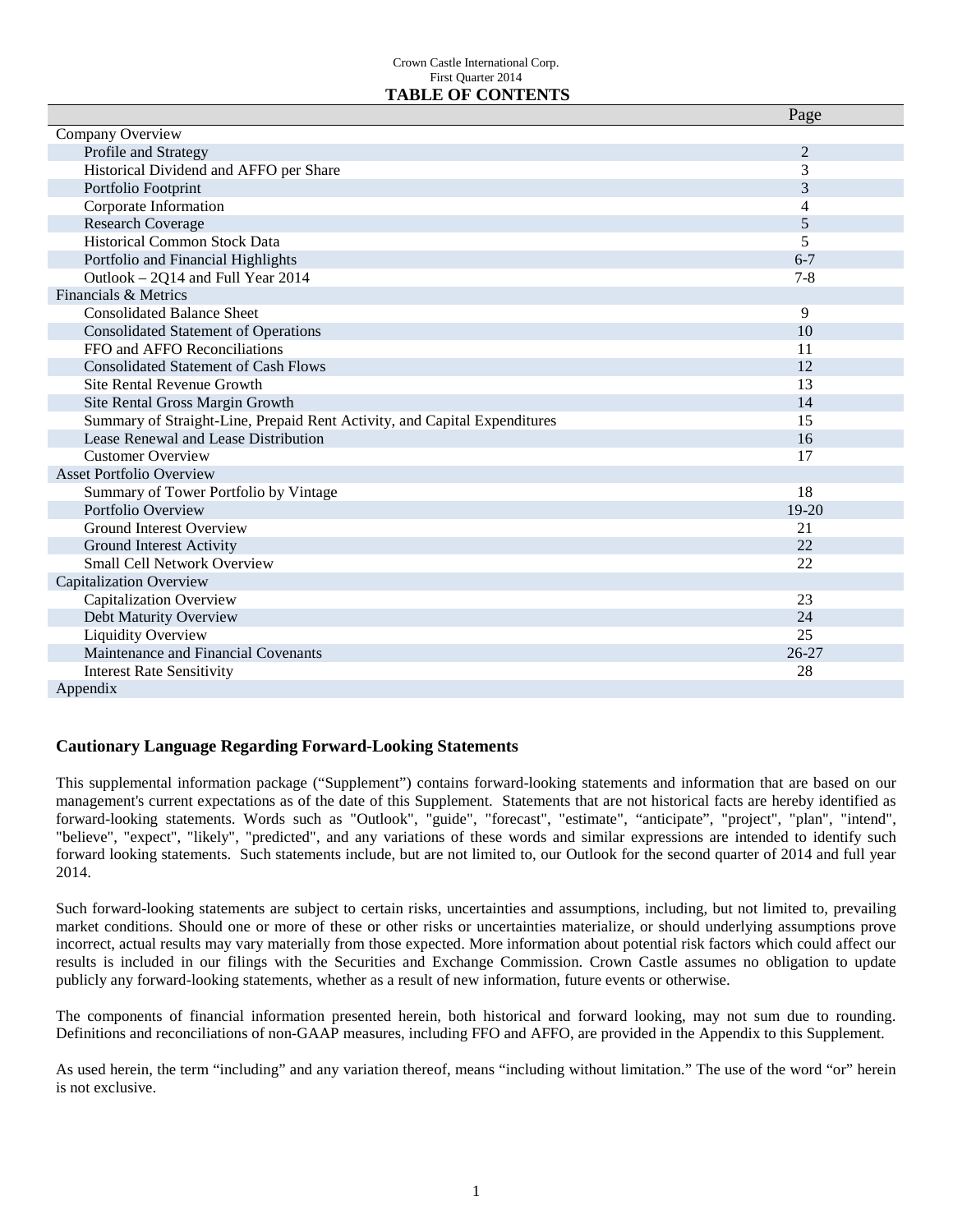| Crown Castle International Corp. |                                 |                                           |                                          |                 |  |
|----------------------------------|---------------------------------|-------------------------------------------|------------------------------------------|-----------------|--|
| First Ouarter 2014               |                                 |                                           |                                          |                 |  |
| COMPANY<br><b>OVERVIEW</b>       | <b>FINANCIALS &amp; METRICS</b> | <b>ASSET PORTFOLIO</b><br><b>OVERVIEW</b> | <b>CAPITALIZATION</b><br><b>OVERVIEW</b> | <b>APPENDIX</b> |  |

# **COMPANY PROFILE**

Crown Castle International Corp. (to which the terms "Crown Castle," "CCIC," "we," "our," "our Company," "the Company" or "us" as used herein refer) owns, operates and leases shared wireless infrastructure, including: (1) towers and other structures, such as rooftops (collectively, "towers"), and to a lesser extent, (2) distributed antenna systems, a type of small cell network ("small cells"), and (3) interests in land under third party towers in various forms ("third party land interests") (collectively, "wireless infrastructure"). Crown Castle offers significant wireless communications coverage in each of the top 100 US markets and to substantially all of the Australian population. Crown Castle owns, operates and manages approximately 40,000 and approximately 1,800 wireless communication sites in the US and Australia, respectively.

Our core business is providing access, including space or capacity, to our towers, and to a lesser extent, to our small cells and third party land interests via long-term contracts in various forms, including license, sublease and lease agreements (collectively, "contracts"). Our wireless infrastructure can accommodate multiple customers ("co-location") for antennas or other equipment necessary for the transmission of signals for wireless communication devices. We seek to increase our site rental revenues by adding more tenants on our wireless infrastructure, which we expect to result in significant incremental cash flows due to our relatively fixed operating costs.

Effective January 1, 2014, Crown Castle commenced operating as a Real Estate Investment Trust ("REIT") for U.S. federal income tax purposes as it relates to our towers and third party land interests, excluding our operations in Australia.

## **STRATEGY**

Our strategy is to translate anticipated demand for our wireless infrastructure into growth in our cash flows and long-term stockholder value. We measure "long-term stockholder value" as the combined growth in our per share results and dividends to common stockholders. The key elements of our strategy are to:

- *Organically grow the cash flows from our wireless infrastructure*. We seek to maximize the site rental cash flows derived from our wireless infrastructure by co-locating additional tenants on our wireless infrastructure through long-term contracts as our customers deploy and improve their wireless networks. We seek to maximize new tenant additions or modifications of existing installations (collectively, "new tenant additions") through our focus on customer service and deployment speed. Due to the relatively fixed nature of the costs to operate our wireless infrastructure (which tend to increase at approximately the rate of inflation), we expect increases in cash rental receipts from new tenant additions and the related subsequent impact from contracted escalations to result in growth in our operating cash flows. We believe there is considerable additional future demand for our existing wireless infrastructure based on their location and the anticipated growth in the wireless communications industry. Substantially all of our wireless infrastructure can accommodate additional tenancy, either as currently constructed or with appropriate modifications to the structure, which we expect to have high incremental returns.
- *Allocate capital efficiently*. We seek to allocate our available capital, including the net cash provided by our operating activities, in a manner that will increase long-term stockholder value, including dividends to common stockholders. Our historical discretionary investments have included the following (in no particular order):
	- purchase shares of our common stock ("common stock") from time to time;
	- acquire or construct wireless infrastructure;
	- acquire land interests under towers;
	- make improvements and structural enhancements to our existing wireless infrastructure; or
	- purchase, repay or redeem our debt.

Our long-term strategy is based on our belief that additional demand for our wireless infrastructure will be created by the expected continued growth in the wireless communications industry, which is predominately driven by the demand for wireless data services by consumers. We believe that additional demand for wireless infrastructure will create future growth opportunities for us. We believe that such demand for our wireless infrastructure will continue, will result in organic growth of our cash flows due to new tenant additions on our existing wireless infrastructure, and will create other growth opportunities for us, such as demand for new wireless infrastructure.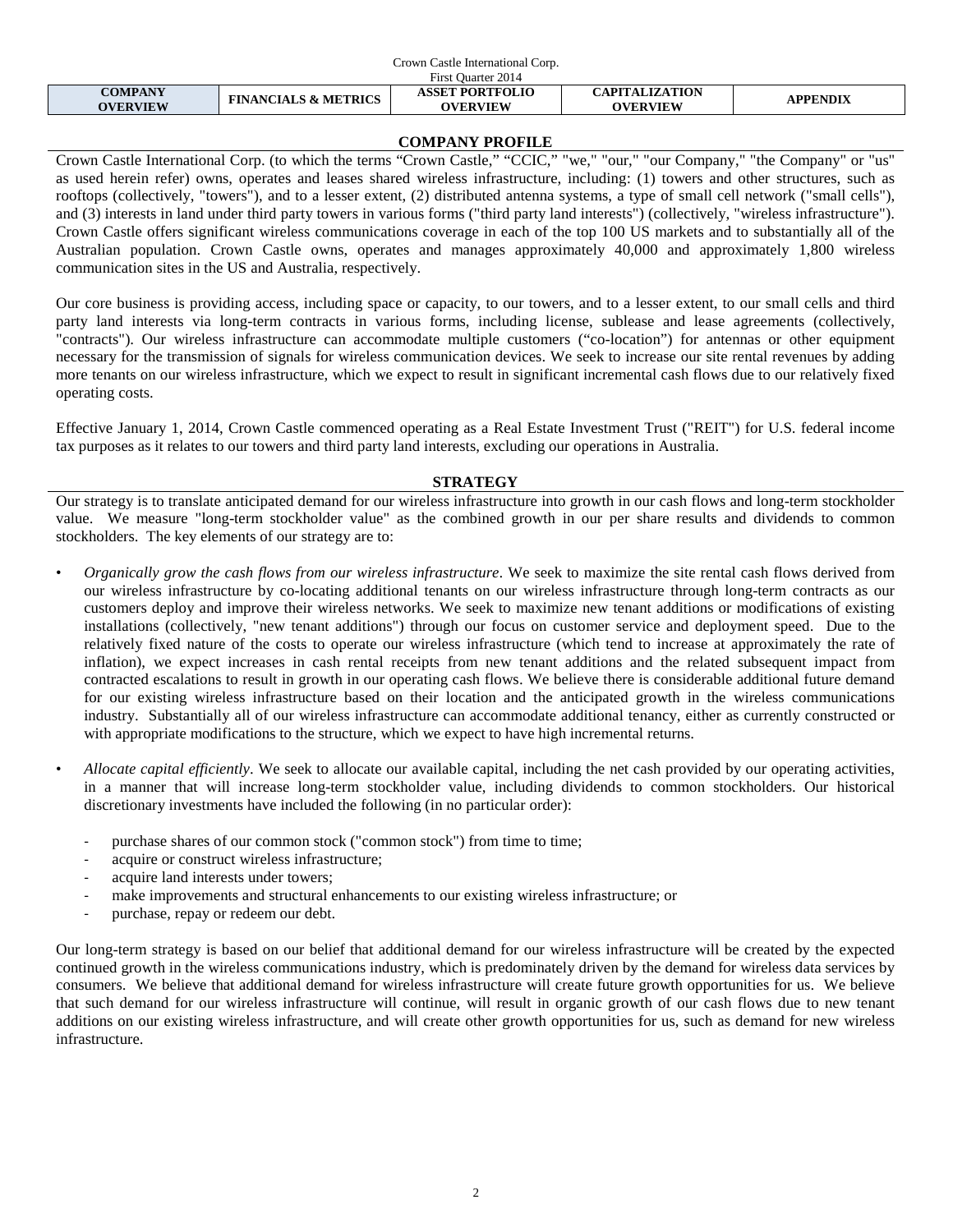

<span id="page-3-0"></span>l  $1$  Calculated to recognize the benefit of prepaid rent from customers over the weighted-average life of customer contracts rather than in the period in which the prepaid rent was received, as previously calculated. See reconciliations and definitions provided herein. See also "Definitions of Non-GAAP Financial Measures and Other Calculations" in the Appendix for a discussion of the updated definitions of FFO and AFFO. 2 Last quarter annualized ("LQA") calculated as the most recently completed quarterly period times four.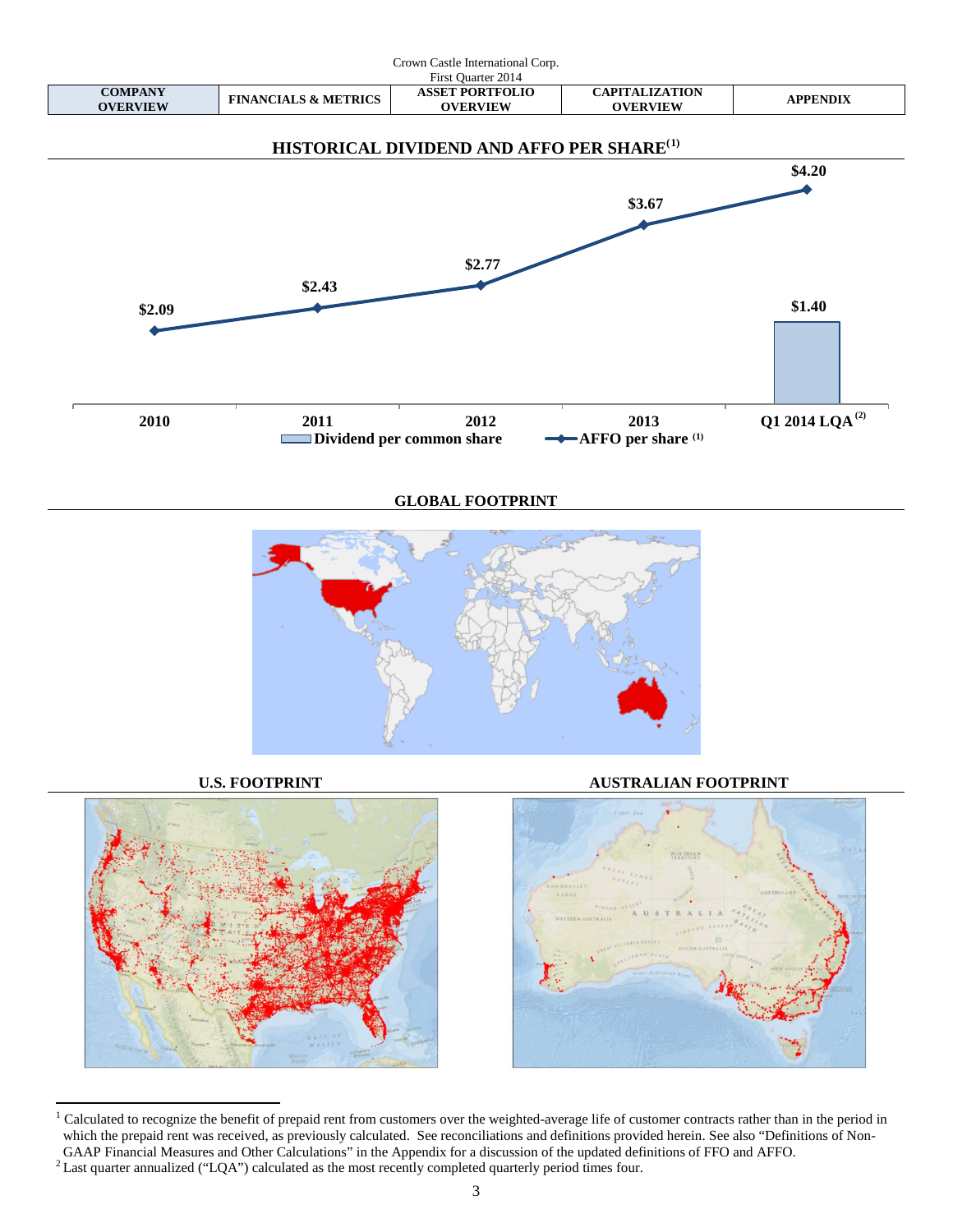| Crown Castle International Corp. |                                 |                                           |                                   |          |  |
|----------------------------------|---------------------------------|-------------------------------------------|-----------------------------------|----------|--|
| First Ouarter 2014               |                                 |                                           |                                   |          |  |
| COMPANY<br><b>OVERVIEW</b>       | <b>FINANCIALS &amp; METRICS</b> | <b>ASSET PORTFOLIO</b><br><b>OVERVIEW</b> | CAPITALIZATION<br><b>OVERVIEW</b> | APPENDIX |  |

| <b>GENERAL COMPANY INFORMATION</b>                       |                                                  |  |  |  |  |
|----------------------------------------------------------|--------------------------------------------------|--|--|--|--|
| Principal executive offices                              | 1220 Augusta Drive, Suite 600, Houston, TX 77057 |  |  |  |  |
| Common shares trading symbol                             | <b>CCI</b>                                       |  |  |  |  |
| Stock exchange listing                                   | New York Stock Exchange                          |  |  |  |  |
| Fiscal year ending date                                  | December 31                                      |  |  |  |  |
| Fitch – Long Term Issuer Default Rating                  | <b>BB</b>                                        |  |  |  |  |
| Moody's – Long Term Corporate Family Rating              | Ba <sub>2</sub>                                  |  |  |  |  |
| Standard & Poor's - Long Term Local Issuer Credit Rating | <b>BB</b>                                        |  |  |  |  |

*Note: These credit ratings may not reflect the potential risks relating to the structure or trading of the Company's securities and are provided solely for informational purposes. Credit ratings are not recommendations to buy, sell or hold any security, and may be revised or withdrawn at any time by the issuing organization in its sole discretion. The Company does not undertake any obligation to maintain the ratings or to advise of any change in the ratings. Each agency's rating should be evaluated independently of any other agency's rating. An explanation of the significances of the ratings can be obtained from each of the ratings agencies.*

### **EXECUTIVE MANAGEMENT TEAM**

| Name                 | Age | Years with<br>Company | Position                                                     |
|----------------------|-----|-----------------------|--------------------------------------------------------------|
| W. Benjamin Moreland | 50  | 14                    | President and Chief Executive Officer                        |
| Jay A. Brown         | 41  | 14                    | Senior Vice President, Chief Financial Officer and Treasurer |
| James D. Young       | 52  | 8                     | Senior Vice President and Chief Operating Officer            |
| E. Blake Hawk        | 64  | 15                    | <b>Executive Vice President and General Counsel</b>          |
| Patrick Slowey       | 57  | 13                    | Senior Vice President and Chief Commercial Officer           |
| Philip M. Kelley     | 41  | 16                    | Senior Vice President-Corporate Development and Strategy     |

#### **BOARD OF DIRECTORS**

| Name                  | Position        | Committees                    | Age | Years as Director |
|-----------------------|-----------------|-------------------------------|-----|-------------------|
| J. Landis Martin      | Chairman        | $NCG^{(1)}$                   | 68  | 17                |
| P. Robert Bartolo     | <b>Director</b> | Audit                         | 42  | $\leq$ 1          |
| Cindy Christy         | <b>Director</b> | $NCG(1)$ , Strategy           | 48  | 6                 |
| Ari Q. Fitzgerald     | Director        | Compensation, Strategy        | 51  | 11                |
| Robert E. Garrison II | Director        | Audit, Compensation           | 72  | 8                 |
| Dale N. Hatfield      | Director        | $NCG^{(1)}$ , Strategy        | 76  | 12                |
| Lee W. Hogan          | Director        | Audit, Compensation, Strategy | 69  | 12                |
| Edward C. Hutcheson   | <b>Director</b> | Strategy                      | 68  | 17                |
| John P. Kelly         | Director        | Strategy                      | 56  | 13                |
| Robert F. McKenzie    | Director        | Audit, Strategy               | 70  | 18                |
| W. Benjamin Moreland  | Director        |                               | 50  | 7                 |

<span id="page-4-0"></span><sup>1</sup> Nominating & Corporate Governance Committee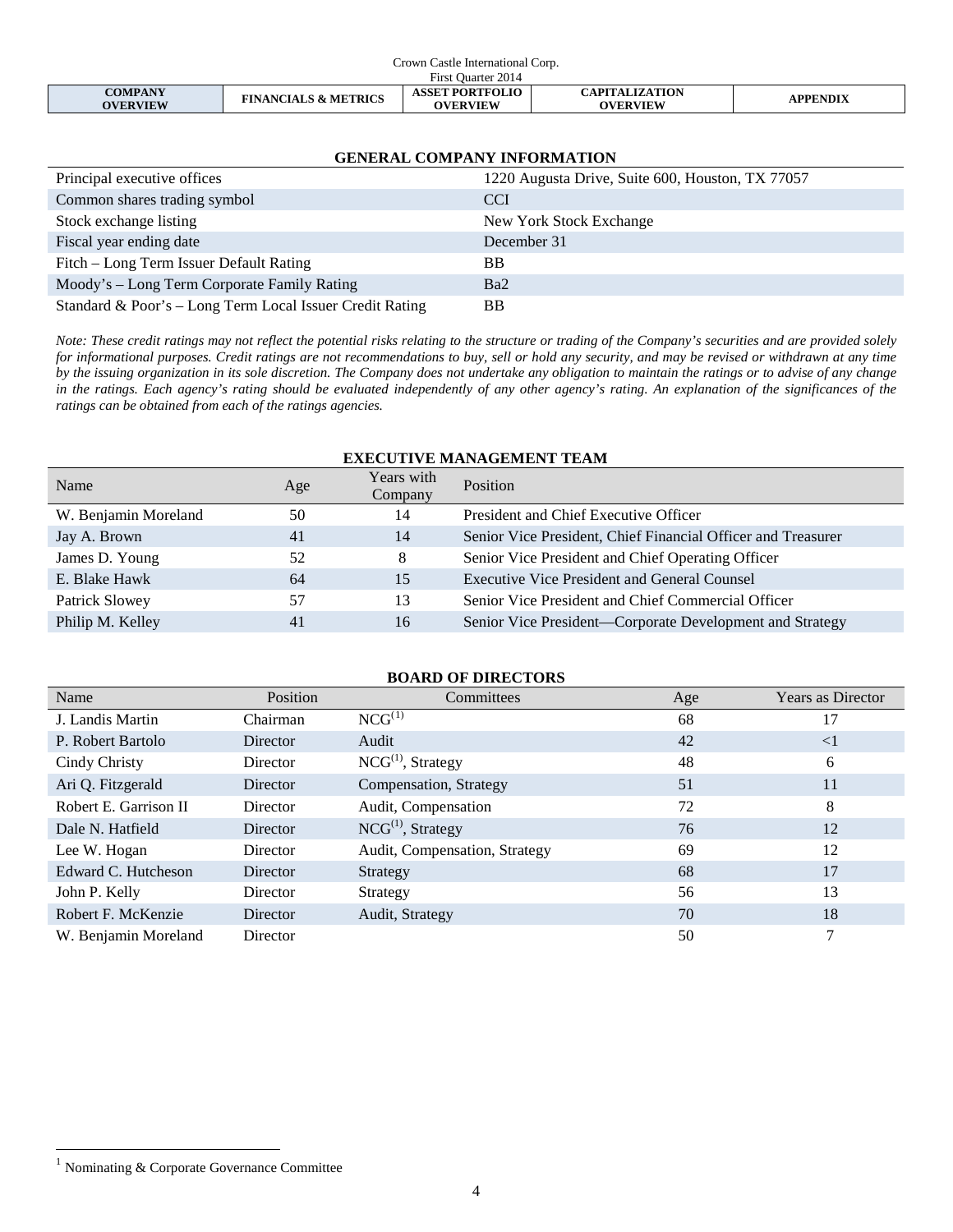|                                   |                                 | Crown Castle International Corp.          |                                          |                 |
|-----------------------------------|---------------------------------|-------------------------------------------|------------------------------------------|-----------------|
|                                   |                                 | First Ouarter 2014                        |                                          |                 |
| <b>COMPANY</b><br><b>OVERVIEW</b> | <b>FINANCIALS &amp; METRICS</b> | <b>ASSET PORTFOLIO</b><br><b>OVERVIEW</b> | <b>CAPITALIZATION</b><br><b>OVERVIEW</b> | <b>APPENDIX</b> |

| <b>RESEARCH COVERAGE</b>                           |                                                      |                                                  |  |  |  |
|----------------------------------------------------|------------------------------------------------------|--------------------------------------------------|--|--|--|
|                                                    | <b>Equity Research</b>                               |                                                  |  |  |  |
| Ameriprise Advisor Services, Inc.<br>Justin Burgin | <b>Atlantic Equities</b><br><b>Christopher Watts</b> | <b>Bank of America</b><br>David Barden           |  |  |  |
| $(313) 628 - 1396$                                 | +44 20 7382 2911                                     | $(646)$ 855-1320                                 |  |  |  |
| <b>Barclays</b>                                    | <b>Canaccord Genuity</b>                             | Citigroup                                        |  |  |  |
| Amir Rozwadowski<br>$(212)$ 526-4043               | Greg Miller<br>$(212)$ 389-8128                      | <b>Michael Rollins</b><br>$(212) 816 - 1116$     |  |  |  |
| Cowen and Company<br>Colby Synesael                | <b>EVA</b> Dimensions<br>Andrew Zamfotis             | <b>Evercore Partners</b><br>Jonathan Schildkraut |  |  |  |
| $(646)$ 562-1355<br><b>Jefferies</b>               | $(212)$ 201-2337<br>JPMorgan                         | $(212)$ 497-0864<br>Macquarie                    |  |  |  |
| Mike McCormack<br>$(212)$ 284-2516                 | Philip Cusick<br>$(212) 622 - 1444$                  | Kevin Smithen<br>$(212)$ 231-0695                |  |  |  |
| Morgan Stanley                                     | New Street Research                                  | Nomura                                           |  |  |  |
| Simon Flannery                                     | Jonathan Chaplin                                     | Adam Ilkowitz                                    |  |  |  |
| $(212)$ 761-6432                                   | $(212)$ 921-9876                                     | $(212)$ 298-4121                                 |  |  |  |
| Oppenheimer & Co.                                  | <b>Pacific Crest Securities</b>                      | <b>Raymond James</b>                             |  |  |  |
| <b>Timothy Horan</b>                               | Michael Bowen                                        | <b>Ric Prentiss</b>                              |  |  |  |
| $(212)$ 667-8137                                   | $(503)$ 727-0721                                     | $(727) 567 - 2567$                               |  |  |  |
| <b>RBC</b> Capital Markets                         | S&P Capital IQ                                       | <b>UBS</b>                                       |  |  |  |
| Jonathan Atkin                                     | James Moorman                                        | Batya Levi                                       |  |  |  |
| $(415)$ 633-8589                                   | $(212)$ 438-2691                                     | $(212)$ 713-8824                                 |  |  |  |
| Wells Fargo Securities, LLC                        |                                                      |                                                  |  |  |  |
| Jennifer Fritzsche<br>$(312)$ 920-3548             |                                                      |                                                  |  |  |  |
| <b>Rating Agency</b>                               |                                                      |                                                  |  |  |  |
| Fitch                                              | Moody's                                              | Standard & Poor's                                |  |  |  |
| John Culver                                        | Christopher Wimmer                                   | Catherine Cosentino                              |  |  |  |
| $(312)$ 368-3216                                   | $(212) 553 - 2947$                                   | $(212)$ 438-7828                                 |  |  |  |

### **HISTORICAL COMMON STOCK DATA**

|                                                                         | Three Months Ended |          |          |          |          |  |
|-------------------------------------------------------------------------|--------------------|----------|----------|----------|----------|--|
| (in millions, except per share data)                                    | 3/31/14            | 12/31/13 | 9/30/13  | 6/30/13  | 3/31/13  |  |
| High price $(1)$                                                        | \$76.54            | \$77.22  | \$78.00  | \$81.16  | \$75.50  |  |
| Low price $^{(1)}$                                                      | \$68.44            | \$69.87  | \$66.73  | \$66.95  | \$66.13  |  |
| Period end closing price <sup>(2)</sup>                                 | \$73.78            | \$73.09  | \$72.69  | \$72.05  | \$69.31  |  |
| Dividends paid per common share                                         | \$0.35             |          |          |          |          |  |
| Volume weighted average price for the period $^{(1)}$                   | \$72.93            | \$73.93  | \$71.33  | \$72.40  | \$70.44  |  |
| Common shares outstanding – diluted, at period end                      | 333                | 334      | 293      | 294      | 293      |  |
| Market value of outstanding common shares, at period end <sup>(3)</sup> | \$24,572           | \$24,417 | \$21,375 | \$21,243 | \$20,460 |  |

<span id="page-5-0"></span><sup>&</sup>lt;sup>1</sup> Based on the sales price, adjusted for dividends, as reported by Bloomberg.<br><sup>2</sup> Based on the period end closing price, as reported by Bloomberg.<br><sup>3</sup> Period end market value of outstanding common shares is based on the end closing share price, adjusted for dividends, as reported by Bloomberg.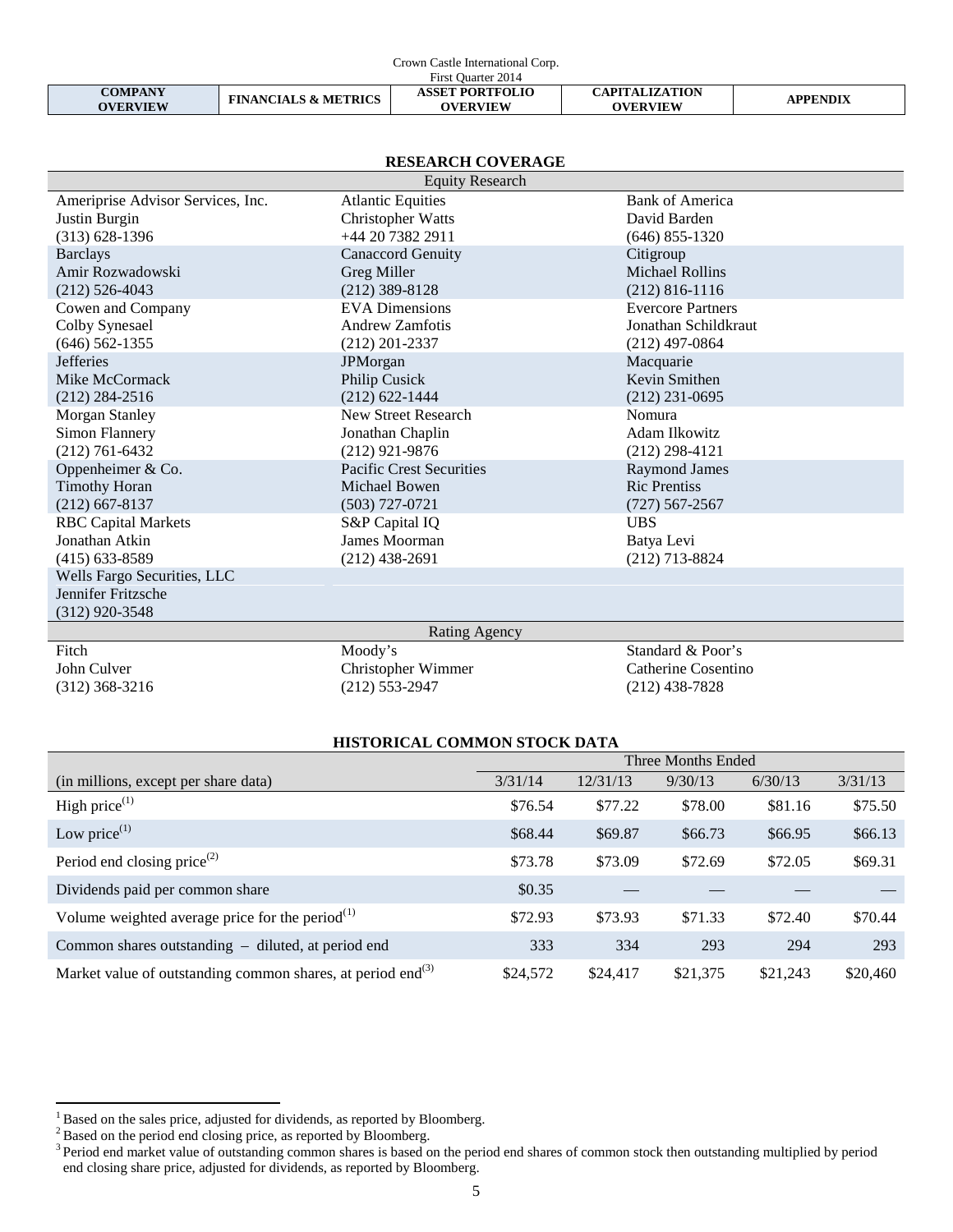|                                   |                                 | Crown Castle International Corp.          |                                          |                 |
|-----------------------------------|---------------------------------|-------------------------------------------|------------------------------------------|-----------------|
|                                   |                                 | First Ouarter 2014                        |                                          |                 |
| <b>COMPANY</b><br><b>OVERVIEW</b> | <b>FINANCIALS &amp; METRICS</b> | <b>ASSET PORTFOLIO</b><br><b>OVERVIEW</b> | <b>CAPITALIZATION</b><br><b>OVERVIEW</b> | <b>APPENDIX</b> |

## **SUMMARY PORTFOLIO HIGHLIGHTS**

| (as of March 31, 2014)                                                      |    | U.S.      |    | Australia      |
|-----------------------------------------------------------------------------|----|-----------|----|----------------|
| Number of towers <sup><math>(1)</math></sup>                                |    | 39,612    |    | 1,755          |
| Average number of tenants per tower                                         |    | 2.3       |    | 2.3            |
| Remaining contracted customer receivables $(\$$ in billions) <sup>(2)</sup> | ۰D | 21        | -S |                |
| Weighted average remaining customer contract term $(years)^{(3)}$           |    | 8         |    |                |
| Percent of towers in the Top 50 / 100 Basic Trading Areas                   |    | 56%/71%   |    | Not Applicable |
| Percent of ground leased / owned (by site rental gross margin)              |    | 66% / 34% |    | 86% / 14%      |
| Weighted average maturity of ground leases (years) <sup>(4)</sup>           |    | 31        |    |                |

**SUMMARY FINANCIAL HIGHLIGHTS**

|                                                                                | Three Months Ended March 31, |                           |            |  |
|--------------------------------------------------------------------------------|------------------------------|---------------------------|------------|--|
| (in thousands of dollars, except per share amounts)                            | 2014                         |                           | 2013       |  |
| <b>Operating Data:</b>                                                         |                              |                           |            |  |
| Net revenues                                                                   |                              |                           |            |  |
| Site rental                                                                    | \$<br>747,162                | $\mathcal{S}$             | 615,415    |  |
| Network services and other                                                     | 128,788                      |                           | 124,645    |  |
| Net revenues                                                                   | \$<br>875,950                | $\boldsymbol{\mathsf{S}}$ | 740,060    |  |
|                                                                                |                              |                           |            |  |
| Gross margin                                                                   |                              |                           |            |  |
| Site rental                                                                    | \$<br>519,086                | \$                        | 437,809    |  |
| Network services and other                                                     | 55,914                       |                           | 47,268     |  |
| Total gross margin                                                             | \$<br>575,000                | $\frac{1}{2}$             | 485,077    |  |
|                                                                                |                              |                           |            |  |
| Net income (loss) attributable to CCIC common stockholders                     | \$<br>90,500                 | \$                        | 15,462     |  |
| Net income (loss) attributable to CCIC common stockholders per share - diluted | 0.27                         |                           | 0.05       |  |
|                                                                                |                              |                           |            |  |
| Non-GAAP Data $^{(5)}$ :                                                       |                              |                           |            |  |
| <b>Adjusted EBITDA</b>                                                         | \$<br>526,983                | \$                        | 440,791    |  |
| FFO <sup>(6)</sup>                                                             | 337,654                      |                           | 200,931    |  |
| <b>AFFO</b>                                                                    | 348,744                      |                           | 262,572    |  |
| AFFO per share <sup>(7)</sup>                                                  | \$<br>1.05                   | \$                        | 0.90       |  |
|                                                                                |                              |                           |            |  |
| <b>Summary Cash Flow Data:</b>                                                 |                              |                           |            |  |
| Net cash provided by (used for) operating activities                           | \$<br>362,283                | \$                        | 286,626    |  |
| Net cash provided by (used for) investing activities <sup>(8)</sup>            | (204, 219)                   |                           | (129,016)  |  |
| Net cash provided by (used for) financing activities                           | (174, 459)                   |                           | (436, 487) |  |

<span id="page-6-1"></span>

<span id="page-6-2"></span>

<span id="page-6-0"></span><sup>&</sup>lt;sup>1</sup> Includes towers and rooftops, excludes small cells and third-party land interests.<br>
<sup>2</sup> Excludes renewal terms at customers' option.<br>
<sup>3</sup> Excludes renewal terms at customers' option; weighted by site rental revenues.<br> Appendix for a discussion of the updated definition of FFO and AFFO.

<span id="page-6-3"></span><sup>&</sup>lt;sup>6</sup> Calculated to present the periods shown in a manner which is consistent with our commencement of operations as a REIT on January 1, 2014.<br><sup>7</sup> Based on 333.3 million diluted shares outstanding as of March 31, 2014.

<sup>8</sup> Including net cash used for acquisitions of approximately \$62 million and \$13 million for the three months ended March 31, 2014 and 2013, respectively.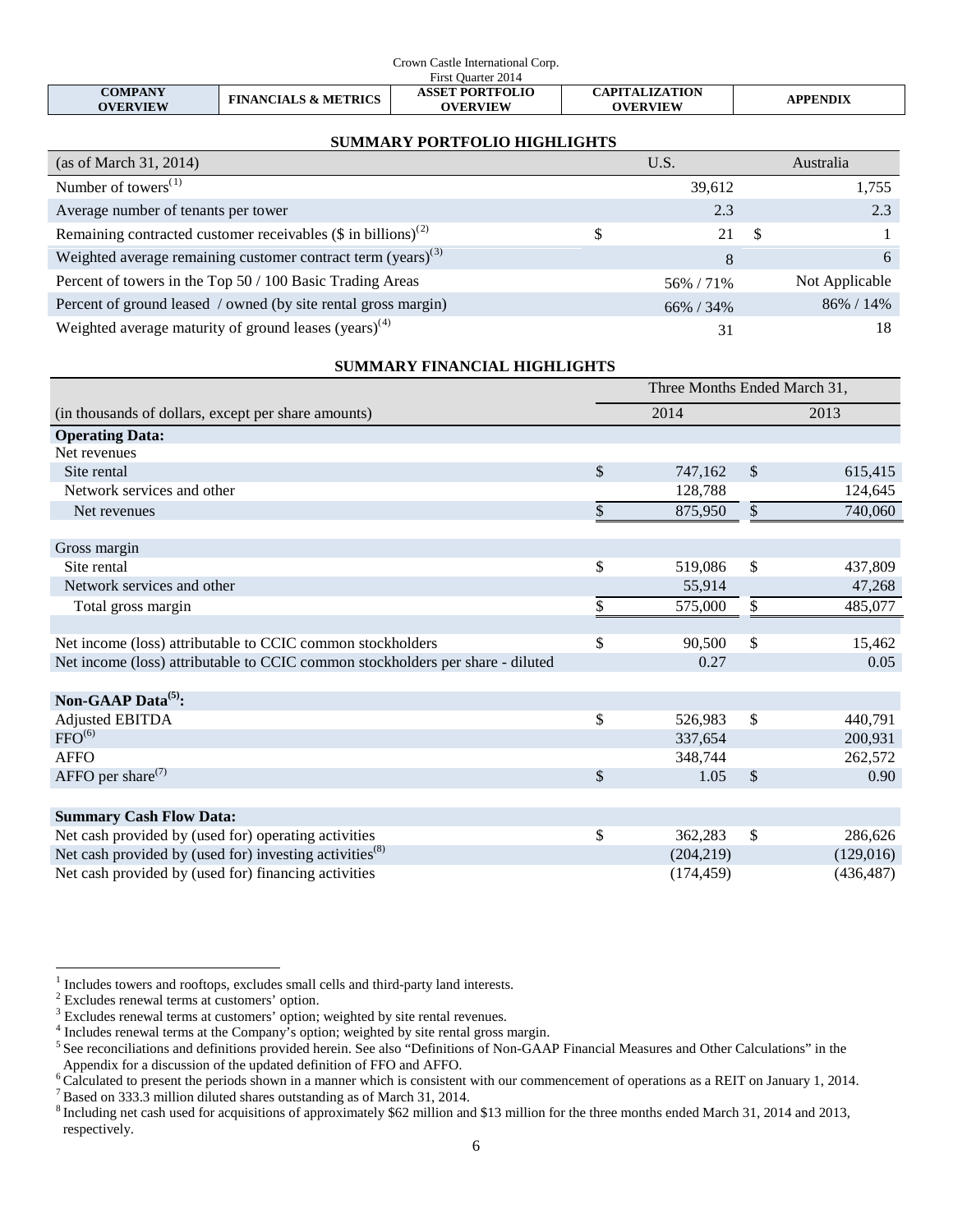| Crown Castle International Corp. |                                 |                                           |                                          |                 |  |
|----------------------------------|---------------------------------|-------------------------------------------|------------------------------------------|-----------------|--|
| First Ouarter 2014               |                                 |                                           |                                          |                 |  |
| COMPANY<br><b>OVERVIEW</b>       | <b>FINANCIALS &amp; METRICS</b> | <b>ASSET PORTFOLIO</b><br><b>OVERVIEW</b> | <b>CAPITALIZATION</b><br><b>OVERVIEW</b> | <b>APPENDIX</b> |  |

| SUMMARY FINANCIAL HIGHLIGHTS (CONTINUED)            |                              |                |                   |           |  |  |  |
|-----------------------------------------------------|------------------------------|----------------|-------------------|-----------|--|--|--|
|                                                     | Three months ended March 31, |                |                   |           |  |  |  |
|                                                     |                              | 2014           | 2013              |           |  |  |  |
| <b>Other Data:</b>                                  |                              |                |                   |           |  |  |  |
| Net debt to last quarter annualized Adjusted EBITDA |                              | 5.4X           |                   | 6.0X      |  |  |  |
| Quarterly dividend per share                        | \$                           | 0.35           | - \$              |           |  |  |  |
| AFFO payout ratio <sup>(2)</sup>                    |                              | 33%            |                   |           |  |  |  |
|                                                     |                              |                |                   |           |  |  |  |
| (in thousands of dollars)                           |                              | March 31, 2014 | December 31, 2013 |           |  |  |  |
| <b>Balance Sheet Data (at period end):</b>          |                              |                |                   |           |  |  |  |
| Cash and cash equivalents                           | \$                           | 200,537        | -S                | 223,394   |  |  |  |
| Property and equipment, net                         |                              | 8.927.218      |                   | 8,947,677 |  |  |  |

|  |  | SUMMARY FINANCIAL HIGHLIGHTS (CONTINUED) |  |
|--|--|------------------------------------------|--|
|--|--|------------------------------------------|--|

# Total assets 20,569,666 20,594,908 Total debt and other long-term obligations 11,573,326 11,573,326 11,594,500 Total CCIC stockholders' equity 6,918,265 6,926,717

| <b>OUTLOOK FOR SECOND QUARTER 2014 AND FULL YEAR 2014</b>                                     |                     |                    |  |  |  |  |
|-----------------------------------------------------------------------------------------------|---------------------|--------------------|--|--|--|--|
| (dollars in millions, except per share amounts)                                               | Second Quarter 2014 | Full Year 2014     |  |  |  |  |
| Site rental revenues                                                                          | \$740 to \$745      | \$2,983 to \$2,993 |  |  |  |  |
| Site rental cost of operations                                                                | \$230 to \$235      | \$926 to \$936     |  |  |  |  |
| Site rental gross margin                                                                      | \$507 to \$512      | \$2,052 to \$2,062 |  |  |  |  |
| Adjusted $EBITDA(2)$                                                                          | \$516 to \$521      | \$2,066 to \$2,081 |  |  |  |  |
| Interest expense and amortization of deferred financing costs <sup>(1)</sup>                  | \$142 to \$147      | \$570 to \$580     |  |  |  |  |
| FFO <sup>(2)</sup>                                                                            | \$283 to \$288      | \$1,276 to \$1,291 |  |  |  |  |
| AFFO <sup>(2)</sup>                                                                           | \$326 to \$331      | \$1,346 to \$1,361 |  |  |  |  |
| AFFO per share <sup><math>(2)(3)</math></sup>                                                 | \$0.98 to \$0.99    | \$4.04 to \$4.08   |  |  |  |  |
| Net income (loss)                                                                             | \$32 to \$65        | \$298 to \$382     |  |  |  |  |
| Net income (loss) per share - diluted $^{(3)}$                                                | \$0.10 to \$0.19    | \$0.89 to \$1.15   |  |  |  |  |
| Net income (loss) attributable to CCIC common stockholders                                    | \$20 to \$53        | \$249 to \$333     |  |  |  |  |
| Net income (loss) attributable to CCIC common stockholders per share - diluted <sup>(3)</sup> | \$0.06 to \$0.16    | \$0.75 to \$1.00   |  |  |  |  |

<span id="page-7-2"></span><span id="page-7-0"></span><sup>&</sup>lt;sup>1</sup> See the reconciliation of "Components of interest expense and amortization of deferred financing costs" in the Appendix.

 $^1$  See the reconciliation of "Components of interest expense and amortization of deferred financing costs" in the Appendix.<br><sup>2</sup> See reconciliations and definitions provided herein. See also "Definitions of Non-GAAP Fina Appendix for a discussion of the updated definitions of FFO and AFFO.

<span id="page-7-1"></span><sup>&</sup>lt;sup>3</sup> Based on 333.3 million diluted shares outstanding as of March 31, 2014.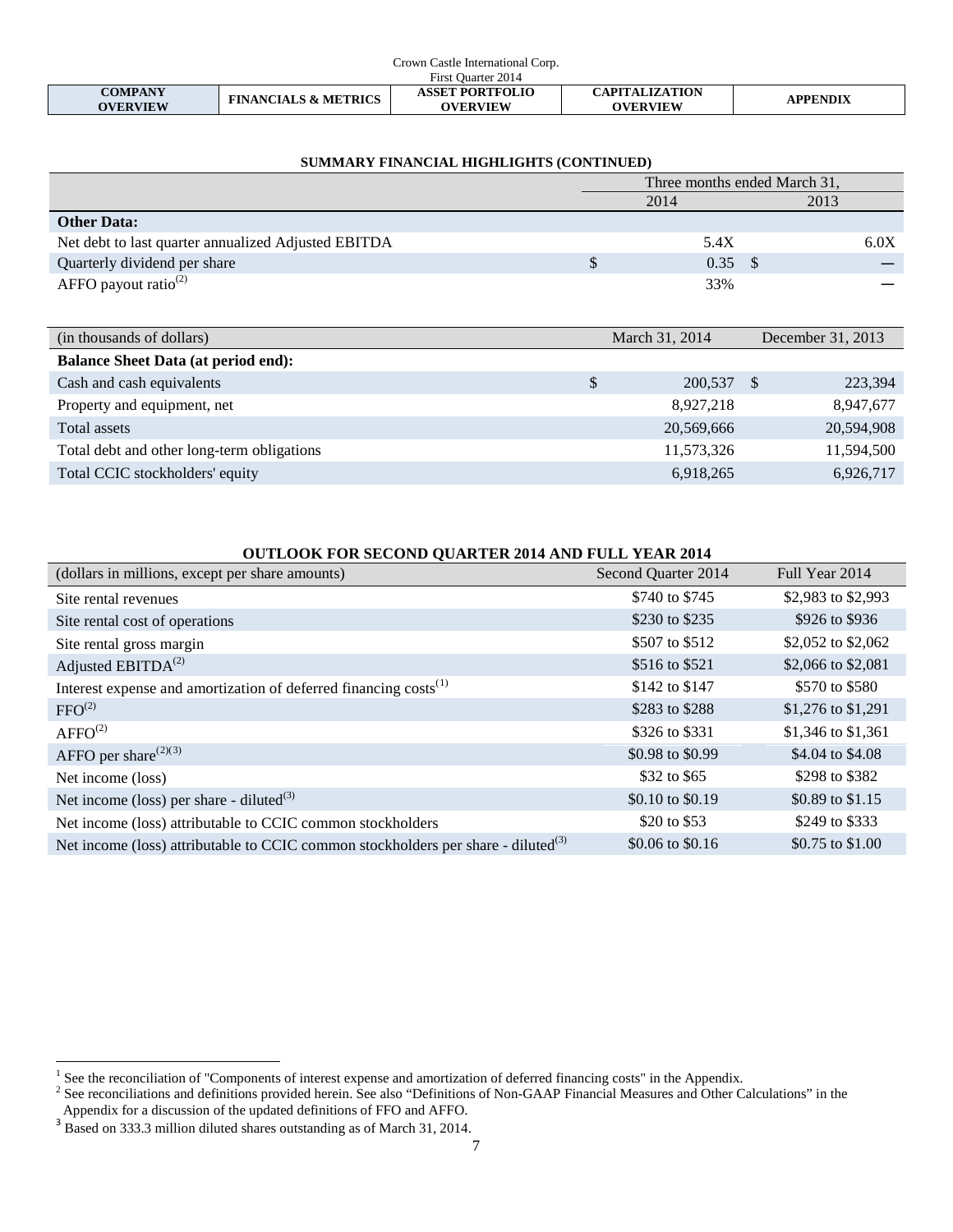| Crown Castle International Corp.  |                                 |                                           |                                          |                 |  |
|-----------------------------------|---------------------------------|-------------------------------------------|------------------------------------------|-----------------|--|
| First Ouarter 2014                |                                 |                                           |                                          |                 |  |
| <b>COMPANY</b><br><b>OVERVIEW</b> | <b>FINANCIALS &amp; METRICS</b> | <b>ASSET PORTFOLIO</b><br><b>OVERVIEW</b> | <b>CAPITALIZATION</b><br><b>OVERVIEW</b> | <b>APPENDIX</b> |  |

#### **OUTLOOK FOR FULL YEAR 2014 SITE RENTAL REVENUE GROWTH**

| (dollars in millions)                            | Midpoint of Full Year<br>2014 Outlook |       |     | Full Year 2013 |  |  |
|--------------------------------------------------|---------------------------------------|-------|-----|----------------|--|--|
| Reported GAAP site rental revenues               |                                       | 2,988 | \$. | 2,504          |  |  |
| Site rental straight-line revenues               |                                       | (188) |     | (219)          |  |  |
| Site Rental Revenues, as $\text{Adjusted}^{(1)}$ | \$.                                   | 2,800 | \$  | 2,285          |  |  |
| Cash adjustments:                                |                                       |       |     |                |  |  |
| FX and other                                     |                                       | 6     |     |                |  |  |
| New tower acquisitions and builds                |                                       | (383) |     |                |  |  |
| Organic Site Rental Revenue <sup>(2)(3)</sup>    | \$.                                   | 2,424 |     |                |  |  |
| <b>Year-Over-Year Revenue Growth</b>             |                                       |       |     |                |  |  |
| Reported GAAP site rental revenues               |                                       | 19.3% |     |                |  |  |
| Site Rental Revenues, as Adjusted                |                                       | 22.5% |     |                |  |  |
| Organic Site Rental Revenues <sup>(4)</sup>      |                                       | 6.1%  |     |                |  |  |

# **ORGANIC SITE RENTAL REVENUE GROWTH**

|                                                         | Midpoint of Full Year 2014 Outlook |
|---------------------------------------------------------|------------------------------------|
| New leasing activity                                    | 5.1%                               |
| <b>Escalators</b>                                       | 3.6%                               |
| Organic Site Rental Revenue growth, before non-renewals | 8.8%                               |
| Non-renewals                                            | $(2.7\%)$                          |
| Organic Site Rental Revenue growth <sup>(4)</sup>       | 6.1%                               |

#### **OUTLOOK FOR FULL YEAR 2014 SITE RENTAL GROSS MARGIN GROWTH**

| (dollars in millions)                              | Midpoint of Full Year |       |                |       |  |
|----------------------------------------------------|-----------------------|-------|----------------|-------|--|
|                                                    | 2014 Outlook          |       | Full Year 2013 |       |  |
| Reported GAAP site rental gross margin             | \$                    | 2,057 | S              | 1,779 |  |
| Straight line revenues and expenses, net           |                       | (87)  |                | (138) |  |
| Site Rental Gross Margin, as Adjusted $^{(1)}$     | <sup>\$</sup>         | 1,970 | \$             | 1,640 |  |
| Cash adjustments:                                  |                       |       |                |       |  |
| FX and other                                       | \$                    | 3     |                |       |  |
| New tower acquisitions and builds                  |                       | (222) |                |       |  |
| Organic Site Rental Gross Margin <sup>(2)(3)</sup> | \$                    | 1,751 |                |       |  |
| <b>Year-Over-Year Gross Margin Growth</b>          |                       |       |                |       |  |
| Reported GAAP site rental gross margin             |                       | 15.7% |                |       |  |
| Site Rental Gross Margin, as Adjusted              |                       | 20.1% |                |       |  |
| Organic Site Rental Gross Margin <sup>(5)</sup>    |                       | 6.7%  |                |       |  |
| <b>Year-Over-Year Incremental Margin</b>           |                       |       |                |       |  |
| Reported GAAP site rental gross margin             |                       | 57.5% |                |       |  |
| Site Rental Gross Margin, as Adjusted              |                       | 64.0% |                |       |  |
| Organic Site Rental Gross Margin <sup>(6)</sup>    |                       | 79.9% |                |       |  |

 $1$  Includes amortization of prepaid rent.

<span id="page-8-0"></span><sup>2</sup> Includes amortization of prepaid rent.<br>
<sup>2</sup> Includes Site Rental Revenue, as Adjusted, from the construction of new small cell nodes.<br>
<sup>3</sup> See definitions provided herein.

<sup>&</sup>lt;sup>4</sup> Calculated as the percentage change from Site Rental Revenue, as Adjusted, for the prior period when compared to Organic Site Rental Revenue for the current period.

<sup>&</sup>lt;sup>5</sup> Calculated as the percentage change from Site Rental Gross Margin, as Adjusted for the prior period when compared to Organic Site Rental Gross Margin in the current period.

<span id="page-8-1"></span><sup>&</sup>lt;sup>6</sup> Calculated as the change from Site Rental Gross Margin, as Adjusted for the prior period when compared to Organic Site Rental Gross Margin in the current period, divided by the change from Site Rental Revenue, as Adjusted in the prior period when compared to Organic Site Rental Revenue for the current period.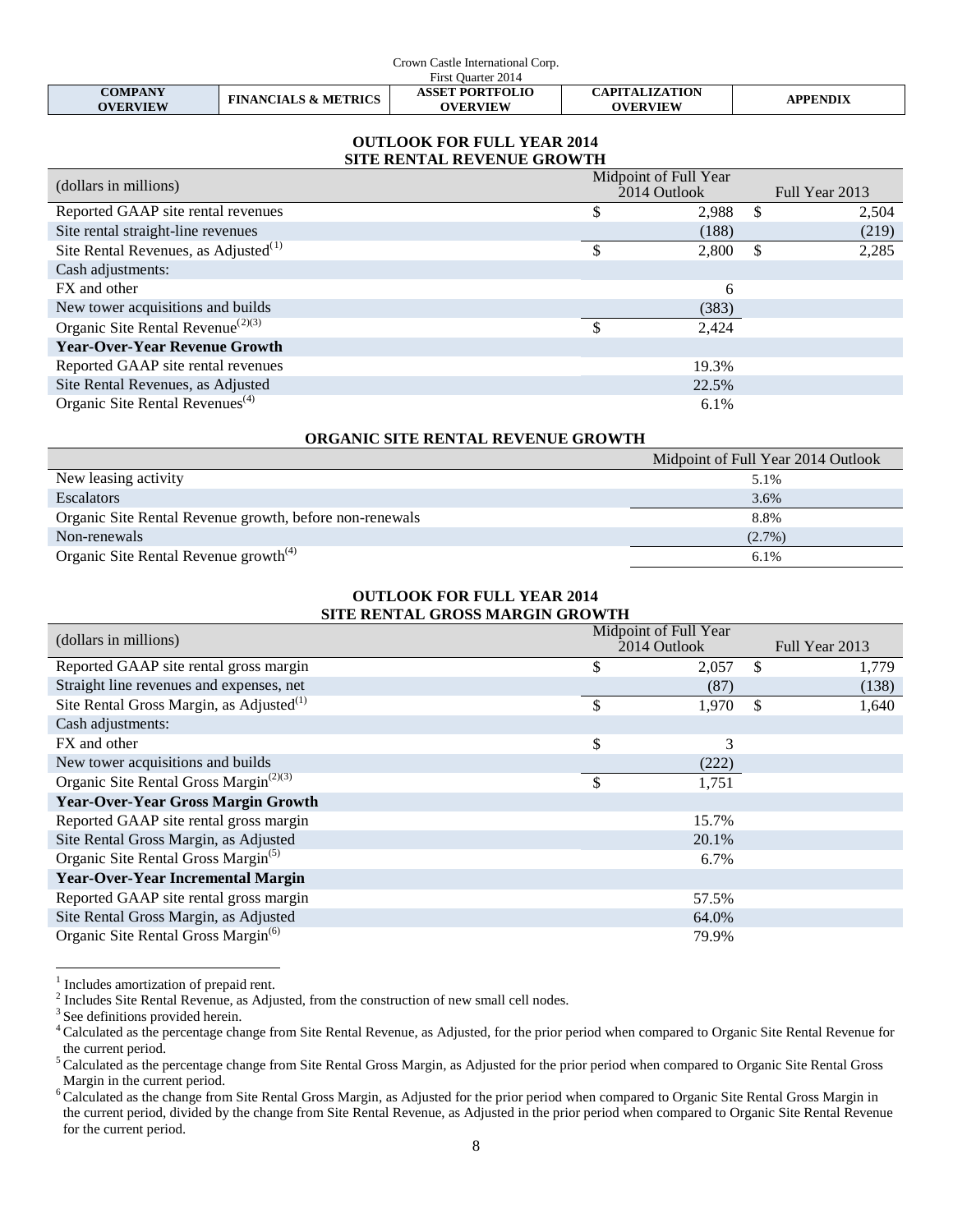$\overline{1}$ 

| <b>COMPANY</b><br><b>OVERVIEW</b> | <b>FINANCIALS &amp; METRICS</b> | <b>ASSET PORTFOLIO</b><br><b>OVERVIEW</b> | <b>CAPITALIZATION</b><br><b>OVERVIEW</b> | APPENDIX |
|-----------------------------------|---------------------------------|-------------------------------------------|------------------------------------------|----------|

# **CONSOLIDATED BALANCE SHEET (Unaudited)**

| (dollars in thousands, except share amounts)                                                          | 2014                        | March 31, December 31,<br>2013 |
|-------------------------------------------------------------------------------------------------------|-----------------------------|--------------------------------|
|                                                                                                       |                             |                                |
| <b>ASSETS</b>                                                                                         |                             |                                |
| Current assets:                                                                                       |                             |                                |
| Cash and cash equivalents                                                                             | $\mathcal{S}$<br>200,537 \$ | 223,394                        |
| Restricted cash                                                                                       | 163,953                     | 183,526                        |
| Receivables, net                                                                                      | 245,556                     | 249,925                        |
| Prepaid expenses                                                                                      | 132,026                     | 132,003                        |
| Deferred income tax assets                                                                            | 26,972                      | 26,714                         |
| Other current assets                                                                                  | 83,224                      | 77,121                         |
| Total current assets                                                                                  | 852,268                     | 892,683                        |
| Deferred site rental receivables                                                                      | 1,129,678                   | 1,078,995                      |
| Property and equipment, net                                                                           | 8,927,218                   | 8,947,677                      |
| Goodwill                                                                                              | 4,934,148                   | 4,916,426                      |
| Other intangible assets, net                                                                          | 3,997,518                   | 4,057,865                      |
| Deferred income tax assets                                                                            | 14,746                      | 19,008                         |
| Long-term prepaid rent, deferred financing costs and other assets, net                                | 714,090                     | 682,254                        |
| Total assets                                                                                          |                             | \$20,569,666 \$20,594,908      |
|                                                                                                       |                             |                                |
| <b>LIABILITIES AND EQUITY</b>                                                                         |                             |                                |
| Current liabilities:                                                                                  |                             |                                |
|                                                                                                       |                             |                                |
| Accounts payable                                                                                      | \$<br>127,053 \$            | 145,390                        |
| Accrued interest                                                                                      | 64,561                      | 65,582                         |
| Deferred revenues                                                                                     | 255,323                     | 260,114                        |
| Other accrued liabilities                                                                             | 155,868                     | 181,715                        |
| Current maturities of debt and other obligations                                                      | 105,467                     | 103,586                        |
| Total current liabilities                                                                             | 708,272                     | 756,387                        |
| Debt and other long-term obligations                                                                  | 11,467,859                  | 11,490,914                     |
| Deferred income tax liabilities                                                                       | 52,134                      | 56,513                         |
| Deferred credits and other liabilities                                                                | 1,406,734                   | 1,349,919                      |
| Total liabilities                                                                                     | 13,634,999                  | 13,653,733                     |
| Commitments and contingencies                                                                         |                             |                                |
| CCIC stockholders' equity:                                                                            |                             |                                |
| Common stock, \$.01 par value; 600,000,000 shares authorized; shares issued and outstanding: March    |                             |                                |
| 31, 2014—333, 795, 981 and December 31, 2013—334, 070, 016                                            | 3,338                       | 3,341                          |
| 4.50% Mandatory Convertible Preferred Stock, Series A, \$.01 par value; 20,000,000 shares authorized; |                             |                                |
| shares issued and outstanding: March 31, 2014 and December 31, 2013—9,775,000; aggregate              |                             |                                |
| liquidation value: March 31, 2014 and December 31, 2013-\$977,500                                     | 98                          | 98                             |
| Additional paid-in capital                                                                            | 9,473,311                   | 9,482,769                      |
| Accumulated other comprehensive income (loss)                                                         | 4,059                       | (23, 612)                      |
| Dividends in excess of earnings                                                                       | (2,562,541)                 | (2,535,879)                    |
| Total CCIC stockholders' equity                                                                       | 6,918,265                   | 6,926,717                      |
| Noncontrolling interest                                                                               | 16,402                      | 14,458                         |
| Total equity                                                                                          | 6,934,667                   | 6,941,175                      |
| Total liabilities and equity                                                                          | \$20,569,666                | 20,594,908                     |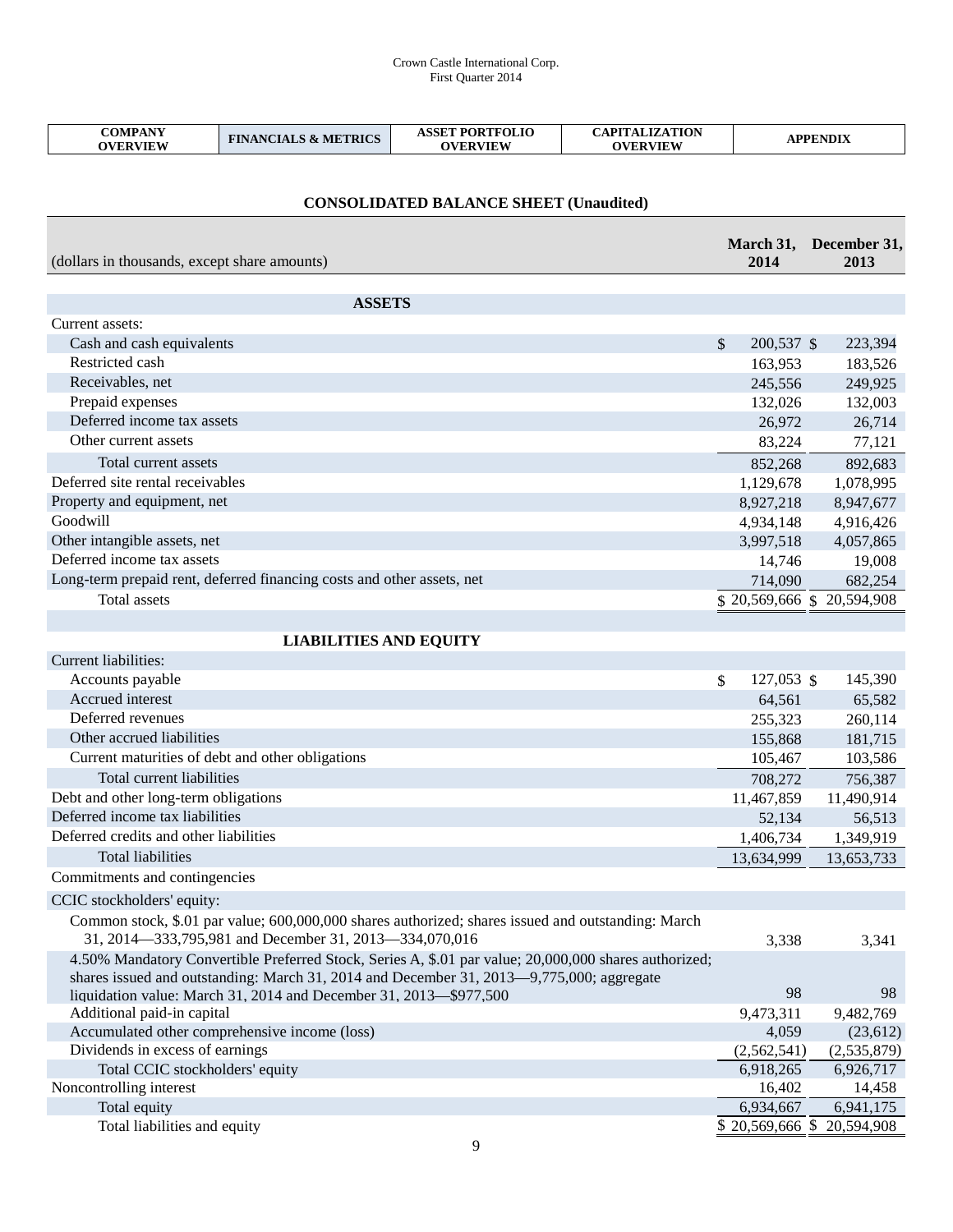| Crown Castle International Corp. |                                 |                                           |                                          |                 |  |
|----------------------------------|---------------------------------|-------------------------------------------|------------------------------------------|-----------------|--|
| First Ouarter 2014               |                                 |                                           |                                          |                 |  |
| COMPANY<br>OVERVIEW              | <b>FINANCIALS &amp; METRICS</b> | <b>ASSET PORTFOLIO</b><br><b>OVERVIEW</b> | <b>CAPITALIZATION</b><br><b>OVERVIEW</b> | <b>APPENDIX</b> |  |

|                                                                               | <b>Three Months Ended March 31,</b> |               |            |                                  |
|-------------------------------------------------------------------------------|-------------------------------------|---------------|------------|----------------------------------|
| (dollars in thousands, except share and per share amounts)                    | 2014                                |               | 2013       | Percent<br>Change <sup>(1)</sup> |
| Net revenues:                                                                 |                                     |               |            |                                  |
| Site rental                                                                   | \$<br>747,162                       | $\mathcal{S}$ | 615,415    | 21 %                             |
| Network services and other                                                    | 128,788                             |               | 124,645    | 3 %                              |
| Net revenues                                                                  | 875,950                             |               | 740,060    | 18 %                             |
| Operating expenses:                                                           |                                     |               |            |                                  |
| Costs of operations <sup>(2)</sup> :                                          |                                     |               |            |                                  |
| Site rental                                                                   | 228,076                             |               | 177,606    | 28 %                             |
| Network services and other                                                    | 72,874                              |               | 77,377     | $(6)$ %                          |
| Total costs of operations                                                     | 300,950                             |               | 254,983    | 18 %                             |
| General and administrative                                                    | 64,849                              |               | 58,246     | 11 %                             |
| Asset write-down charges                                                      | 2,733                               |               | 3,715      |                                  |
| Acquisition and integration costs                                             | 5,659                               |               | 1,602      | $\ast$                           |
| Depreciation, amortization and accretion                                      | 250,191                             |               | 186,459    | 34 %                             |
| Total operating expenses                                                      | 624,382                             |               | 505,005    | 24 %                             |
| Operating income (loss)                                                       | 251,568                             |               | 235,055    | 7%                               |
| Interest expense and amortization of deferred financing costs                 | (146, 400)                          |               | (164, 369) | (11)%                            |
| Gains (losses) on retirement of long-term obligations                         |                                     |               | (35,909)   |                                  |
| Interest income                                                               | 173                                 |               | 297        |                                  |
| Other income (expense)                                                        | (2,736)                             |               | (629)      |                                  |
| Income (loss) before income taxes                                             | 102,605                             |               | 34,445     |                                  |
| Benefit (provision) for income taxes                                          | 188                                 |               | (17,708)   |                                  |
| Net income (loss)                                                             | 102,793                             |               | 16,737     |                                  |
| Less: net income (loss) attributable to the noncontrolling interest           | 1,296                               |               | 1,275      |                                  |
| Net income (loss) attributable to CCIC stockholders                           | 101,497                             |               | 15,462     |                                  |
| Dividends on preferred stock                                                  | (10, 997)                           |               |            |                                  |
| Net income (loss) attributable to CCIC common stockholders                    | \$<br>90,500                        | \$            | 15,462     |                                  |
| Net income (loss) attributable to CCIC common stockholders, per common share: |                                     |               |            |                                  |
| <b>Basic</b>                                                                  | \$<br>0.27                          | \$            | 0.05       |                                  |
| Diluted                                                                       | \$<br>0.27                          | \$            | 0.05       |                                  |
| Weighted-average common shares outstanding (in thousands):                    |                                     |               |            |                                  |
| <b>Basic</b>                                                                  | 332,034                             |               | 291,102    |                                  |
| Diluted                                                                       | 333,045                             |               | 292,570    |                                  |

# **CONSOLIDATED STATEMENT OF OPERATIONS (Unaudited)**

<span id="page-10-0"></span>

<span id="page-10-1"></span><sup>&</sup>lt;sup>1</sup> Inclusive of the impact of foreign exchange rate fluctuations.<br><sup>2</sup> Exclusive of depreciation, amortization and accretion shown separately.

<sup>\*</sup> Percentage is not meaningful.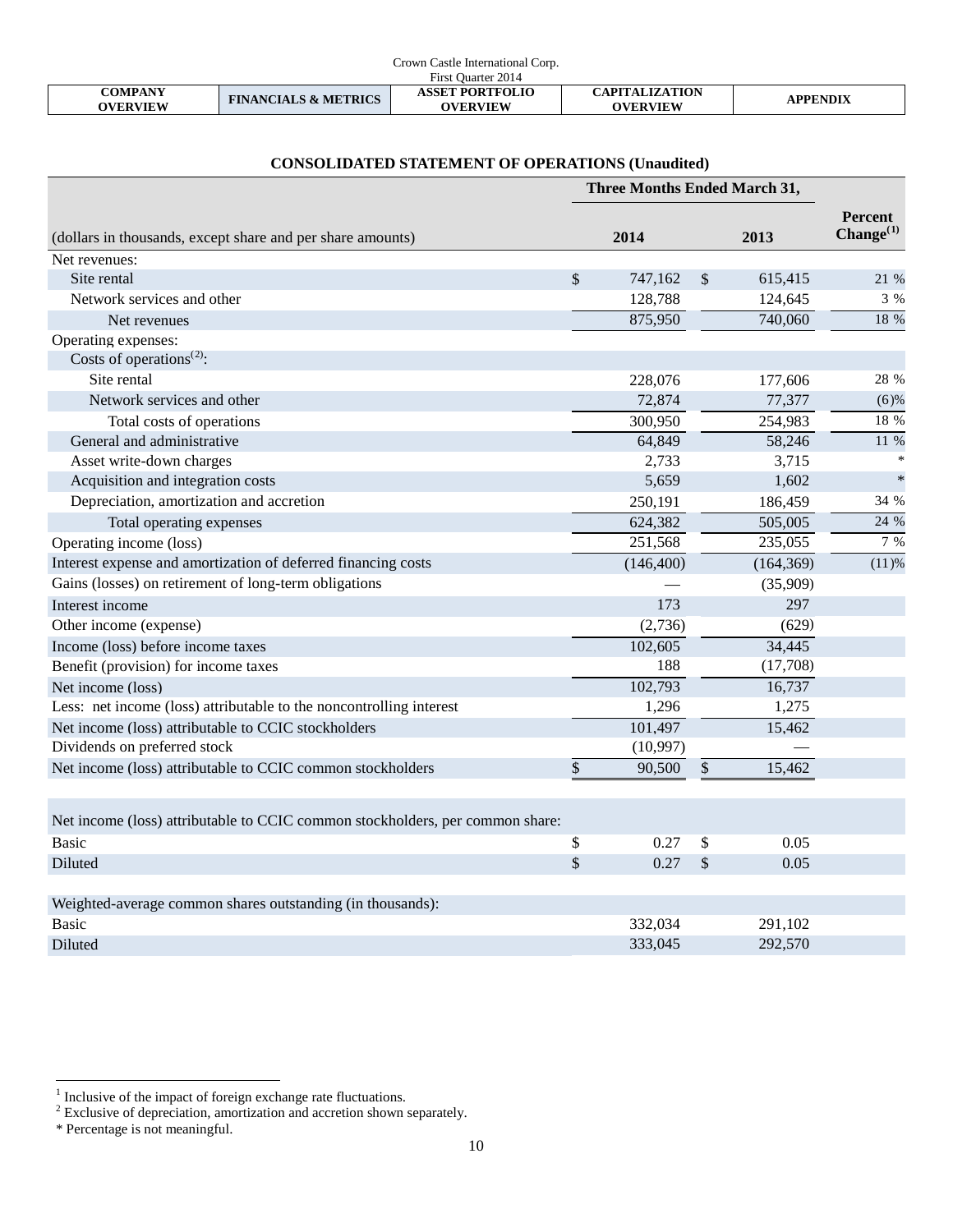| Crown Castle International Corp. |                                 |                                           |                                          |          |
|----------------------------------|---------------------------------|-------------------------------------------|------------------------------------------|----------|
| First Ouarter 2014               |                                 |                                           |                                          |          |
| COMPANY<br><b>OVERVIEW</b>       | <b>FINANCIALS &amp; METRICS</b> | <b>ASSET PORTFOLIO</b><br><b>OVERVIEW</b> | <b>CAPITALIZATION</b><br><b>OVERVIEW</b> | APPENDIX |

## **FFO AND AFFO RECONCILIATIONS**

|                                                                  | Three Months Ended March 31, |           |
|------------------------------------------------------------------|------------------------------|-----------|
| (in thousands of dollars, except share and per share amounts)    | 2014                         | 2013      |
| Net income                                                       | \$<br>102,793 \$             | 16,737    |
| Real estate related depreciation, amortization and accretion     | 244,420                      | 181,755   |
| Asset write-down charges                                         | 2,733                        | 3,715     |
| Adjustment for noncontrolling interest $^{(1)}$                  | (1,296)                      | (1,275)   |
| Dividends on preferred stock                                     | (10,997)                     |           |
| $\text{FFO}^{(2)}$                                               | \$<br>337,654 \$             | 200,931   |
| Weighted average common shares outstanding — diluted             | 333,045                      | 292,570   |
| $FFO$ per share <sup>(2)</sup>                                   | 1.01<br>\$                   | 0.69      |
|                                                                  |                              |           |
| FFO (from above)                                                 | 337,654                      | 200,931   |
| Adjustments to increase (decrease) FFO:                          |                              |           |
| Straight-line revenue                                            | (50, 806)                    | (59, 399) |
| Straight-line expense                                            | 26,380                       | 20,707    |
| Stock-based compensation expense                                 | 12,937                       | 10,098    |
| Non-cash portion of tax provision <sup>(3)</sup>                 | (2,332)                      | 16,061    |
| Non-real estate related depreciation, amortization and accretion | 5,770                        | 4,704     |
| Amortization of non-cash interest expense                        | 20,882                       | 36,920    |
| Other (income) expense                                           | 2,736                        | 629       |
| Gains (losses) on retirement of long-term obligations            |                              | 35,909    |
| Acquisition and integration costs                                | 5,659                        | 1,602     |
| Adjustment for noncontrolling interest <sup>(1)</sup>            | 1,296                        | 1,275     |
| Capital improvement capital expenditures                         | (3,860)                      | (3,314)   |
| Corporate capital expenditures                                   | (7,571)                      | (3,552)   |
| AFFO <sup>(2)</sup>                                              | \$<br>348,744 \$             | 262,572   |
| Weighted average common shares outstanding - diluted             | 333,045                      | 292,570   |
| AFFO per share $^{(2)}$                                          | \$<br>$1.05 \text{ }$ \$     | 0.90      |

<sup>&</sup>lt;sup>1</sup> Inclusive of the noncontrolling interest related to real estate related depreciation, amortization and accretion and asset write-downs.<br><sup>2</sup> See reconciliations and definitions provided herein. See also "Definitions of

<span id="page-11-1"></span>Appendix for a discussion of the updated definition of FFO and AFFO.<br><sup>3</sup> Adjusts the income tax provision for 2013 to reflect our estimate of the cash taxes had we been a REIT, which predominantly relates to foreign

<span id="page-11-0"></span>taxes paid. As a result, income tax expense (benefit) is lower by the amount of the adjustment.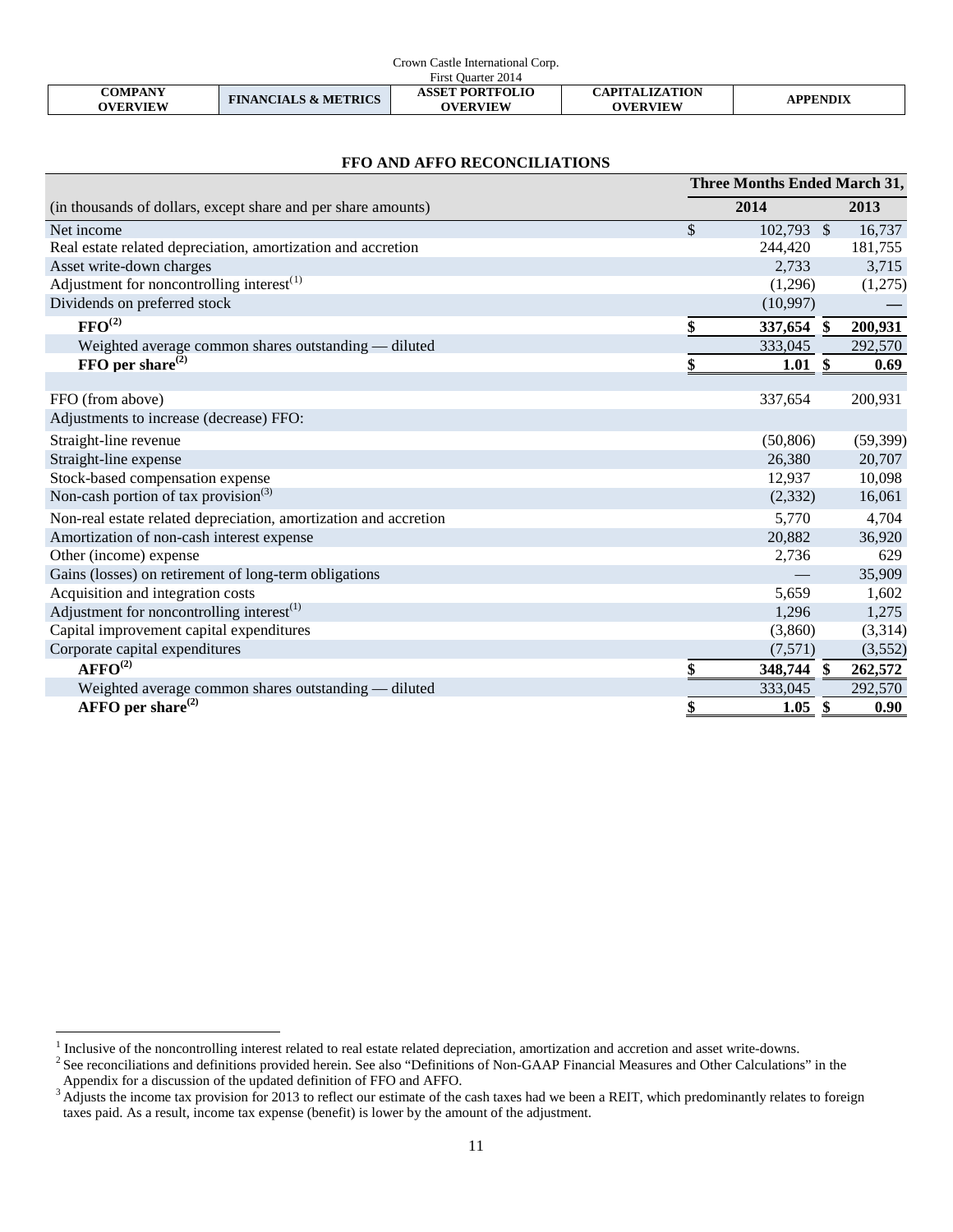| Crown Castle International Corp.  |                                 |                                           |                                          |                 |
|-----------------------------------|---------------------------------|-------------------------------------------|------------------------------------------|-----------------|
| First Ouarter 2014                |                                 |                                           |                                          |                 |
| <b>COMPANY</b><br><b>OVERVIEW</b> | <b>FINANCIALS &amp; METRICS</b> | <b>ASSET PORTFOLIO</b><br><b>OVERVIEW</b> | <b>CAPITALIZATION</b><br><b>OVERVIEW</b> | <b>APPENDIX</b> |

# **CONSOLIDATED STATEMENT OF CASH FLOWS (Unaudited)**

|                                                                                                     | <b>Three Months Ended March 31,</b> |               |            |
|-----------------------------------------------------------------------------------------------------|-------------------------------------|---------------|------------|
| (dollars in thousands)                                                                              | 2014                                |               | 2013       |
| Cash flows from operating activities:                                                               |                                     |               |            |
| Net income (loss)                                                                                   | 102,793                             | $\frac{1}{2}$ | 16,737     |
| Adjustments to reconcile net income (loss) to net cash provided by (used for) operating activities: |                                     |               |            |
| Depreciation, amortization and accretion                                                            | 250,191                             |               | 186,459    |
| Gains (losses) on retirement of long-term obligations                                               |                                     |               | 35,909     |
| Amortization of deferred financing costs and other non-cash interest                                | 20,881                              |               | 36,920     |
| Stock-based compensation expense                                                                    | 11,956                              |               | 10,029     |
| Asset write-down charges                                                                            | 2,733                               |               | 3,715      |
| Deferred income tax benefit (provision)                                                             | (2, 332)                            |               | 14,740     |
| Other adjustments, net                                                                              | (774)                               |               | 765        |
| Changes in assets and liabilities, excluding the effects of acquisitions:                           |                                     |               |            |
| Increase (decrease) in liabilities                                                                  | 23,278                              |               | 31,539     |
| Decrease (increase) in assets                                                                       | (46, 443)                           |               | (50, 187)  |
| Net cash provided by (used for) operating activities                                                | 362,283                             |               | 286,626    |
| <b>Cash flows from investing activities:</b>                                                        |                                     |               |            |
| Payments for acquisition of businesses, net of cash acquired                                        | (62, 228)                           |               | (12, 810)  |
| Capital expenditures                                                                                | (142, 943)                          |               | (116, 353) |
| Other investing activities, net                                                                     | 952                                 |               | 147        |
| Net cash provided by (used for) investing activities                                                | (204, 219)                          |               | (129,016)  |
| <b>Cash flows from financing activities:</b>                                                        |                                     |               |            |
| Principal payments on debt and other long-term obligations                                          | (27, 739)                           |               | (25, 333)  |
| Purchases and redemptions of long-term debt                                                         |                                     |               | (644, 422) |
| Purchases of capital stock                                                                          | (21, 417)                           |               | (23, 579)  |
| Borrowings under revolving credit facility                                                          | 83,000                              |               |            |
| Payments under revolving credit facility                                                            | (89,000)                            |               | (165,000)  |
| Payments for financing costs                                                                        | (5,854)                             |               | (3,927)    |
| Net decrease (increase) in restricted cash                                                          | 14,743                              |               | 425,774    |
| Cash dividends paid on common stock                                                                 | (116, 829)                          |               |            |
| Cash dividends paid on preferred stock                                                              | (11, 363)                           |               |            |
| Net cash provided by (used for) financing activities                                                | (174, 459)                          |               | (436, 487) |
| Effect of exchange rate changes on cash                                                             | (6, 462)                            |               | (1,622)    |
| Net increase (decrease) in cash and cash equivalents                                                | (22, 857)                           |               | (280, 499) |
| Cash and cash equivalents at beginning of period                                                    | 223,394                             |               | 441,364    |
| Cash and cash equivalents at end of period                                                          | 200,537<br>\$                       | \$            | 160,865    |
| Supplemental disclosure of cash flow information:                                                   |                                     |               |            |
| Interest paid                                                                                       | 126,540                             |               | 99,871     |
| Income taxes paid                                                                                   | 7,400                               |               | 2,645      |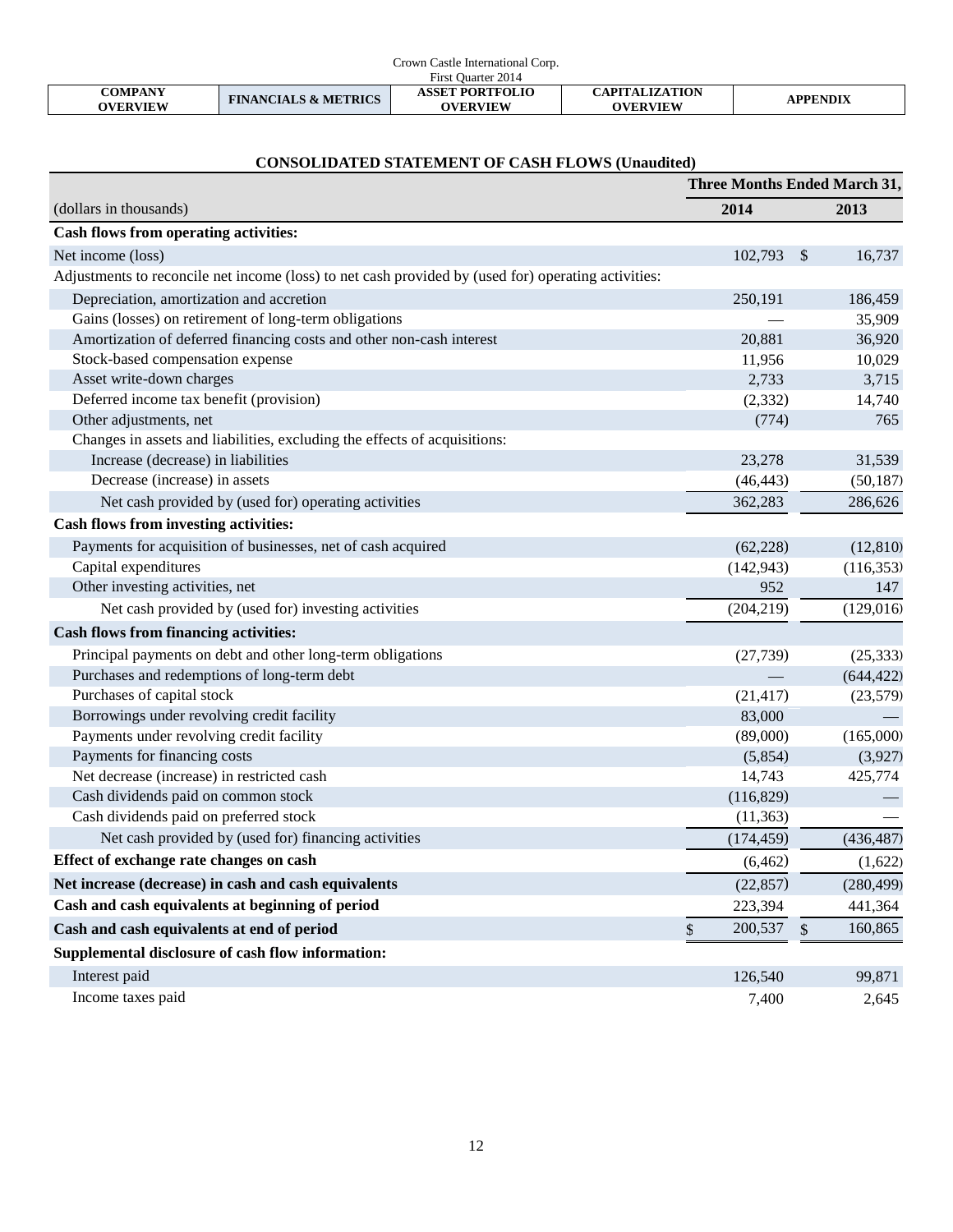| Crown Castle International Corp. |                                 |                                           |                                          |                 |
|----------------------------------|---------------------------------|-------------------------------------------|------------------------------------------|-----------------|
| First Ouarter 2014               |                                 |                                           |                                          |                 |
| COMPANY<br>OVERVIEW              | <b>FINANCIALS &amp; METRICS</b> | <b>ASSET PORTFOLIO</b><br><b>OVERVIEW</b> | <b>CAPITALIZATION</b><br><b>OVERVIEW</b> | <b>APPENDIX</b> |

## **SITE RENTAL REVENUE GROWTH**

|                                                 | Three months ended March 31, |               |      |
|-------------------------------------------------|------------------------------|---------------|------|
| (dollars in millions)                           | 2014                         |               | 2013 |
| Beginning towers                                | 31,576                       |               |      |
| Net tower additions/(dispositions)              | 9,791                        |               |      |
| Ending towers                                   | 41,367                       |               |      |
|                                                 |                              |               |      |
| Reported GAAP site rental revenue               | \$<br>747                    | <sup>\$</sup> | 615  |
| Site rental straight-line revenue               | (51)                         |               | (59) |
| Site Rental Revenue, as Adjusted <sup>(1)</sup> | \$<br>696                    | <sup>\$</sup> | 556  |
| Cash adjustments:                               |                              |               |      |
| FX and other                                    | (1)                          |               |      |
| New tower acquisitions and builds               | (100)                        |               |      |
| Organic Site Rental Revenue <sup>(2)(3)</sup>   | \$<br>595                    |               |      |
| <b>Year-Over-Year Revenue Growth</b>            |                              |               |      |
| Reported GAAP site rental revenue               | 21.4%                        |               |      |
| Site Rental Revenue, as Adjusted                | 25.3%                        |               |      |
| Organic Site Rental Revenue <sup>(4)</sup>      | 7.1%                         |               |      |

### **ORGANIC SITE RENTAL REVENUE GROWTH**

|                                                         | Three months ended March 31,<br>2014 |
|---------------------------------------------------------|--------------------------------------|
| New leasing activity                                    | 4.9%                                 |
| <b>Escalators</b>                                       | 3.5%                                 |
| Organic Site Rental Revenue growth, before non-renewals | 8.5%                                 |
| Non-renewals                                            | $(1.4\%)$                            |
| Organic Site Rental Revenue growth <sup>(4)</sup>       | 7.1%                                 |

<span id="page-13-1"></span><span id="page-13-0"></span><sup>&</sup>lt;sup>1</sup> Includes amortization of prepaid rent; see the table "Summary of Prepaid Rent Activity" on page 15 for further details.<br><sup>2</sup> Includes Site Rental Revenues, as Adjusted, from the construction of new small cell nodes.<br><sup>3</sup>

<sup>&</sup>lt;sup>4</sup> Calculated as the percentage change from Site Rental Revenue, as Adjusted, for the prior period when compared to Organic Site Rental Revenue for the current period.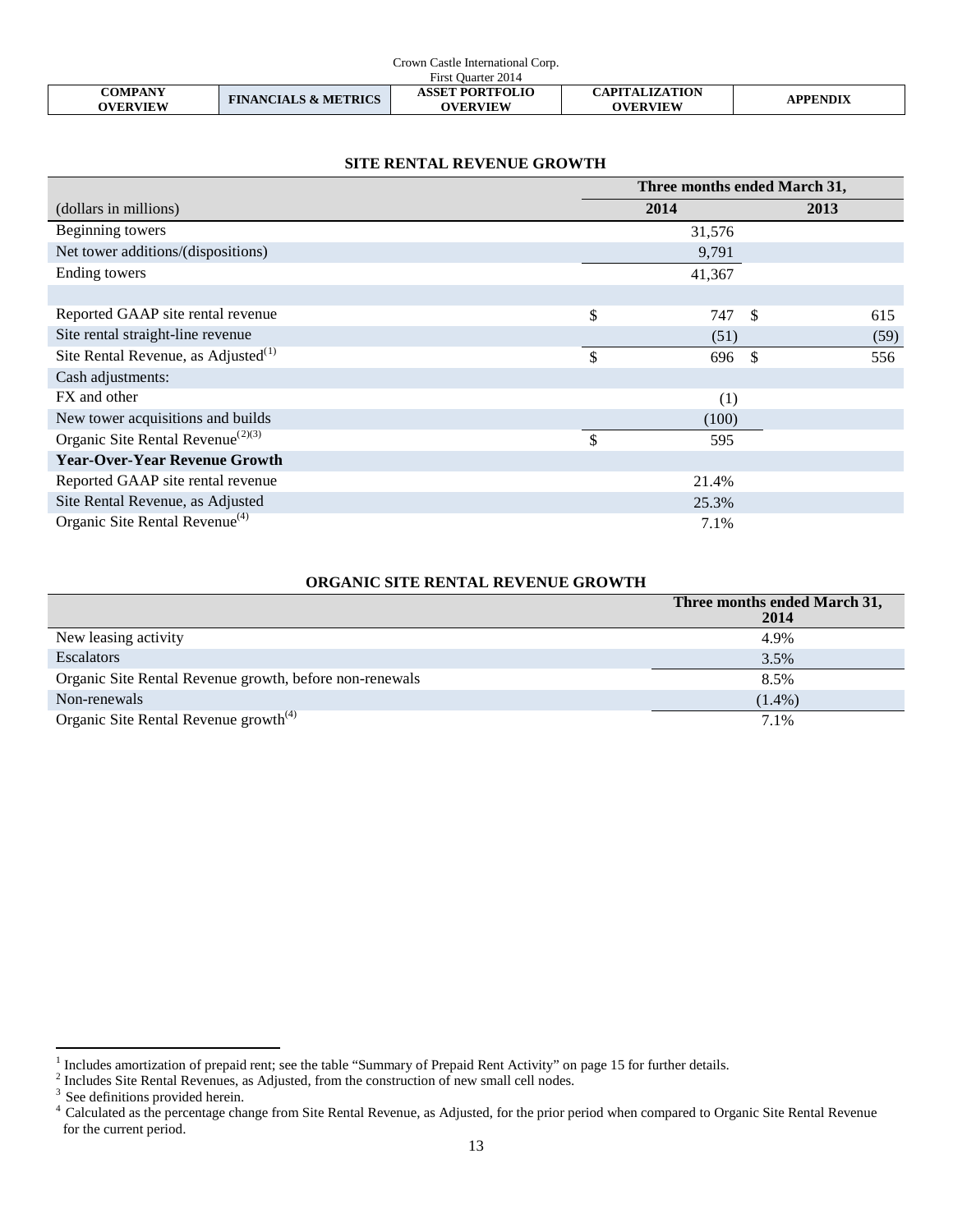| Crown Castle International Corp.  |                                 |                                           |                                          |                 |
|-----------------------------------|---------------------------------|-------------------------------------------|------------------------------------------|-----------------|
| First Ouarter 2014                |                                 |                                           |                                          |                 |
| <b>COMPANY</b><br><b>OVERVIEW</b> | <b>FINANCIALS &amp; METRICS</b> | <b>ASSET PORTFOLIO</b><br><b>OVERVIEW</b> | <b>CAPITALIZATION</b><br><b>OVERVIEW</b> | <b>APPENDIX</b> |

# **SITE RENTAL GROSS MARGIN GROWTH**

|                                                 | Three months ended March 31, |                     |      |  |
|-------------------------------------------------|------------------------------|---------------------|------|--|
| (dollars in millions)                           |                              | 2014                | 2013 |  |
| Reported GAAP site rental gross margin          | \$                           | -\$<br>519          | 438  |  |
| Straight line revenues and expenses, net        |                              | (25)                | (39) |  |
| Site Rental Gross Margin, as Adjusted           | \$                           | $\mathbb{S}$<br>494 | 399  |  |
| Cash adjustments:                               |                              |                     |      |  |
| FX and other                                    |                              | (1)                 |      |  |
| New tower acquisitions and builds               |                              | (58)                |      |  |
| Organic Site Rental Gross Margin $(1)(2)$       | $\mathcal{S}$                | 435                 |      |  |
| <b>Year-Over-Year Gross Margin Growth</b>       |                              |                     |      |  |
| Reported GAAP site rental gross margin          |                              | 18.6%               |      |  |
| Site Rental Gross Margin, as Adjusted           |                              | 24.0%               |      |  |
| Organic Site Rental Gross Margin <sup>(3)</sup> |                              | 9.0%                |      |  |
| <b>Year-Over-Year Incremental Margin</b>        |                              |                     |      |  |
| Reported GAAP site rental gross margin          |                              | 61.7%               |      |  |
| Site Rental Gross Margin, as Adjusted           |                              | 68.1%               |      |  |
| Organic Site Rental Gross Margin <sup>(4)</sup> |                              | 91.5%               |      |  |

<sup>&</sup>lt;sup>1</sup> Includes Site Rental Revenues, as Adjusted, from the construction of new small cell nodes.<br><sup>2</sup> See definitions provided herein.

<sup>&</sup>lt;sup>2</sup> See definitions provided herein.<br><sup>3</sup> Calculated as the percentage change from Site Rental Gross Margin, as Adjusted for the prior period when compared to Organic Site Rental Gross Margin in the current period.

<span id="page-14-0"></span><sup>&</sup>lt;sup>4</sup> Calculated as the change from Site Rental Gross Margin, as Adjusted for the prior period when compared to Organic Site Rental Gross Margin in the current period, divided by the change from Site Rental Revenue, as Adjusted in the prior period when compared to Organic Site Rental Revenue for the current period.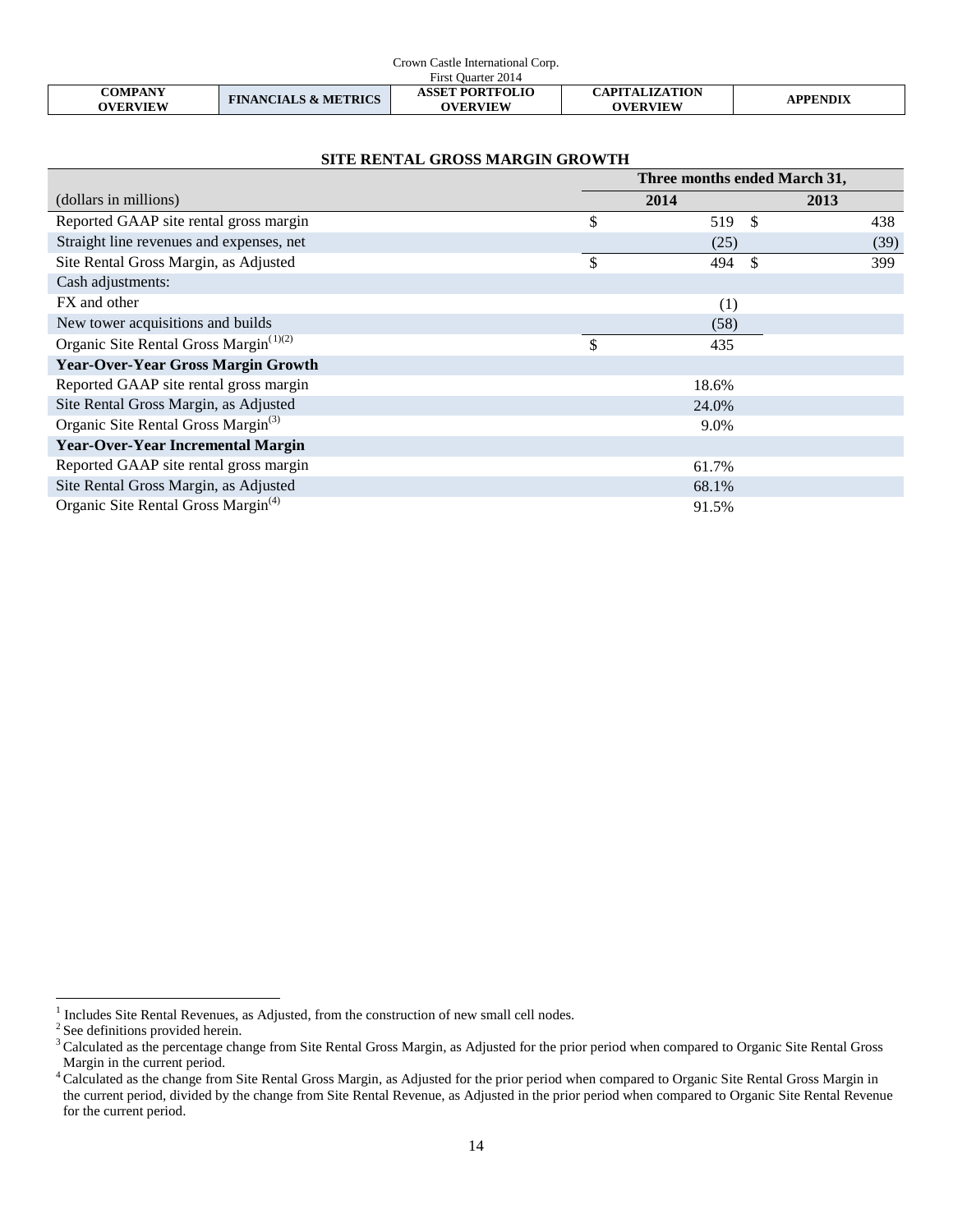| Crown Castle International Corp. |                                 |                                           |                                          |                 |
|----------------------------------|---------------------------------|-------------------------------------------|------------------------------------------|-----------------|
| First Quarter 2014               |                                 |                                           |                                          |                 |
| <b>COMPANY</b><br>OVERVIEW       | <b>FINANCIALS &amp; METRICS</b> | <b>ASSET PORTFOLIO</b><br><b>OVERVIEW</b> | <b>CAPITALIZATION</b><br><b>OVERVIEW</b> | <b>APPENDIX</b> |

# **SUMMARY OF SITE RENTAL STRAIGHT-LINE REVENUE AND EXPENSES ([1\)](#page-14-0)**

|                                         | Three months ended March 31. |        |  |        |
|-----------------------------------------|------------------------------|--------|--|--------|
| (dollars in thousands)                  | 2014                         |        |  | 2013   |
| Total site rental straight-line revenue |                              | 50.806 |  | 59,399 |
| Total site rental straight-line expense |                              | 26.380 |  | 20,707 |

| SUMMARY OF PREPAID RENT ACTIVITY <sup>(2)</sup> |  |          |          |  |  |
|-------------------------------------------------|--|----------|----------|--|--|
| Three months ended March 31,                    |  |          |          |  |  |
| (dollars in thousands)                          |  | 2014     | 2013     |  |  |
| Prepaid rent received                           |  | 68.222   | 43.742   |  |  |
| Amortization of prepaid rent                    |  | (19,086) | (15,021) |  |  |

| SUMMANT OF CAFITAL EXPENDITURES                       |                              |         |  |         |  |  |  |  |  |  |  |
|-------------------------------------------------------|------------------------------|---------|--|---------|--|--|--|--|--|--|--|
|                                                       | Three months ended March 31, |         |  |         |  |  |  |  |  |  |  |
| (dollars in thousands)                                | 2014<br>2013                 |         |  |         |  |  |  |  |  |  |  |
| Discretionary:                                        |                              |         |  |         |  |  |  |  |  |  |  |
| Purchases of land interests                           |                              | 20,396  |  | 15,987  |  |  |  |  |  |  |  |
| Wireless infrastructure construction and improvements |                              | 111,116 |  | 93,500  |  |  |  |  |  |  |  |
| Sustaining                                            |                              | 11,431  |  | 6,866   |  |  |  |  |  |  |  |
| Total                                                 |                              | 142,943 |  | 116,353 |  |  |  |  |  |  |  |
|                                                       |                              |         |  |         |  |  |  |  |  |  |  |

**SUMMARY OF CAPITAL EXPENDITURES**

<span id="page-15-1"></span> $1$  In accordance with GAAP accounting, if payment terms call for fixed escalations, or rent free periods, the revenue is recognized on a straight-line basis over the fixed, non-cancelable term of the contract. Since the Company recognizes revenue on a straight-line basis, a portion of the site rental revenue in a given period represents cash collected or contractually collectible in other periods.

<span id="page-15-0"></span><sup>&</sup>lt;sup>2</sup> Reflects prepaid rent received from long-term tenant contracts and the amortization thereof for GAAP revenue recognition purposes.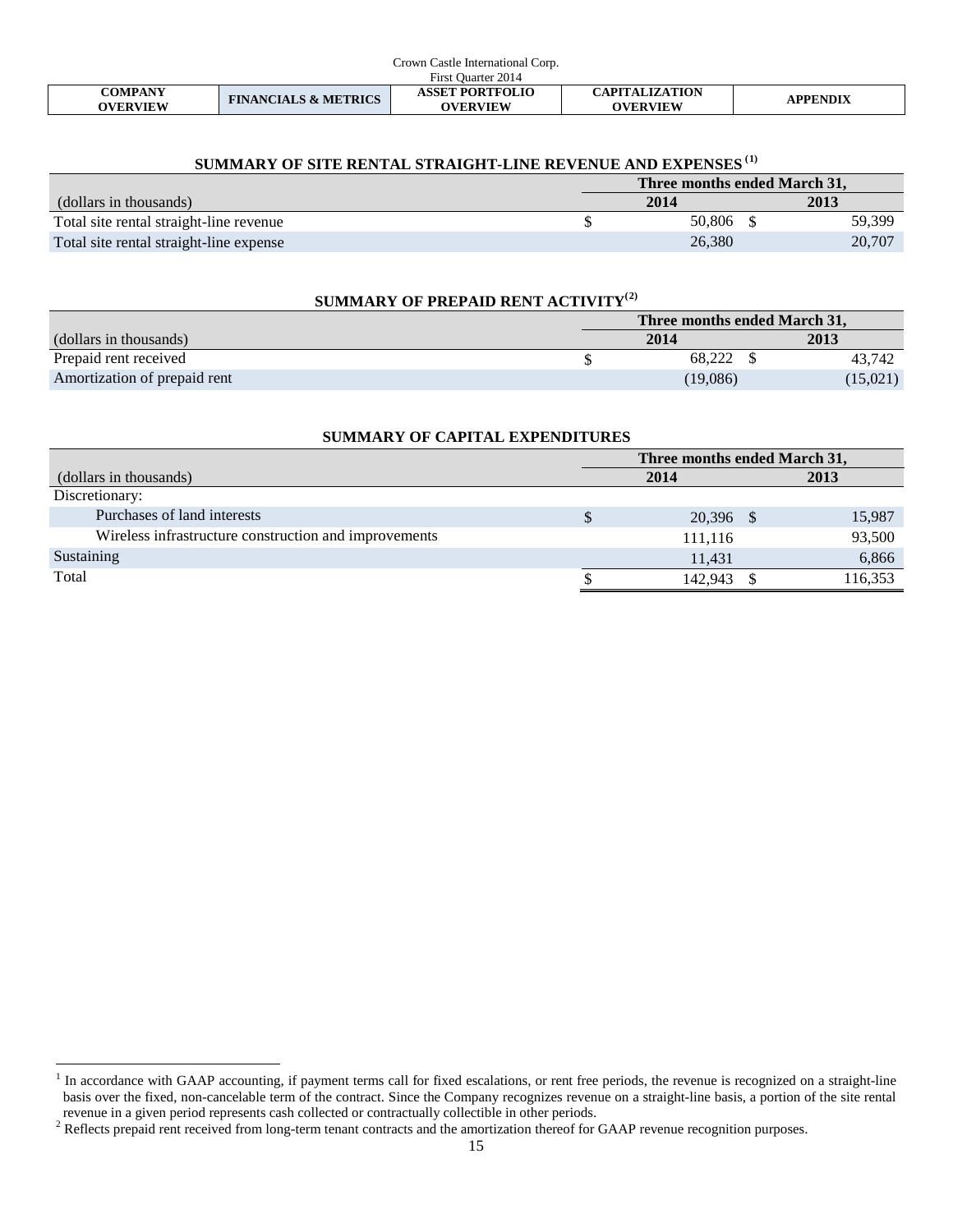| Crown Castle International Corp. |                                 |                                           |                                          |                 |  |  |  |  |  |
|----------------------------------|---------------------------------|-------------------------------------------|------------------------------------------|-----------------|--|--|--|--|--|
| First Ouarter 2014               |                                 |                                           |                                          |                 |  |  |  |  |  |
| <b>COMPANY</b><br>OVERVIEW       | <b>FINANCIALS &amp; METRICS</b> | <b>ASSET PORTFOLIO</b><br><b>OVERVIEW</b> | <b>CAPITALIZATION</b><br><b>OVERVIEW</b> | <b>APPENDIX</b> |  |  |  |  |  |

# **PROJECTED REVENUE FROM EXISTING CUSTOMER CONTRACTS([1\)](#page-15-1)**

|                                             | <b>Remaining</b><br>nine months | <b>Years ended December 31,</b> |       |  |       |  |       |  |       |
|---------------------------------------------|---------------------------------|---------------------------------|-------|--|-------|--|-------|--|-------|
| (as of March 31, 2014; dollars in millions) | 2014                            |                                 | 2015  |  | 2016  |  | 2017  |  | 2018  |
| Site rental revenue (GAAP)                  | 2,185                           |                                 | 2.870 |  | 2.884 |  | 2.909 |  | 2,933 |
| Site rental straight-line revenue           | (131)                           |                                 | (97)  |  | (26)  |  | 37    |  | 86    |
| Site Rental Revenue, as Adjusted            | 2,054                           |                                 | 2,773 |  | 2.858 |  | 2.945 |  | 3,019 |

# **PROJECTED GROUND LEASE EXPENSE FROM EXISTING GROUND LEASES([2\)](#page-16-0)**

|                                             | Remaining<br>nine months |  |      |      |        |  |      |
|---------------------------------------------|--------------------------|--|------|------|--------|--|------|
| (as of March 31, 2014; dollars in millions) | 2014                     |  | 2015 | 2016 | 2017   |  | 2018 |
| Ground lease expense (GAAP)                 | 506                      |  | 679  | 686  | 692 \$ |  | 699  |
| Site rental straight-line expense           | (69)                     |  | (83) | 71)  | (59)   |  | (49) |
| Ground Lease Expense, as Adjusted           | 437                      |  | 596  | 615  | 633    |  | 650  |

# **ANNUALIZED CASH SITE RENTAL REVENUE AT TIME OF RENEWAL([3](#page-16-1))**

|                                             | <b>Remaining</b><br>nine months | <b>Years ended December 31,</b> |      |   |      |    |      |     |                             |
|---------------------------------------------|---------------------------------|---------------------------------|------|---|------|----|------|-----|-----------------------------|
| (as of March 31, 2014; dollars in millions) | 2014                            |                                 | 2015 |   | 2016 |    | 2017 |     | 2018                        |
| AT&T                                        | 8                               |                                 | 26   | S | 44   | -S | 20   | \$. | 37                          |
| $Sprint^{(4)}$                              | 15                              |                                 | 31   |   | 48   |    | 45   |     | 40                          |
| T-Mobile                                    |                                 |                                 | 12   |   | 32   |    | 24   |     | 32                          |
| Verizon                                     |                                 |                                 | 10   |   | 11   |    | 15   |     | 16                          |
| Optus                                       |                                 |                                 | 29   |   | ◠    |    | 9    |     | 2                           |
| <b>VHA</b>                                  |                                 |                                 |      |   |      |    | 11   |     | $\mathcal{D}_{\mathcal{L}}$ |
| Telstra                                     |                                 |                                 | ∍    |   |      |    | ∍    |     |                             |
| All Others Combined                         | 27                              |                                 | 44   |   | 40   |    | 28   |     | 33                          |
| Total                                       | 69                              |                                 | 155  |   | 189  | \$ | 153  |     | 162                         |

## **HISTORICAL ANNUAL NON-RENEWALS AS PERCENTAGE OF SITE RENTAL REVENUE, AS ADJUSTED**

| <b>Years ended December 31,</b> |      |      |      |      |  |  |  |  |  |
|---------------------------------|------|------|------|------|--|--|--|--|--|
| 2013                            | 2012 | 2011 | 2010 | 2009 |  |  |  |  |  |
| $1.7\%$                         | 2.2% | 1.9% | 2.0% | 2.6% |  |  |  |  |  |

Based on existing contracts as of March 31, 2014. All contracts, except for Sprint contracts associated with the iDen network and contracts where termination notices have been received, are assumed to renew for a new term at current term end date. CPI-linked customer contracts are assumed to escalate at 3% per annum. Assumes a US dollar to Australian dollar exchange

<span id="page-16-0"></span> $^2$  Based on existing ground leases as of March 31, 2014. CPI-linked leases are assumed to escalate at 3% per annum. Assumes a US dollar to Australian dollar exchange rate of 0.89 US dollar to 1.0 Australian dollar.

<span id="page-16-1"></span>Australian dollar exchange rates of 0.89 US domination of 0.89 US does not all revenues from assumed renewals or extension as reflected in the table "Projected Revenue from Existing Customer Contracts."

<span id="page-16-2"></span><sup>&</sup>lt;sup>4</sup> Excludes Sprint leases associated with the iDen network, which are assumed to not renew as reflected in the table "Projected Revenue from Existing Customer Contracts."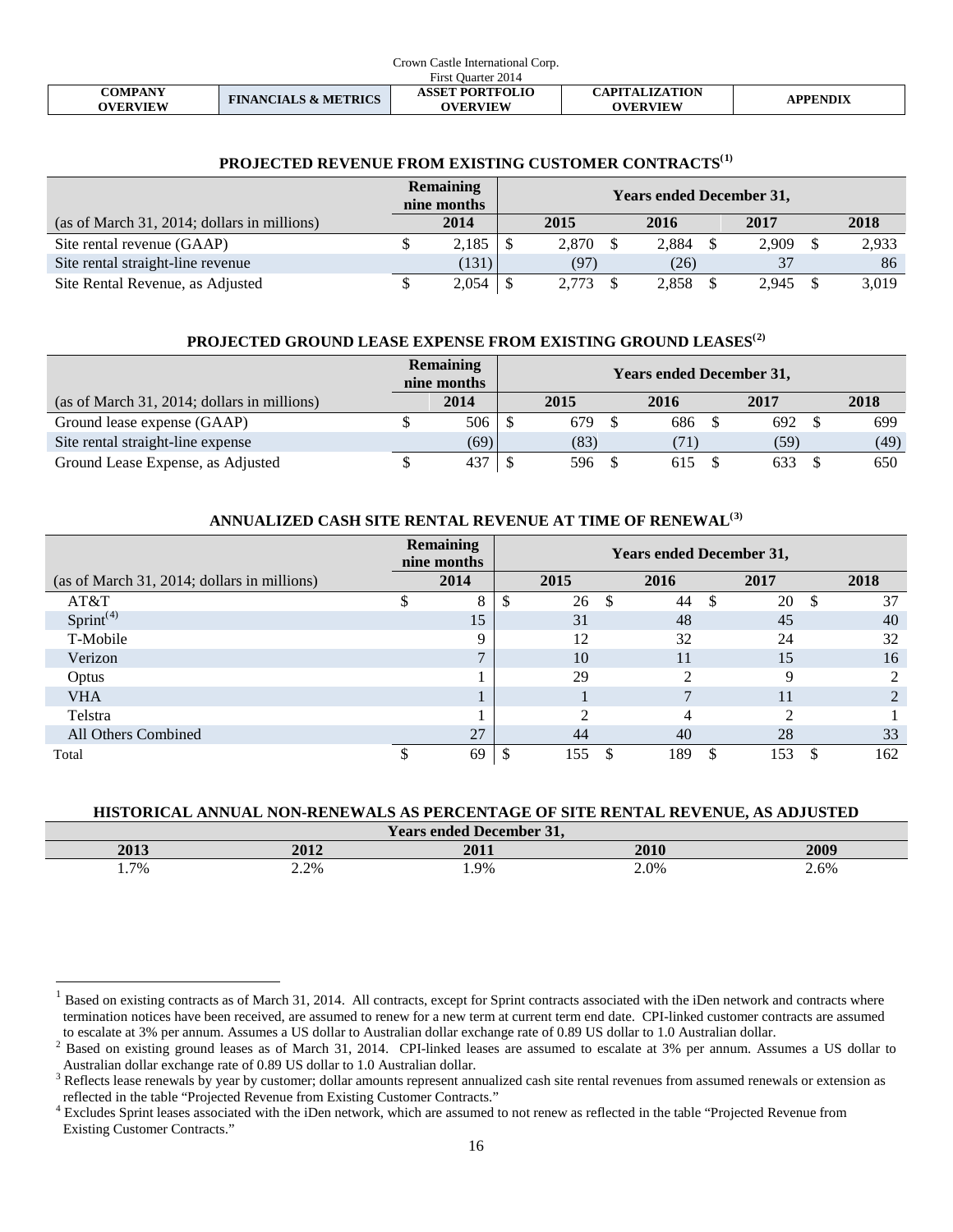| Crown Castle International Corp. |                                 |                                           |                                          |                 |  |  |  |  |  |
|----------------------------------|---------------------------------|-------------------------------------------|------------------------------------------|-----------------|--|--|--|--|--|
| First Ouarter 2014               |                                 |                                           |                                          |                 |  |  |  |  |  |
| <b>COMPANY</b><br>OVERVIEW       | <b>FINANCIALS &amp; METRICS</b> | <b>ASSET PORTFOLIO</b><br><b>OVERVIEW</b> | <b>CAPITALIZATION</b><br><b>OVERVIEW</b> | <b>APPENDIX</b> |  |  |  |  |  |

| <b>CUSTOMER OVERVIEW</b> |                                   |                               |                            |  |  |  |  |  |  |  |  |  |
|--------------------------|-----------------------------------|-------------------------------|----------------------------|--|--|--|--|--|--|--|--|--|
| (as of March 31, 2014)   | Percentage of Q1 2014<br>LQA Site | Weighted Average<br>Current   | Long-Term Credit<br>Rating |  |  |  |  |  |  |  |  |  |
|                          | <b>Rental Revenues</b>            | Term Remaining <sup>(1)</sup> | $(S\&P/Moody's)$           |  |  |  |  |  |  |  |  |  |
| AT&T                     | 29%                               |                               | $A - / A3$                 |  |  |  |  |  |  |  |  |  |
| Sprint                   | 23%                               | 6                             | $BB - / Ba3$               |  |  |  |  |  |  |  |  |  |
| T-Mobile                 | 22%                               | 7                             | <b>BB</b>                  |  |  |  |  |  |  |  |  |  |
| Verizon                  | 14%                               | 8                             | $BBB+$ / Baa1              |  |  |  |  |  |  |  |  |  |
| Optus                    | 1%                                | 2                             | $A+ / Aa3$                 |  |  |  |  |  |  |  |  |  |
| <b>VHA</b>               | 1%                                | 6                             | $A - / A3^{(2)}$           |  |  |  |  |  |  |  |  |  |
| Telstra                  | 1%                                | 12                            | A/ A2                      |  |  |  |  |  |  |  |  |  |
| All Others Combined      | 9%                                | 8                             | N/A                        |  |  |  |  |  |  |  |  |  |
| Total / Weighted Average | 100%                              | 7                             |                            |  |  |  |  |  |  |  |  |  |

 $1$  Weighted by site rental revenue contributions; excludes renewals at the customers' option.

<span id="page-17-1"></span><span id="page-17-0"></span><sup>&</sup>lt;sup>2</sup> Vodafone Hutchison Australia ("VHA") is a joint venture between Vodafone Group Plc and Hutchison Telecommunications Australia, a subsidiary of Hutchison Whompoa; Vodafone Group Plc and Hutchison Whompoa each are rated A- and A3 by S&P and Moody's, respectively, as of March 31, 2014.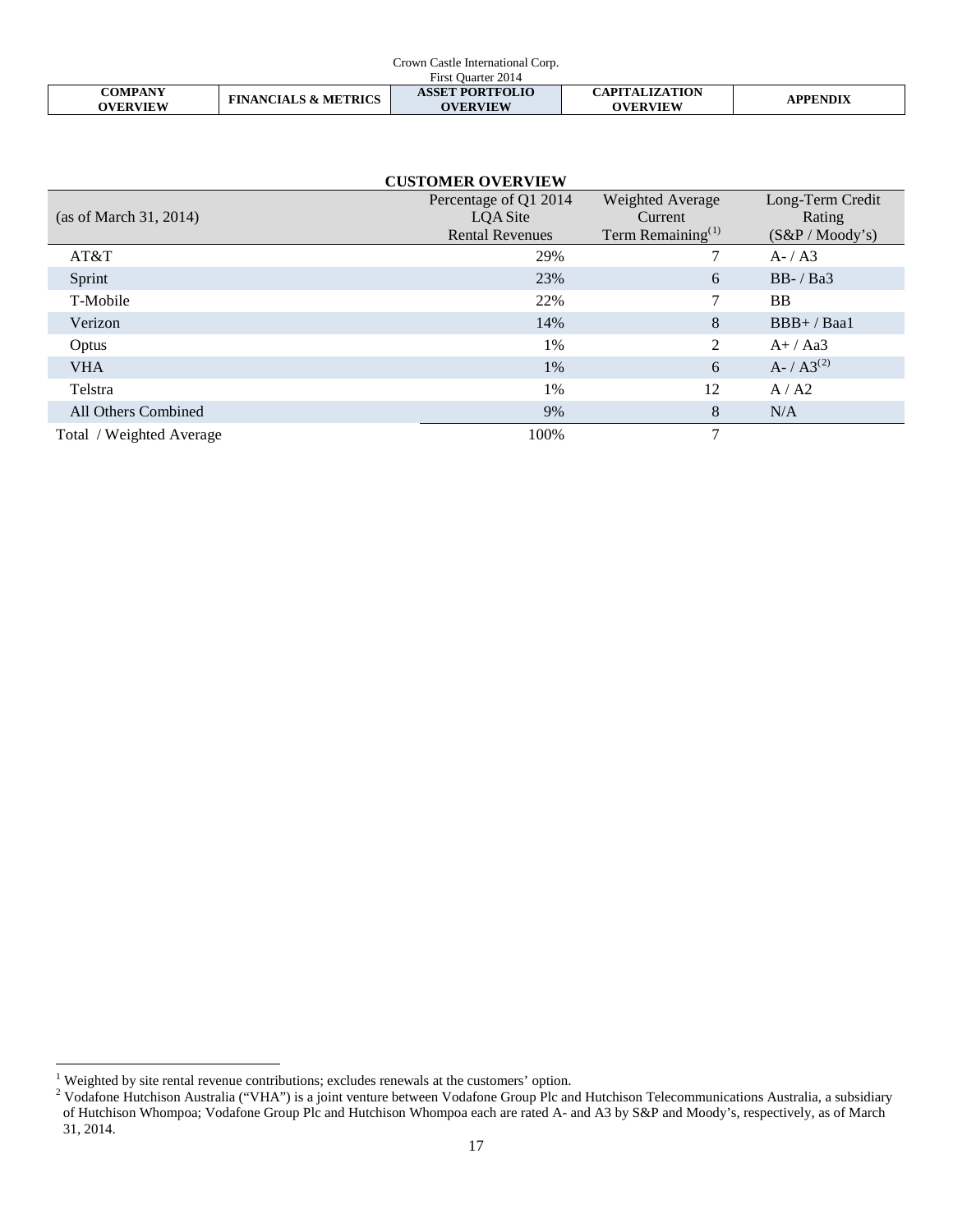| Crown Castle International Corp. |                                 |                                           |                                          |                 |  |  |  |  |  |  |
|----------------------------------|---------------------------------|-------------------------------------------|------------------------------------------|-----------------|--|--|--|--|--|--|
| First Ouarter 2014               |                                 |                                           |                                          |                 |  |  |  |  |  |  |
| COMPANY<br><b>OVERVIEW</b>       | <b>FINANCIALS &amp; METRICS</b> | <b>ASSET PORTFOLIO</b><br><b>OVERVIEW</b> | <b>CAPITALIZATION</b><br><b>OVERVIEW</b> | <b>APPENDIX</b> |  |  |  |  |  |  |

# <span id="page-18-0"></span>**SUMMARY OF TOWER PORTFOLIO BY VINTAGE**



 $^1$  Yield is calculated as LQA site rental gross margin divided by invested capital.

 $2$  Reflects gross total assets, including incremental capital invested by the Company since time of acquisition or construction completion.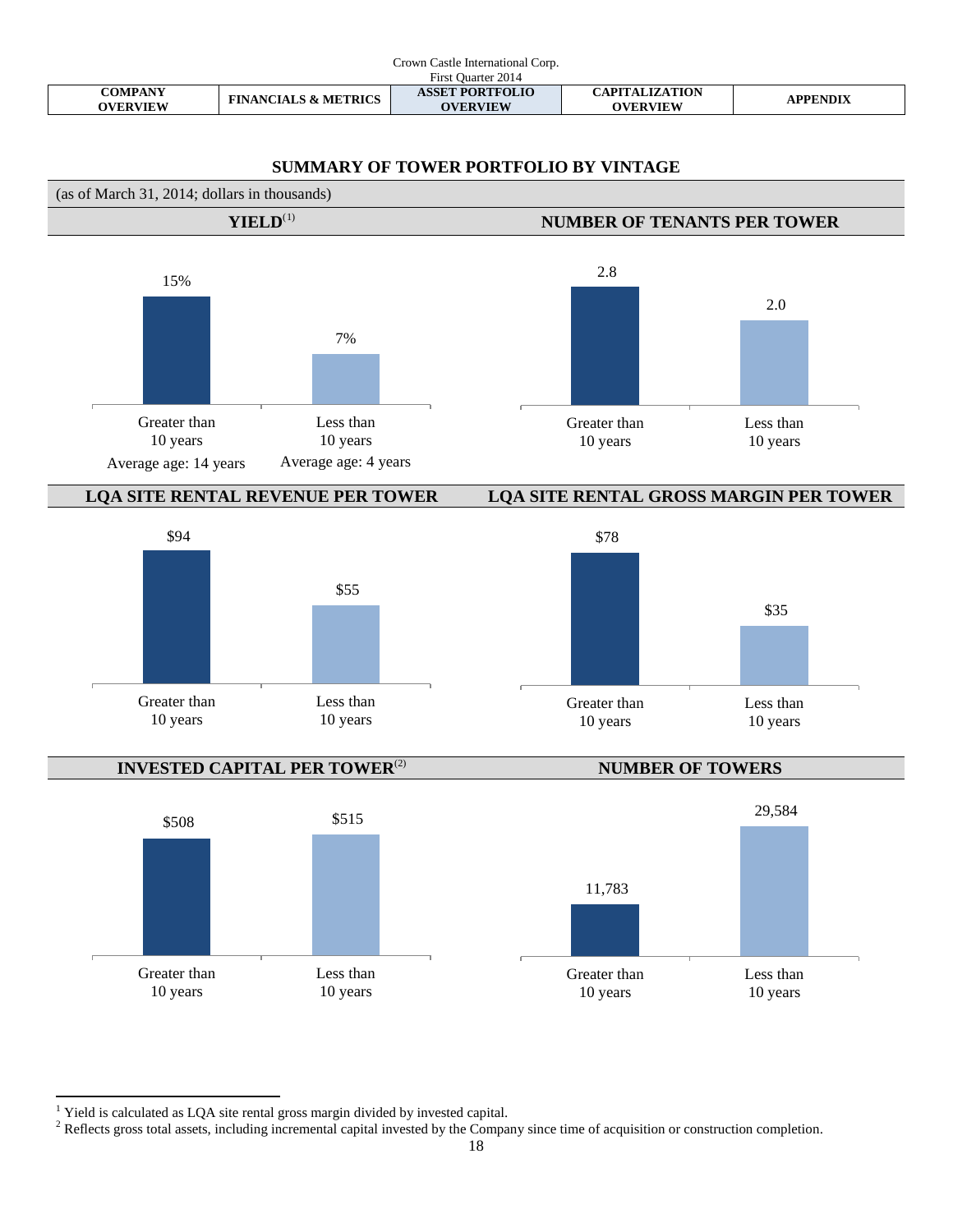

<span id="page-19-0"></span><sup>&</sup>lt;sup>1</sup> Includes towers and rooftops, excludes small cells and third-party land interests.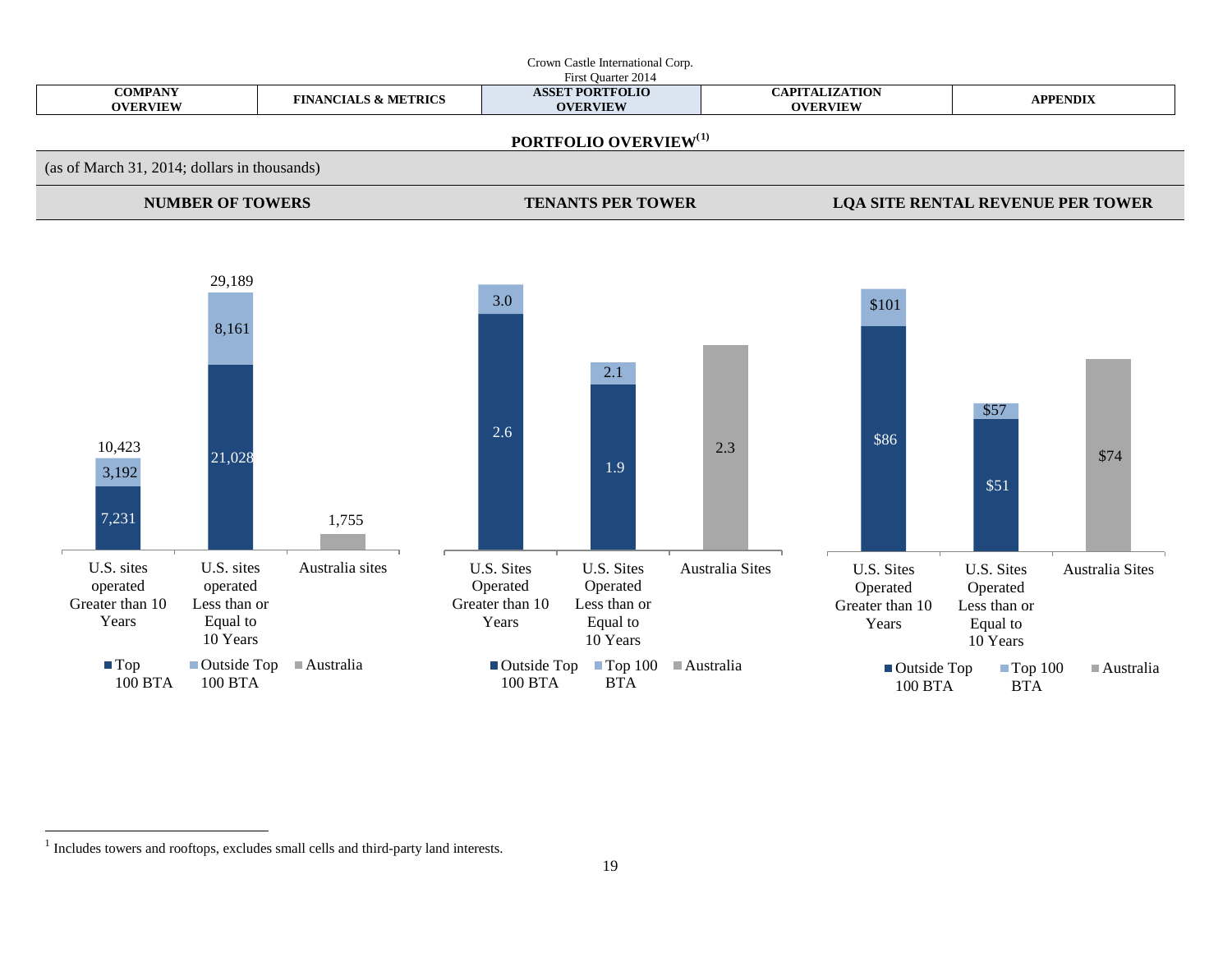

**GEOGRAPHIC DISTRIBUTION (as of March 31, 2014) ([1](#page-19-0))**



<span id="page-20-0"></span><sup>&</sup>lt;sup>1</sup> Includes towers and rooftops, excludes small cells and third-party land interests.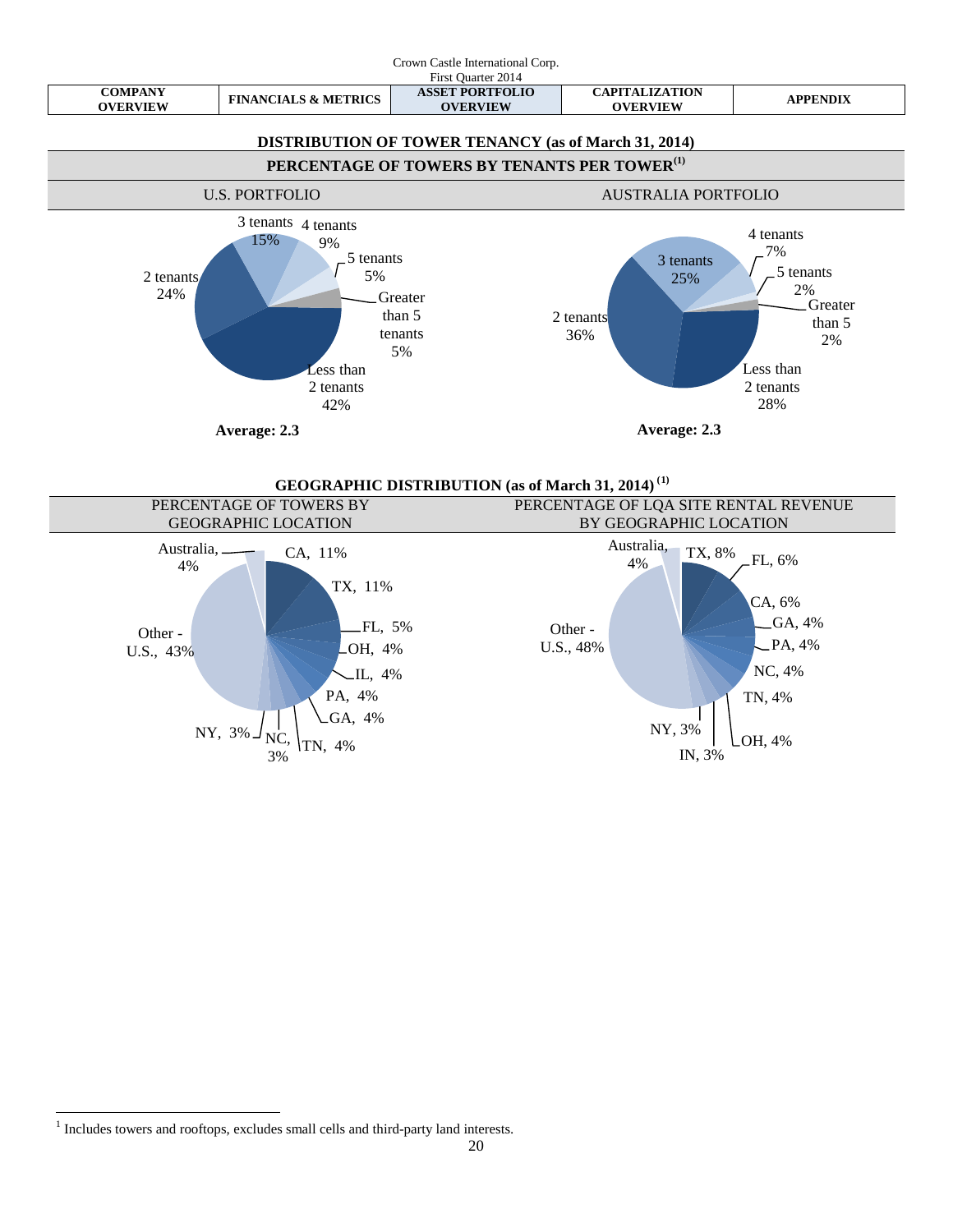| Crown Castle International Corp.  |                                 |                                           |                                          |                 |  |  |  |  |  |
|-----------------------------------|---------------------------------|-------------------------------------------|------------------------------------------|-----------------|--|--|--|--|--|
| First Ouarter 2014                |                                 |                                           |                                          |                 |  |  |  |  |  |
| <b>COMPANY</b><br><b>OVERVIEW</b> | <b>FINANCIALS &amp; METRICS</b> | <b>ASSET PORTFOLIO</b><br><b>OVERVIEW</b> | <b>CAPITALIZATION</b><br><b>OVERVIEW</b> | <b>APPENDIX</b> |  |  |  |  |  |

# **U.S. GROUND INTEREST OVERVIEW**

| (as of March 31, 2014;<br>dollars in millions) |               | LQA Site<br>Rental<br>Revenue | Percentage<br>of U.S.<br>LQA Site<br>Rental<br>Revenue |               | LQA Site<br>Rental<br>Gross<br>Margin | Percentage<br>of U.S.<br>LQA Site<br>Rental<br>Gross<br>Margin | Number of<br>U.S.<br>Towers $^{(1)}$ | Percentage<br>of U.S.<br>Towers | Weighted<br>Average<br>Term<br>Remaining<br>(by years) <sup>(2)</sup> |
|------------------------------------------------|---------------|-------------------------------|--------------------------------------------------------|---------------|---------------------------------------|----------------------------------------------------------------|--------------------------------------|---------------------------------|-----------------------------------------------------------------------|
| Less than 10 years                             | \$            | 340                           | 13%                                                    | \$            | 199                                   | 11%                                                            | 5,782                                | 15%                             |                                                                       |
| 10 to 20 years                                 |               | 538                           | 21%                                                    |               | 299                                   | 16%                                                            | 10,338                               | 26%                             |                                                                       |
| Greater 20 years                               |               | 1,072                         | 41%                                                    |               | 736                                   | 40%                                                            | 15,896                               | 40%                             |                                                                       |
| <b>Total leased</b>                            | $\mathcal{S}$ | 1,950                         | 75%                                                    | $\mathcal{S}$ | 1,235                                 | 66%                                                            | 32,016                               | 81%                             | 31                                                                    |
|                                                |               |                               |                                                        |               |                                       |                                                                |                                      |                                 |                                                                       |
| Owned                                          |               | 665                           | 25%                                                    |               | 627                                   | 34%                                                            | 7,596                                | 19%                             |                                                                       |
| Total / Average                                | \$            | 2,615                         | 100%                                                   | \$            | 1,862                                 | 100%                                                           | 39,612                               | 100%                            |                                                                       |

#### **AUSTRALIA GROUND INTEREST OVERVIEW**

| (as of March 31, 2014;<br>dollars in millions) |     | LOA Site<br>Rental<br>Revenue | Percentage<br>of Australia<br>LQA Site<br>Rental<br>Revenue | LQA Site<br>Rental<br>Gross<br>Margin | Percentage<br>of Australia<br>LQA Site<br>Rental<br>Gross<br>Margin | Number<br>Australia of<br>Towers $^{(1)}$ | Percentage<br>of Australia<br>Towers | Weighted<br>Average<br>Term<br>Remaining<br>(by years) <sup>(2)</sup> |
|------------------------------------------------|-----|-------------------------------|-------------------------------------------------------------|---------------------------------------|---------------------------------------------------------------------|-------------------------------------------|--------------------------------------|-----------------------------------------------------------------------|
| Less than 10 years                             | \$  | 41                            | 33%                                                         | \$<br>28                              | 30%                                                                 | 583                                       | 33%                                  |                                                                       |
| $10$ to $20$ years                             |     | 38                            | 30%                                                         | 28                                    | 29%                                                                 | 534                                       | 30%                                  |                                                                       |
| Greater 20 years                               |     | 33                            | 26%                                                         | 26                                    | 27%                                                                 | 502                                       | 29%                                  |                                                                       |
| <b>Total leased</b>                            | \$  | 112                           | 90%                                                         | \$<br>83                              | 86%                                                                 | 1,619                                     | 92%                                  | 18                                                                    |
|                                                |     |                               |                                                             |                                       |                                                                     |                                           |                                      |                                                                       |
| Owned                                          |     | 13                            | 10%                                                         | 13                                    | 14%                                                                 | 136                                       | 8%                                   |                                                                       |
| Total / Average                                | \$. | 125                           | 100%                                                        | \$<br>95                              | 100%                                                                | 1,755                                     | 100%                                 |                                                                       |

<span id="page-21-0"></span>

 $1$  Includes towers and rooftops, excludes small cells and third-party land interests.<br> $2$  Includes renewal terms at the Company's option; weighted by site rental gross margin.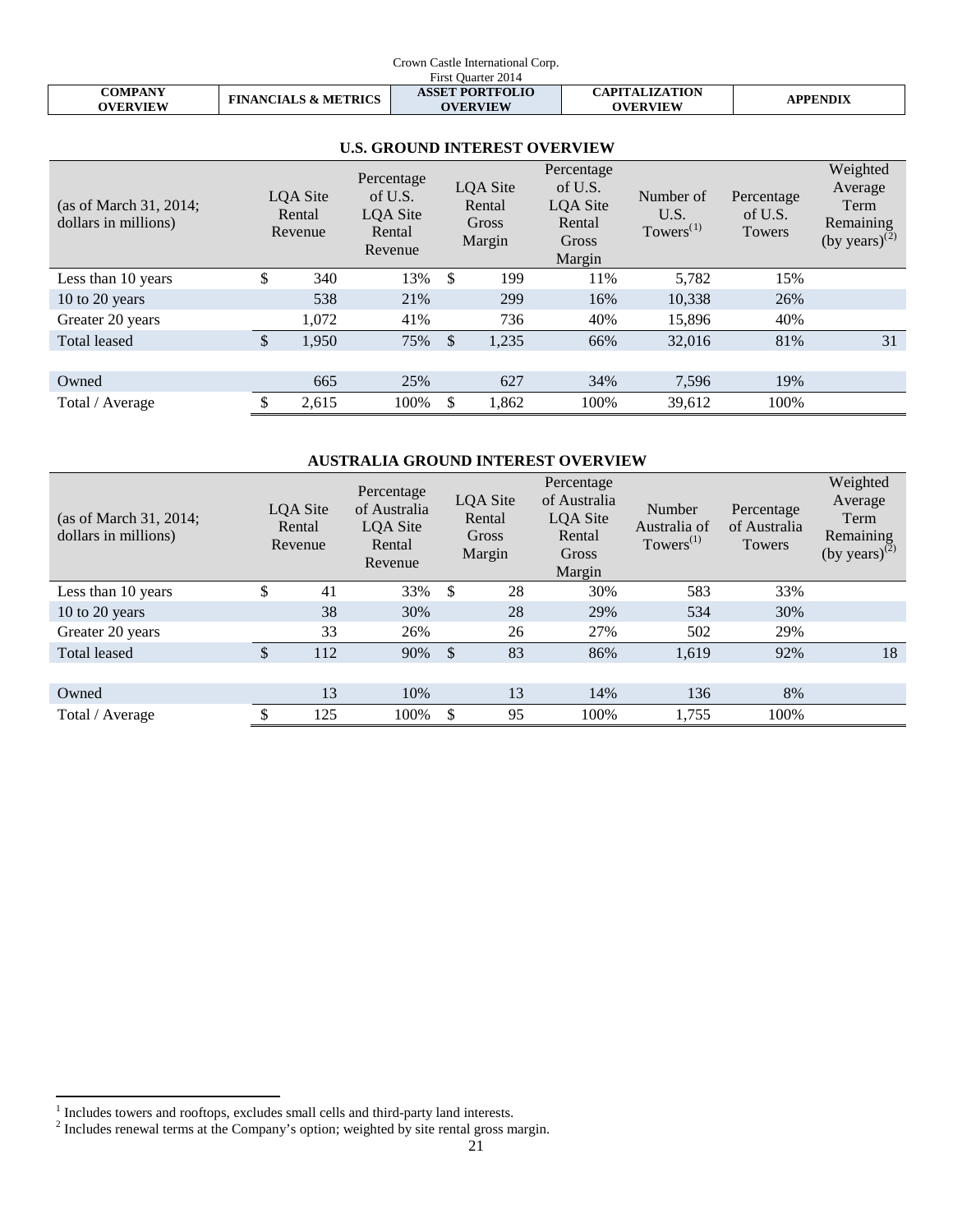| Crown Castle International Corp.  |                                 |                                           |                                          |                 |
|-----------------------------------|---------------------------------|-------------------------------------------|------------------------------------------|-----------------|
| First Ouarter 2014                |                                 |                                           |                                          |                 |
| <b>COMPANY</b><br><b>OVERVIEW</b> | <b>FINANCIALS &amp; METRICS</b> | <b>ASSET PORTFOLIO</b><br><b>OVERVIEW</b> | <b>CAPITALIZATION</b><br><b>OVERVIEW</b> | <b>APPENDIX</b> |

# <span id="page-22-0"></span>**U.S. GROUND INTEREST ACTIVITY**

| (dollars in millions)                                                                     | <b>Three Months Ended</b><br><b>March 31, 2014</b> |
|-------------------------------------------------------------------------------------------|----------------------------------------------------|
| <b>Ground Extensions:</b>                                                                 |                                                    |
| Number of ground leases extended                                                          | 329                                                |
| Average number of years extended                                                          | 26                                                 |
| Percentage increase in consolidated cash ground lease expense due to extension activities | 0.2%                                               |
|                                                                                           |                                                    |
| <b>Ground Purchases:</b>                                                                  |                                                    |
| Number of ground leases purchased                                                         | 128                                                |
| Land lease purchase capital expenditures (includes acquisitions and capital leases)       | \$<br>30                                           |
| Percentage of consolidated site rental gross margin from purchased sites                  | ${<}1\%$                                           |

# **AUSTRALIA GROUND INTEREST ACTIVITY**

| (dollars in millions)                                                                     | <b>Three Months Ended</b><br><b>March 31, 2014</b> |
|-------------------------------------------------------------------------------------------|----------------------------------------------------|
| <b>Ground Extensions:</b>                                                                 |                                                    |
| Number of ground leases extended                                                          | 11                                                 |
| Average number of years extended                                                          | 16                                                 |
| Percentage increase in consolidated cash ground lease expense due to extension activities | Not Meaningful                                     |
|                                                                                           |                                                    |
| <b>Ground Purchases:</b>                                                                  |                                                    |
| Number of ground leases purchased                                                         | $\mathfrak{D}$                                     |
| Land lease purchase capital expenditures (includes acquisitions and capital leases)       | \$                                                 |
| Percentage of consolidated site rental gross margin from purchased sites                  | Not Meaningful                                     |

# **SMALL CELL NETWORK OVERVIEW**

| Number of Nodes | Miles of Fiber | Percentage of LQA Site<br><b>Rental Revenues</b> | <b>Weighted Average Current</b><br>Term Remaining for<br>Customer Contracts <sup>(1)</sup> |
|-----------------|----------------|--------------------------------------------------|--------------------------------------------------------------------------------------------|
| 1.849           | 6,245          | 6%                                               |                                                                                            |

 $1$  Excludes renewal terms at customers' option; weighted by site rental revenue.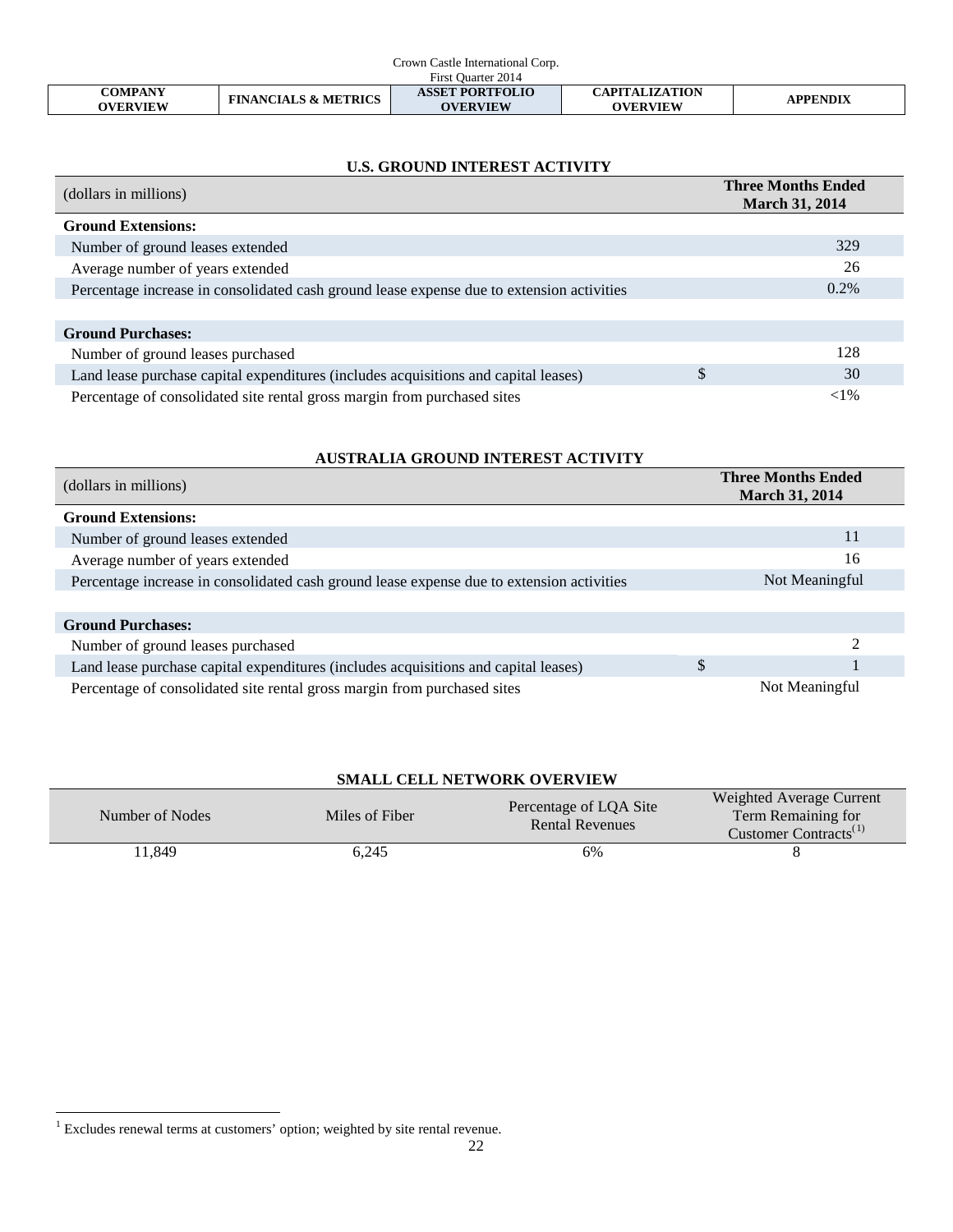<span id="page-23-0"></span>

| Crown Castle International Corp.<br>First Ouarter 2014                          |                                 |    |                                               |                 |           |                                          |                 |                          |                    |
|---------------------------------------------------------------------------------|---------------------------------|----|-----------------------------------------------|-----------------|-----------|------------------------------------------|-----------------|--------------------------|--------------------|
| <b>COMPANY</b><br><b>OVERVIEW</b>                                               | <b>FINANCIALS &amp; METRICS</b> |    | <b>ASSET PORTFOLIO</b><br><b>OVERVIEW</b>     |                 |           | <b>CAPITALIZATION</b><br><b>OVERVIEW</b> |                 |                          | <b>APPENDIX</b>    |
|                                                                                 |                                 |    |                                               |                 |           |                                          |                 |                          |                    |
|                                                                                 |                                 |    | <b>CAPITALIZATION OVERVIEW</b>                |                 |           |                                          |                 |                          |                    |
| (dollars in millions)                                                           |                                 |    | Face Value as Reported Face Value as Adjusted |                 | Fixed vs. | Secured vs.                              | Interest        | Net Debt to LQA          | Maturity           |
|                                                                                 |                                 |    | 3/31/14                                       | $3/31/14^{(1)}$ | Floating  | Unsecured                                | $Rate^{(1)(2)}$ | EBITDA <sup>(1)(3)</sup> |                    |
| Cash                                                                            |                                 | \$ | $201$ \$                                      | 200             |           |                                          |                 |                          |                    |
| Senior Secured Tower Revenue Notes, Series 2010-1-2010-3 <sup>(4)</sup>         |                                 |    | 1,900                                         | 1,600           | Fixed     | Secured                                  | 5.75%           |                          | Various $^{(9)}$   |
| Senior Secured Tower Revenue Notes, Series 2010-4-2010-6 <sup>(4)</sup>         |                                 |    | 1,550                                         | 1,550           | Fixed     | Secured                                  | 4.48%           |                          | Various $(9)$      |
| 2012 Senior Notes <sup>(5)</sup>                                                |                                 |    | 1,500                                         | 1,500           | Fixed     | Secured                                  | 3.36%           |                          | 2017/2023          |
| Senior Secured Notes, Series 2009-1 <sup>(6)</sup>                              |                                 |    | 175                                           | 175             | Fixed     | Secured                                  | 7.35%           |                          | Various $(9)$      |
| WCP Secured Wireless Site Contracts Revenue Notes, Series 2010-1 <sup>(1)</sup> |                                 |    | 273                                           | 273             | Fixed     | Secured                                  | 5.61%           |                          | 2040               |
| <b>Subtotal</b>                                                                 |                                 | \$ | 5,398 \$                                      | 5,098           |           |                                          | 4.78%           | 2.4x                     |                    |
| Revolving Credit Facility <sup>(8)</sup>                                        |                                 |    | 368                                           | 368             | Floating  | Secured                                  | 2.16%           |                          | 2018               |
| Term Loan A                                                                     |                                 |    | 658                                           | 658             | Floating  | Secured                                  | 2.15%           |                          | 2018               |
| Term Loan B                                                                     |                                 |    | 2,857                                         | 2,857           | Floating  | Secured                                  | 3.25%           |                          | $2019/2021^{(10)}$ |
| <b>Total CCOC Facility Debt</b>                                                 |                                 | \$ | 3,883 \$                                      | 3,883           |           |                                          | 2.96%           | 1.8x                     |                    |
| 4.875% Senior Notes                                                             |                                 |    | $\overline{\phantom{m}}$                      | 850             | Fixed     | Unsecured                                | 4.88%           |                          | 2022               |
| 5.250% Senior Notes                                                             |                                 |    | 1,650                                         | 1,650           | Fixed     | Unsecured                                | 5.25%           |                          | 2023               |
| 7.125% Senior Notes                                                             |                                 |    | 500                                           |                 | Fixed     | Unsecured                                | 7.13%           |                          | 2019               |
| Capital Leases & Other Debt                                                     |                                 |    | 137                                           | 137             | Various   | Various                                  | Various         |                          | Various            |
| <b>Total HoldCo and other Debt</b>                                              |                                 |    | 2,287 \$                                      | 2,637           |           |                                          | 5.12%           | 1.3x                     |                    |
| <b>Total Net Debt</b>                                                           |                                 |    | 11,367 \$                                     | 11,418          |           |                                          | 4.24%           | 5.4x                     |                    |
| Preferred Stock, at liquidation value                                           |                                 |    | 978                                           | 978             |           |                                          |                 |                          |                    |
| Market Capitalization <sup>(11)</sup>                                           |                                 |    | 24,627                                        | 24,627          |           |                                          |                 |                          |                    |
| Firm Value <sup>(12)</sup>                                                      |                                 | \$ | 36,972 \$                                     | 37,023          |           |                                          |                 |                          |                    |

 $\overline{a}$ 

<sup>&</sup>lt;sup>1</sup> After giving effect to the issuance of the 4.875% Senior Notes in April 2014, repayment of the Senior Secured Tower Revenue Notes Series 2010-1 in April 2014, and the anticipated May 2014 redemption of the 7.125% Senio

then Excess Cash Flow (as defined in the indenture) of the issuers (of such notes) will be used to repay principal of the applicable series and class of the 2010 Tower Revenue Notes, and additional interest (of an addition accrue on the respective 2010 Tower Revenue Notes. The Senior Secured Tower Revenue Notes, Series 2010-1, 2010-2, and 2010-3 consist of three series of notes with principal amounts of \$300 million, \$350 million and \$1.3 bi repayment dates in 2015, 2017 and 2020, respectively. The Senior Secured Tower Revenue Notes, 2010-4, 2010-5, and 2010-6 consist of three series of notes with principal amounts of \$250 million, \$300 million, and \$1.0 billi repayment dates in 2015, 2017 and 2020, respectively.

<sup>5</sup> The 2012 Secured Notes consist of \$500 million aggregate principal amount of 2.381% secured notes due 2017 and \$1.0 billion aggregate principal amount of 3.849% secured notes due 2030.

<sup>&</sup>lt;sup>6</sup> The Senior Secured notes, Series 2009-1 consist of \$105 million of principal as of March 31, 2014 that amortizes through 2019, and \$70 million of principal as of March 31, 2014 that amortizes during the period beginnin <sup>7</sup> The anticipated repayment date is 2015 for each class of the WCP Secured Wireless Site Contracts Revenue Notes, Series 2010-1 ("WCP Securitized Notes"). If the WCP Securitized Notes are not repaid in full by their anti applicable interest rate increases by an additional approximately 5% per annum. If the WCP Securitized Notes are not repaid in full by their rapid amortization date of 2017, monthly principal payments commence using the ex the WCP Securitized Notes.

<sup>8</sup> As of March 31, 2014, the undrawn availability under the \$1.5 billion Revolving Credit Facility is \$1.1 billion.

<sup>9</sup> Notes are prepayable at par if voluntarily repaid six months or less prior to maturity; earlier prepayment may require additional consideration.

<sup>&</sup>lt;sup>10</sup> As of March 31, 2014, approximately \$570 million of the Term Loan B have 101 soft call until the next call date.

<sup>&</sup>lt;sup>11</sup> Market capitalization calculated based on \$73.78 closing price and 333.8 million shares outstanding as of March 31, 2014.

<sup>&</sup>lt;sup>12</sup> Represents the sum of net debt, preferred stock (at liquidation value) and market capitalization.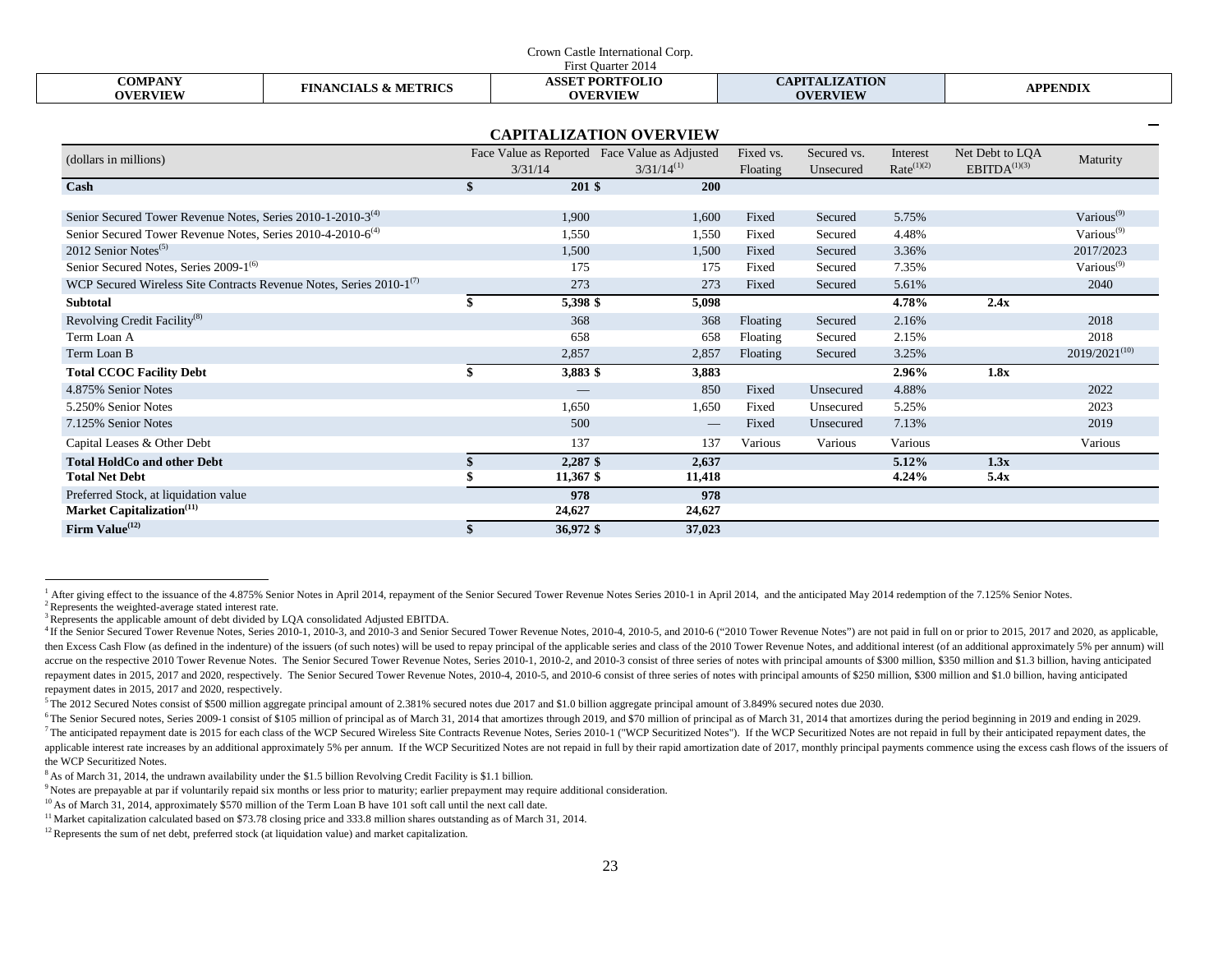#### <span id="page-24-0"></span>Crown Castle International Corp. First Quarter 2014



**.** 

<sup>&</sup>lt;sup>1</sup> Where applicable, maturities reflect the Anticipated Repayment Date as defined in the respective debt agreement; excludes capital leases and other obligations; amounts presented at face value net of repurchases held at CCIC.

<span id="page-24-1"></span><sup>&</sup>lt;sup>2</sup> After giving effect to the issuance of the 4.875% Senior Notes in April 2014, repayment of the Senior Secured Tower Revenue Notes, Series 2010-1, in April 2014, and anticipated redemption of the 7.125% Senior Notes in May 2014.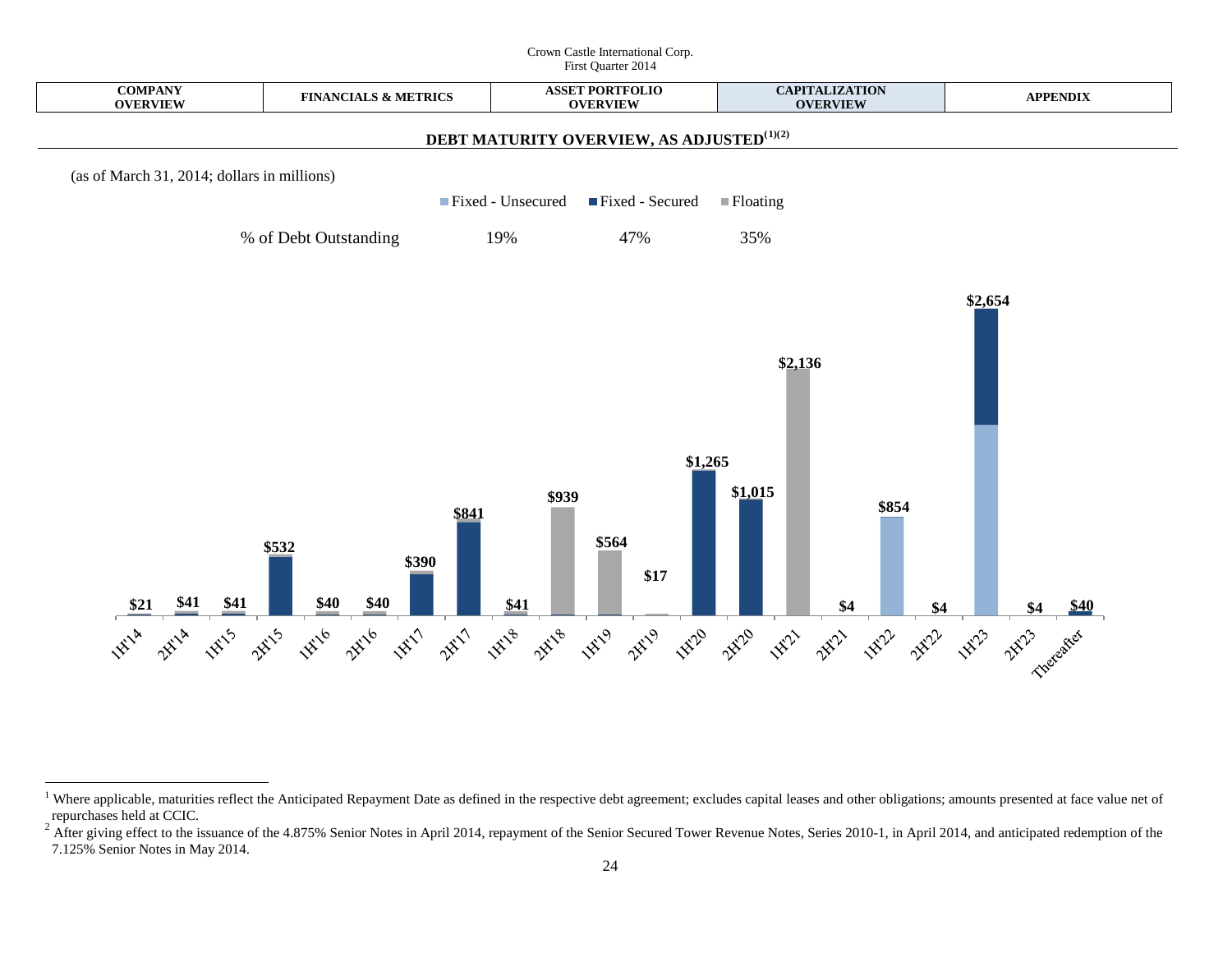| Crown Castle International Corp. |                                 |                        |                       |                 |
|----------------------------------|---------------------------------|------------------------|-----------------------|-----------------|
| First Ouarter 2014               |                                 |                        |                       |                 |
| <b>COMPANY</b>                   | <b>FINANCIALS &amp; METRICS</b> | <b>ASSET PORTFOLIO</b> | <b>CAPITALIZATION</b> | <b>APPENDIX</b> |
| OVERVIEW                         |                                 | <b>OVERVIEW</b>        | <b>OVERVIEW</b>       |                 |

# <span id="page-25-2"></span>**LIQUIDITY OVERVIEW**

| (dollars in thousands)                                        |   | <b>March 31, 2014</b><br>As Adjusted $^{(1)}$ |
|---------------------------------------------------------------|---|-----------------------------------------------|
| Cash and cash equivalents <sup>(2)</sup>                      | S | 199,918                                       |
| Undrawn revolving credit facility availability <sup>(3)</sup> |   | 1,132,000                                     |
| Restricted cash                                               |   | 168,953                                       |
| Debt and other long-term obligations                          |   | 11,620,687                                    |
| Total equity                                                  |   | 6,888,819                                     |

<sup>&</sup>lt;sup>1</sup> After giving effect to the issuance of the 4.875% Senior Notes in April 2014, repayment of the Senior Secured Tower Revenue Notes, Series 2010-1, in April 2014, and anticipated redemption of the 7.125% Senior Notes in May 2014.<br><sup>2</sup> Exclusive of restricted cash.<br><sup>3</sup> Availability at any point in time is subject to reaffirmation of the representations and warranties

<span id="page-25-1"></span><span id="page-25-0"></span><sup>&</sup>lt;sup>3</sup> Availability at any point in time is subject to reaffirmation of the representations and warranties in, and there being no default under, our credit agreement governing our senior credit facilities ("2012 Credit Facili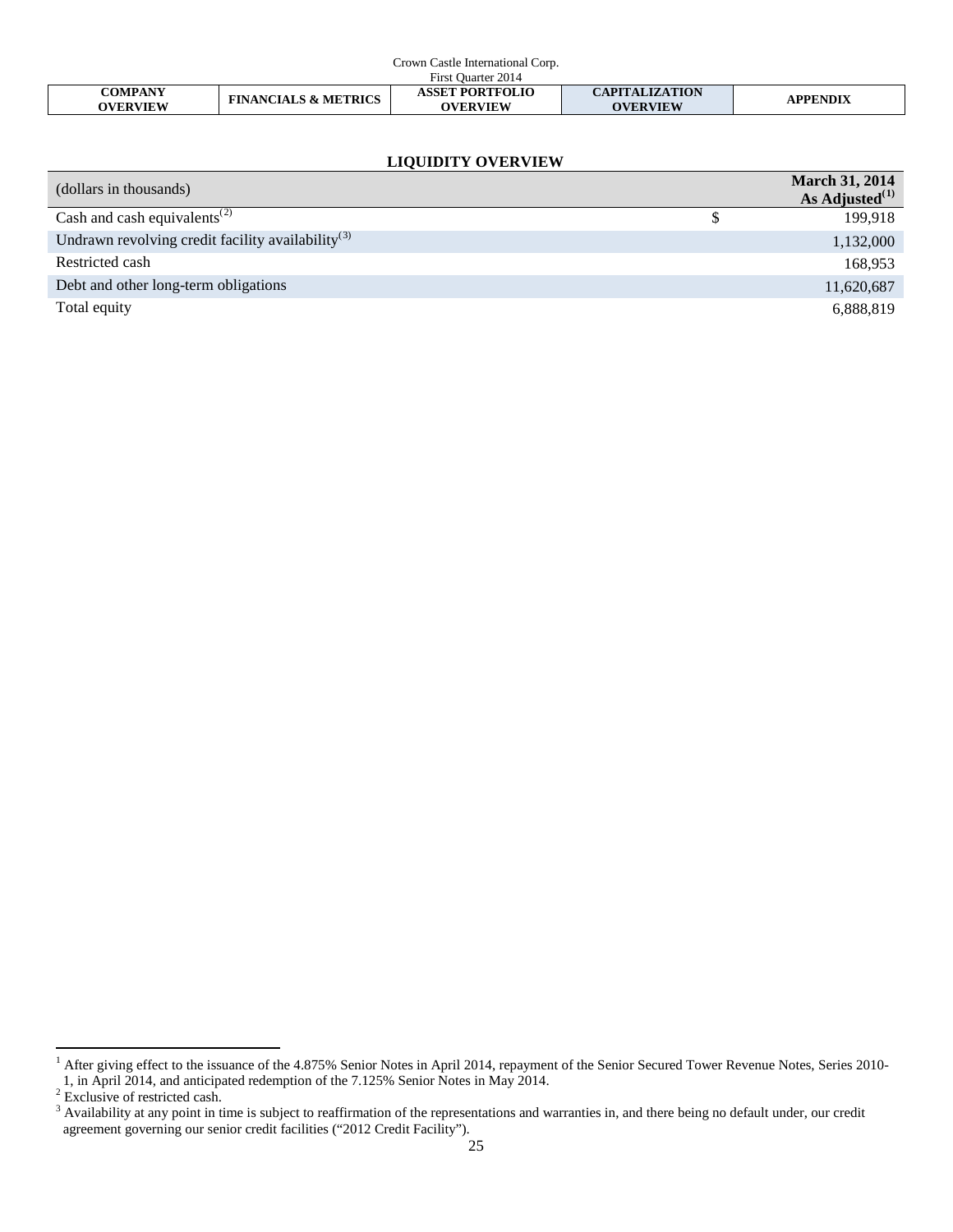|                                   |                                 | Castle International Corp.<br>`rown            |                                   |                 |
|-----------------------------------|---------------------------------|------------------------------------------------|-----------------------------------|-----------------|
| st Ouarter 2014<br>. urst         |                                 |                                                |                                   |                 |
| <b>COMPANY</b><br><b>OVERVIEW</b> | <b>FINANCIALS &amp; METRICS</b> | <b>T PORTFOLIO</b><br>ASSET<br><b>OVERVIEW</b> | CAPITALIZATION<br><b>OVERVIEW</b> | <b>APPENDIX</b> |

<span id="page-26-4"></span><span id="page-26-3"></span><span id="page-26-2"></span><span id="page-26-1"></span><span id="page-26-0"></span>

|  | SUMMARY OF MAINTENANCE AND FINANCIAL COVENANTS <sup>(1)</sup> |
|--|---------------------------------------------------------------|
|--|---------------------------------------------------------------|

| <b>Debt</b>                                     | <b>Borrower / Issuer</b>                                                                 | Covenant <sup>(2)</sup>                       | <b>Covenant Level</b><br>Requirement | As of<br>March 31,<br>2014 |
|-------------------------------------------------|------------------------------------------------------------------------------------------|-----------------------------------------------|--------------------------------------|----------------------------|
| Maintenance Financial Covenants <sup>(3)</sup>  |                                                                                          |                                               |                                      |                            |
| 2012 Credit Facility                            | <b>CCOC</b>                                                                              | <b>Total Net Leverage Ratio</b>               | $\leq$ 5.50x                         | 4.4                        |
| 2012 Credit Facility                            | CCOC                                                                                     | <b>Consolidated Interest Coverage Ratio</b>   | $\geq$ 2.50x                         | 5.5                        |
|                                                 |                                                                                          |                                               |                                      |                            |
| <b>Restrictive Negative Financial Covenants</b> |                                                                                          |                                               |                                      |                            |
|                                                 | Financial covenants restricting ability to make restricted payments, including dividends |                                               |                                      |                            |
| 4.875% Senior Notes                             | <b>CCIC</b>                                                                              | Debt to Adjusted Consolidated Cash Flow Ratio | $\leq 7.00x$                         | 5.6                        |
| 5.25% Senior Notes                              | <b>CCIC</b>                                                                              | Debt to Adjusted Consolidated Cash Flow Ratio | $\leq 7.00x$                         | 5.6                        |
| 2012 Credit Facility                            | <b>CCOC</b>                                                                              | <b>Total Net Leverage Ratio</b>               | $<$ 5.50 $x$                         | 4.4                        |
|                                                 |                                                                                          |                                               |                                      |                            |
|                                                 | Financial covenants restricting ability to incur additional debt                         |                                               |                                      |                            |
| 7.125% Senior Notes                             | <b>CCIC</b>                                                                              | Debt to Adjusted Consolidated Cash Flow Ratio | $\leq 7.00x$                         | 5.6                        |
| 5.25% Senior Notes                              | <b>CCIC</b>                                                                              | Debt to Adjusted Consolidated Cash Flow Ratio | $\leq 7.00x$                         | 5.6                        |
| 2012 Credit Facility                            | <b>CCOC</b>                                                                              | <b>Total Net Leverage Ratio</b>               | (4)<br>$\leq$ 5.50x                  | 4.4                        |
| 2012 Credit Facility                            | CCOC                                                                                     | Holdings Leverage Ratio                       | (5)<br>$\leq 7.00x$                  | 5.6                        |
| 2012 Credit Facility                            | <b>CCOC</b>                                                                              | <b>Consolidated Interest Coverage Ratio</b>   | $\geq$ 2.50x                         | 5.5                        |
| 2012 Secured Notes                              | CC Holdings GS V LLC and Crown Castle GS III Corp.                                       | Debt to Adjusted Consolidated Cash Flow Ratio | $\leq$ 3.50x                         | 3.7                        |
|                                                 |                                                                                          |                                               |                                      |                            |
|                                                 | Financial covenants restricting ability to make investments                              |                                               |                                      |                            |
| 2012 Credit Facility                            | <b>CCOC</b>                                                                              | Total Net Leverage Ratio                      | $<$ 5.50 $x$                         | 4.4                        |

**.** 

<sup>&</sup>lt;sup>1</sup> After giving effect to the issuance of the 4.875% Senior Notes in April 2014, repayment of the Senior Secured Tower Revenue Notes, Series 2010-1, in April 2014, and anticipated redemption of the 7.125% Senior Notes in May 2014.<br><sup>2</sup> As defined in the respective debt agreement.<br><sup>3</sup> Failure to comply with the financial maintenance covenants would, absent a waiver, result in an event of default under the credit agreem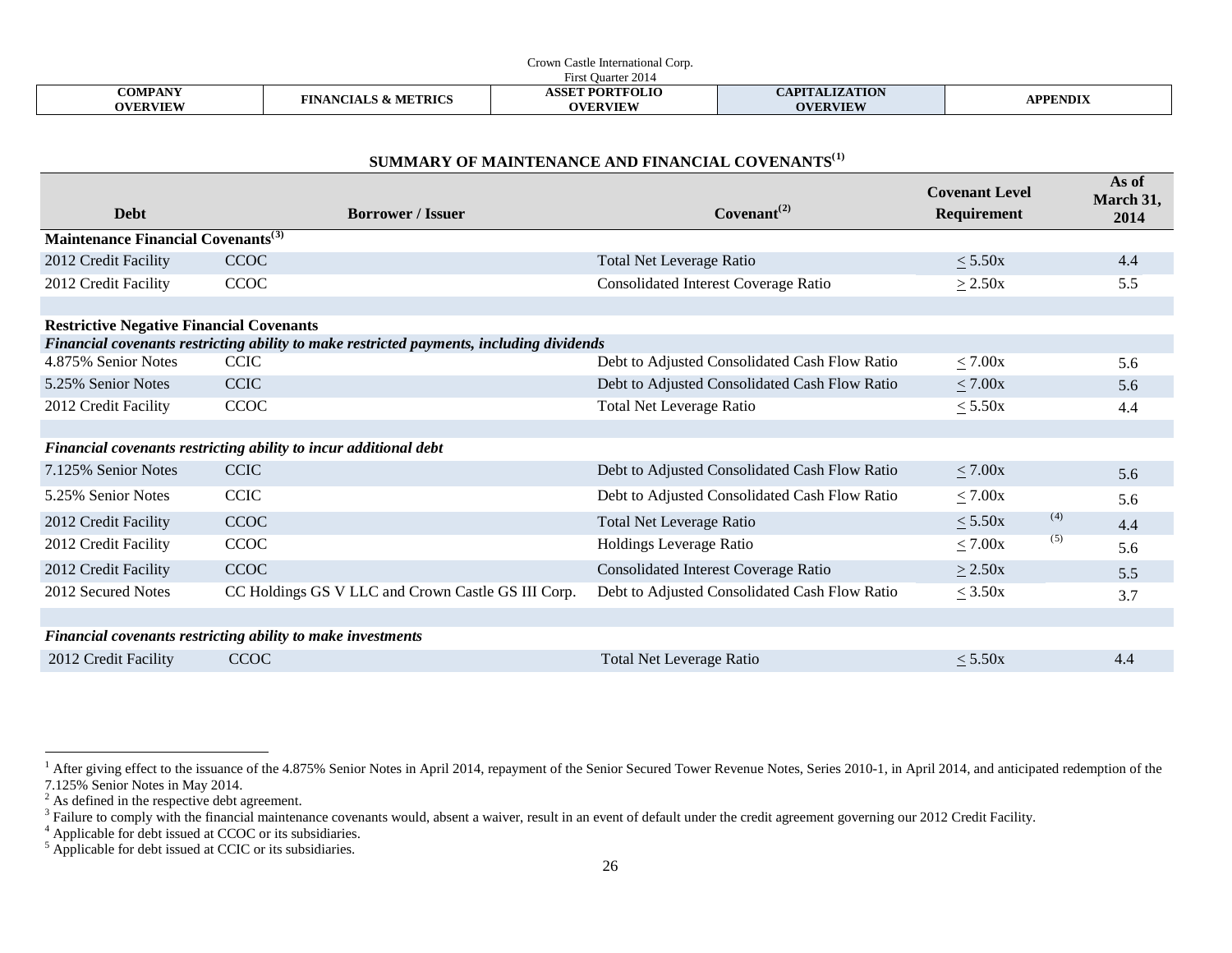#### <span id="page-27-1"></span><span id="page-27-0"></span>Crown Castle International Corp. First Quarter 2014

| $\mathbf{v}$<br><b>COMPAN</b><br><b>TIN</b><br>PD T7<br>I KIV<br>IVII<br>$\ddot{\phantom{a}}$<br><b>AVEDVIEW</b><br>$\mathbf{A}$ | <b>DODTEOL</b><br>. CCT<br><b>TOLIC</b><br>ורהיו<br>,,,<br>WEDVIEW | $- - -$ | APPENDIX |
|----------------------------------------------------------------------------------------------------------------------------------|--------------------------------------------------------------------|---------|----------|
|----------------------------------------------------------------------------------------------------------------------------------|--------------------------------------------------------------------|---------|----------|

# **SUMMARY OF MAINTENANCE AND FINANCIAL COVENANTS (CONTINUED)**

| <b>Debt</b>                                     | <b>Borrower / Issuer</b>                                                                                            | $Covenant^{(1)}$            | <b>Covenant Level</b><br>Requirement | As of March<br>31, 2014 |
|-------------------------------------------------|---------------------------------------------------------------------------------------------------------------------|-----------------------------|--------------------------------------|-------------------------|
| <b>Restrictive Negative Financial Covenants</b> |                                                                                                                     |                             |                                      |                         |
|                                                 | Financial covenants requiring excess cash flows to be deposited in a cash trap reserve account and not released     |                             |                                      |                         |
| 2010 Tower Revenue Notes                        | Crown Castle Towers LLC and its Subsidiaries                                                                        | Debt Service Coverage Ratio | (2)<br>>1.75x                        | 3.9                     |
| <b>WCP Securitized Notes</b>                    | Certain WCP Subsidiaries                                                                                            | Debt Service Coverage Ratio | (2)<br>> 1.30x                       | 1.4                     |
| 2009 Securitized Notes                          | Pinnacle Towers Acquisition Holdings LLC and its Subsidiaries                                                       | Debt Service Coverage Ratio | (2)<br>> 1.30x                       | 4.2                     |
|                                                 |                                                                                                                     |                             |                                      |                         |
|                                                 | Financial covenants restricting ability of relevant issuer to issue additional notes under the applicable indenture |                             |                                      |                         |
| 2010 Tower Revenue Notes                        | Crown Castle Towers LLC and its Subsidiaries                                                                        | Debt Service Coverage Ratio | (3)<br>>2.00x                        | 3.9                     |
| <b>WCP Securitized Notes</b>                    | Certain WCP Subsidiaries                                                                                            | Debt Service Coverage Ratio | (3)<br>>1.50x                        | 1.4                     |
| 2009 Securitized Notes                          | Pinnacle Towers Acquisition Holdings LLC and its Subsidiaries                                                       | Debt Service Coverage Ratio | (3)<br>> 2.34x                       | 4.2                     |

**.** 

<sup>&</sup>lt;sup>1</sup> As defined in the respective debt agreement. In the indentures for the 2010 Tower Revenue Notes, WCP Securitized Notes, and the 2009 Securitized Notes, the defined term for Debt Service Coverage Ratio is "DSCR".

<sup>&</sup>lt;sup>2</sup> The 2010 Tower Revenue Notes, WCP Securitized Notes, and 2009 Securitized Notes also include the potential for amortization events, which could result in applying current and future cash flow to the prepayment of debt with applicable prepayment consideration. An amortization event occurs when the Debt Service Coverage Ratio falls below 1.45x, 1.15x or 1.15x, in each case as described under the indentures for the 2

<span id="page-27-2"></span> $3$  Rating Agency Confirmation (as defined in the respective debt agreement) is also required.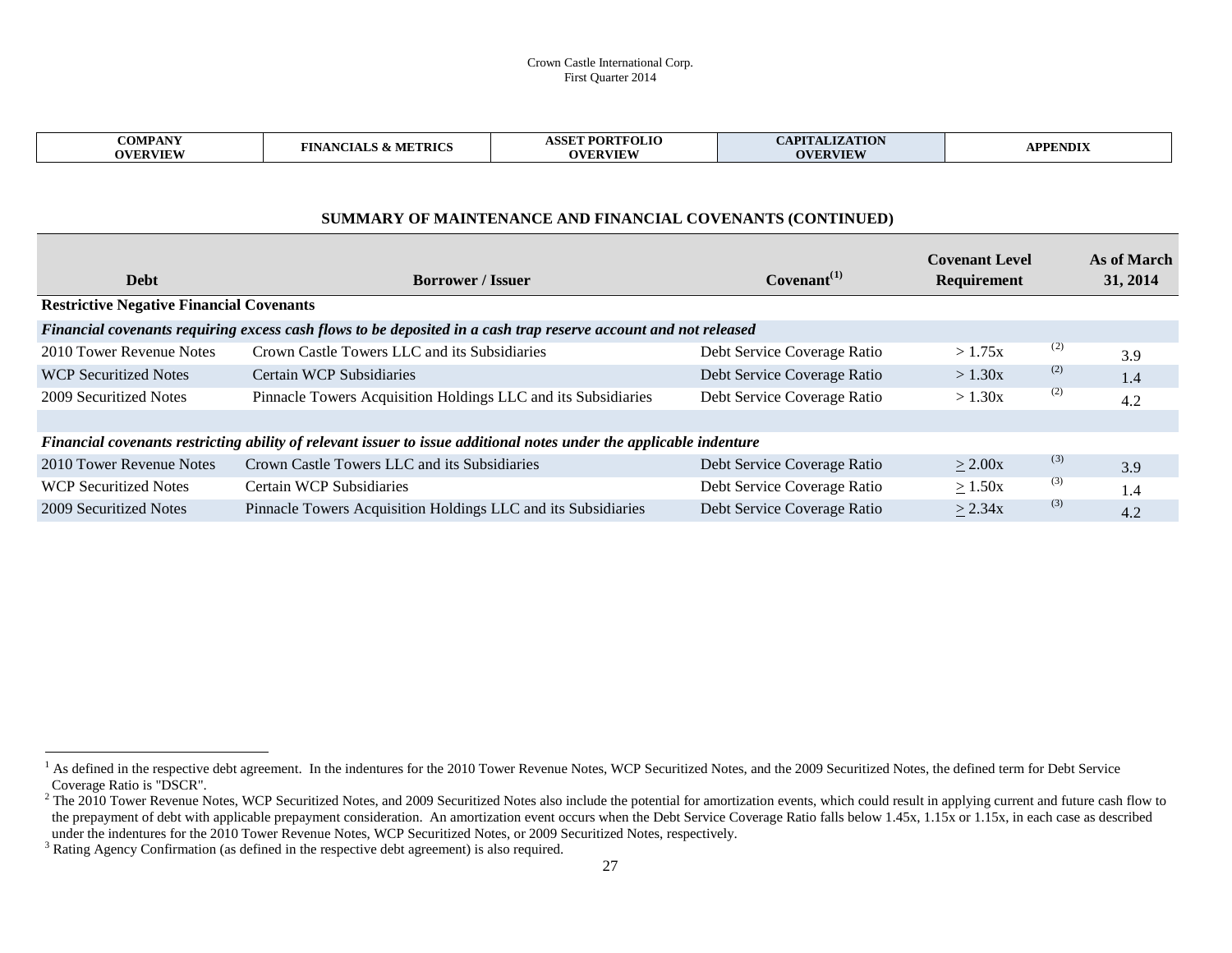| Crown Castle International Corp.  |                                 |                                           |                                          |                 |  |
|-----------------------------------|---------------------------------|-------------------------------------------|------------------------------------------|-----------------|--|
| First Ouarter 2014                |                                 |                                           |                                          |                 |  |
| <b>COMPANY</b><br><b>OVERVIEW</b> | <b>FINANCIALS &amp; METRICS</b> | <b>ASSET PORTFOLIO</b><br><b>OVERVIEW</b> | <b>CAPITALIZATION</b><br><b>OVERVIEW</b> | <b>APPENDIX</b> |  |

# **INTEREST RATE SENSITIVITY(6)**

|                                                          | <b>Remaining nine</b><br>months, |      | <b>Years Ended December 31,</b> |      |               |
|----------------------------------------------------------|----------------------------------|------|---------------------------------|------|---------------|
| (as of March 31, 2014; dollars in millions)              | 2014                             |      | 2015                            |      | 2016          |
| <b>Fixed Rate Debt:</b>                                  |                                  |      |                                 |      |               |
| Face Value of Principal Outstanding <sup>(1)</sup>       | \$<br>7,570                      | -\$  | 7,536 \$                        |      | 7,517         |
| Current Interest Payment Obligations <sup>(2)</sup>      | 278                              |      | 369                             |      | 368           |
| Effect of 0.125% Change in Interest Rates $^{(3)}$       |                                  |      |                                 |      | $\mathcal{D}$ |
| <b>Floating Rate Debt:</b>                               |                                  |      |                                 |      |               |
| Face Value of Principal Outstanding <sup>(1)</sup>       | \$<br>3,849                      | - \$ | 3,804                           | - \$ | 3,742         |
| Current Interest Payment Obligations <sup>(4)</sup>      | 79                               |      | 110                             |      | 144           |
| Effect of 0.125% Change in Interest Rates <sup>(5)</sup> |                                  |      |                                 |      |               |

<span id="page-28-1"></span>

<span id="page-28-0"></span><sup>&</sup>lt;sup>1</sup> Face value net of required amortizations; assumes no maturity or balloon principal payments; excludes capital leases.<br>
<sup>2</sup> Interest expense calculated based on current interest rates.<br>
<sup>3</sup> Interest expense calculated

<span id="page-28-2"></span><sup>&</sup>lt;sup>4</sup> Interest expense calculated based on current interest rates. Forward LIBOR assumptions are derived from the 1-month LIBOR forward curve as of March 31, 2014. Calculation takes into account any LIBOR floors in place and assumes no changes to future interest rate margin spread over LIBOR due to changes in the Borrower's net leverage ratio.

<span id="page-28-3"></span> $\frac{1}{2}$  Interest expense calculated based on current interest rates using forward LIBOR assumptions until the stated maturity date, at which time the face value amount outstanding of such indebtedness is refinanced at current rates plus 12.5 bps. 6 Excludes capital lease and other obligations.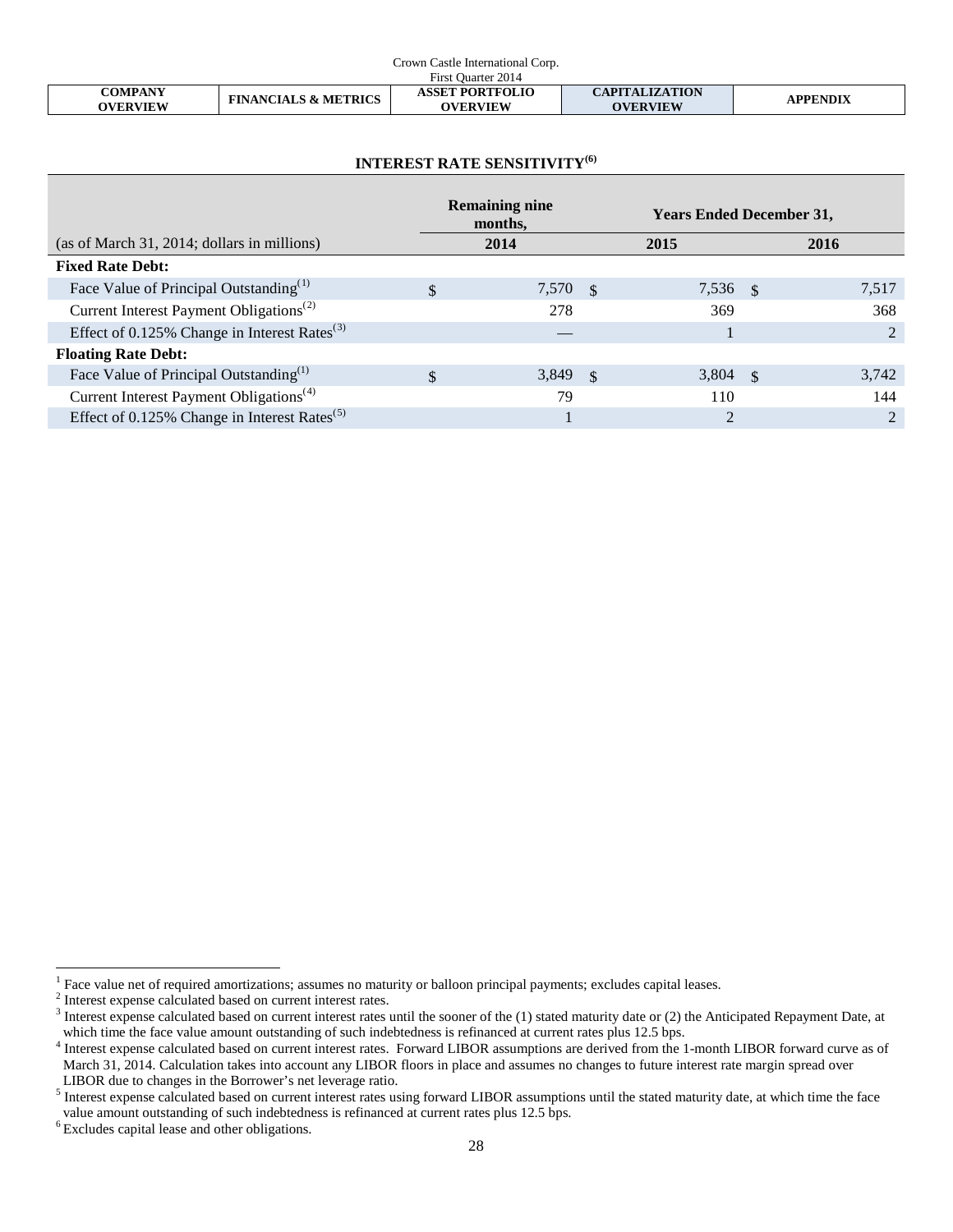|                            |                                 | Crown Castle International Corp.          |                                          |                 |
|----------------------------|---------------------------------|-------------------------------------------|------------------------------------------|-----------------|
|                            |                                 | First Ouarter 2014                        |                                          |                 |
| COMPANY<br><b>OVERVIEW</b> | <b>FINANCIALS &amp; METRICS</b> | <b>ASSET PORTFOLIO</b><br><b>OVERVIEW</b> | <b>CAPITALIZATION</b><br><b>OVERVIEW</b> | <b>APPENDIX</b> |
|                            |                                 |                                           |                                          |                 |

#### **DEFINITIONS**

# **Non-GAAP Financial Measures and Other Calculations**

This Supplement includes presentations of Adjusted EBITDA, Funds from Operations, Adjusted Funds from Operations, Organic Site Rental Revenues, Site Rental Revenues, as Adjusted, Organic Site Rental Gross Margin, and Site Rental Gross Margin, as Adjusted, and Ground Lease Expense, as Adjusted, which are non-GAAP financial measures. These non-GAAP financial measures are not intended as alternative measures of operating results or cash flow from operations (as determined in accordance with Generally Accepted Accounting Principles ("GAAP")). Each of the amounts included in the calculation of Adjusted EBITDA, FFO, AFFO, Organic Site Rental Revenues, Site Rental Revenues, as Adjusted, Organic Site Rental Gross Margin, and Site Rental Gross Margin, as Adjusted, and Ground Lease Expense, as Adjusted, are computed in accordance with GAAP, with the exception of: (1) sustaining capital expenditures, which is not defined under GAAP and (2) our adjustment to the income tax provision in calculations of AFFO for periods prior to our REIT conversion.

Our measures of Adjusted EBITDA, FFO, AFFO, Organic Site Rental Revenues, Site Rental Revenues, as Adjusted, Organic Site Rental Gross Margin, and Site Rental Gross Margin, as Adjusted, and Ground Lease Expense, as Adjusted, may not be comparable to similarly titled measures of other companies, including other companies in the tower sector or those reported by REITs. Our FFO and AFFO may not be comparable to those reported in accordance with National Association of Real Estate Investment Trusts, including with respect to the impact of income taxes for periods prior to our REIT conversion.

Adjusted EBITDA, FFO, AFFO, Organic Site Rental Revenues, Site Rental Revenues, as Adjusted, Organic Site Rental Gross Margin, and Site Rental Gross Margin, as Adjusted, and Ground Lease Expense, as Adjusted, are presented as additional information because management believes these measures are useful indicators of the financial performance of our core businesses. In addition, Adjusted EBITDA is a measure of current financial performance used in our debt covenant calculations.

Crown Castle has updated its definitions of FFO and AFFO. The updated definitions of FFO and AFFO are intended to reflect the recurring nature of Crown Castle's site rental business and assist in comparing Crown Castle's performance with the performance of its public tower company peers. Under the updated calculation of AFFO, Crown Castle reflects the benefit of prepaid rent from customers over the weighted-average life of customer contracts rather than in the period in which the prepaid rent was received. The updates to the definition of FFO were primarily made to present the periods shown in a manner which is consistent with our commencement of operations as a REIT on January 1, 2014. These measures are not intended to replace financial performance measures determined in accordance with GAAP. Unless otherwise noted, FFO and AFFO as set forth in this Supplement are presented based on the updated definitions. Crown Castle has provided reconciliations of the updated definitions of FFO and AFFO to the prior definitions on pages 32-34 of this Supplement.

*Adjusted EBITDA.* Crown Castle defines Adjusted EBITDA as net income (loss) plus restructuring charges (credits), asset writedown charges, acquisition and integration costs, depreciation, amortization and accretion, amortization of prepaid lease purchase price adjustments, interest expense and amortization of deferred financing costs, gains (losses) on retirement of long-term obligations, net gain (loss) on interest rate swaps, impairment of available-for-sale securities, interest income, other income (expense), benefit (provision) for income taxes, cumulative effect of change in accounting principle, income (loss) from discontinued operations, and stock-based compensation expense.

*Funds from Operations ("FFO").* Crown Castle defines Funds from Operations as net income plus real estate related depreciation, amortization and accretion and asset write-down charges, less non controlling interest and cash paid for preferred stock dividends, and is a measure of funds from operations attributable to CCIC common stockholders.

*FFO per share.* Crown Castle defines FFO per share as FFO divided by the diluted weighted average common shares outstanding.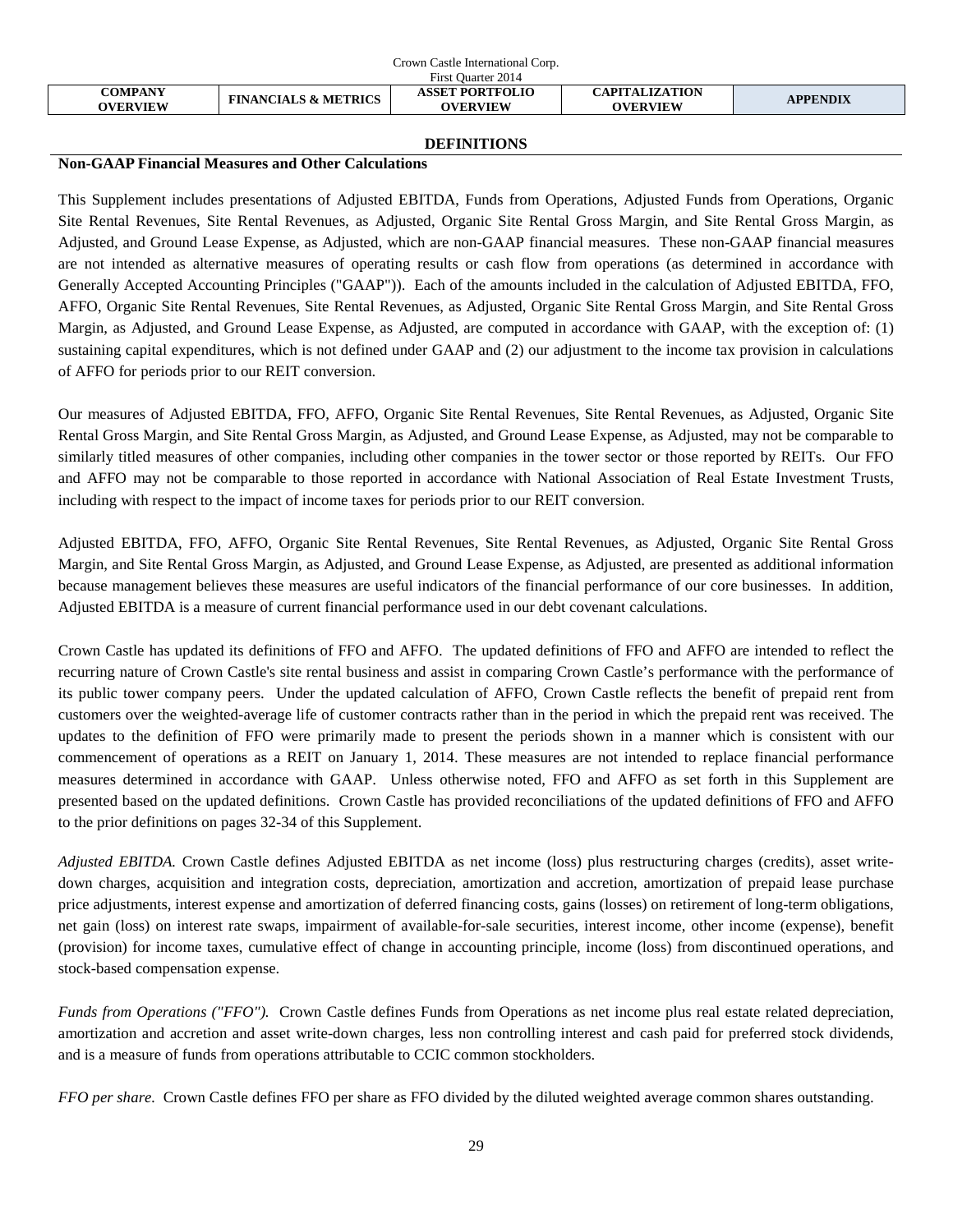#### Crown Castle International Corp. First Quarter 2014

| <b>COMPANY</b><br><b>ASSET PORTFOLIO</b><br><b>FINANCIALS &amp; METRICS</b><br><b>OVERVIEW</b><br><b>OVERVIEW</b> | <b>CAPITALIZATION</b><br><b>APPENDIX</b><br><b>OVERVIEW</b> |
|-------------------------------------------------------------------------------------------------------------------|-------------------------------------------------------------|
|-------------------------------------------------------------------------------------------------------------------|-------------------------------------------------------------|

# **DEFINITIONS (continued)**

*FFO, as previously defined.* Crown Castle defines FFO, as previously defined, as FFO plus non cash portion of tax provision, less asset write-down charges and non controlling interests.

*Adjusted Funds from Operations ("AFFO").* Crown Castle defines Adjusted Funds from Operations as FFO before straight-line revenue, straight-line expense, stock-based compensation expense, non-cash portion of tax provision, non-real estate related depreciation, amortization and accretion, amortization of non-cash interest expense, other (income) expense, gains (loss) on retirement of long-term obligations, net gain (loss) on interest rate swaps, acquisition and integration costs, and adjustments for noncontrolling interests, and less capital improvement capital expenditures and corporate capital expenditures.

*AFFO per share.* Crown Castle defines AFFO per share as AFFO divided by diluted weighted average common shares outstanding.

*AFFO, as previously defined.* Crown Castle defines AFFO, as previously defined, as AFFO plus prepaid rent received less amortization of prepaid rent.

*AFFO payout ratio*. Dividends per common share divided by AFFO per share.

*Site Rental Revenues, as Adjusted.* Crown Castle defines Site Rental Revenues, as Adjusted, as site rental revenues, as reported, less straight-line revenues.

*Organic Site Rental Revenues.* Crown Castle defines Organic Site Rental Revenues as site rental revenues, as reported, less straightline revenues, the impact of tower acquisitions and construction, foreign currency adjustments and certain non recurring items.

*Site Rental Gross Margins, as Adjusted*. Crown Castle defines Site Rental Gross Margins, as Adjusted, as site rental gross margin as reported less straight-line revenues and straight-line expenses.

*Organic Site Rental Gross Margins*. Crown Castle defines Organic Site Rental Gross Margins as site rental gross margins, as reported less straight-line revenues, straight-line expenses, the impact of tower acquisitions and construction, foreign currency adjustments and certain non recurring items.

*Ground Lease Expense, as Adjusted.* Crown Castle defines Ground Lease Expense, as Adjusted as ground lease expense less straight line ground lease expense.

*Sustaining capital expenditures.* Crown Castle defines sustaining capital expenditures as either (1) corporate related capital improvements, such as buildings, information technology equipment and office equipment or (2) capital improvements to tower sites that enable our customers' ongoing quiet enjoyment of the tower.

The tables set forth below reconcile non-GAAP financial measures to comparable GAAP financial measures and provide certain other calculations. The components in these tables may not sum to the total due to rounding.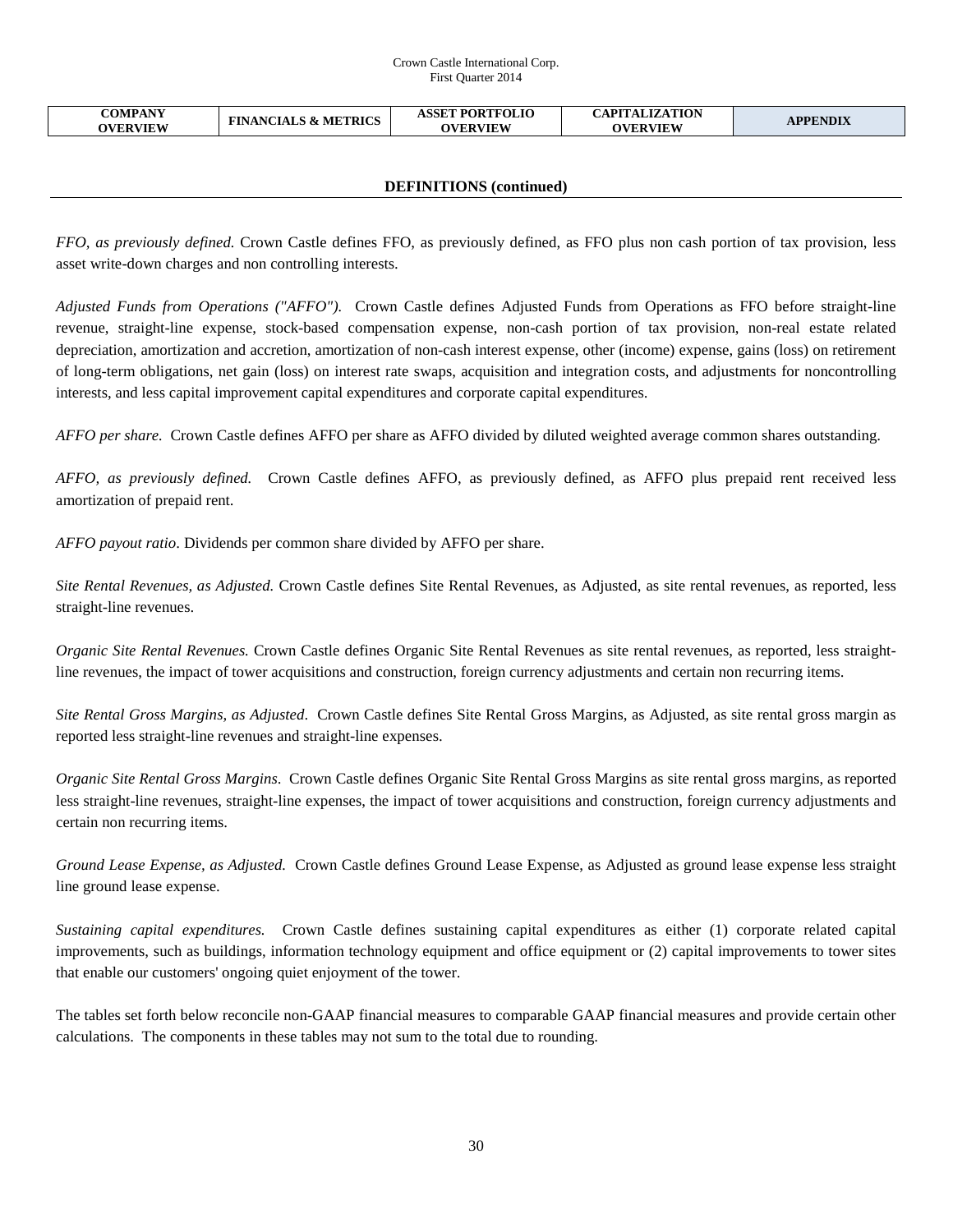| Crown Castle International Corp. |                                 |                                    |                                          |                 |  |
|----------------------------------|---------------------------------|------------------------------------|------------------------------------------|-----------------|--|
|                                  |                                 | First Ouarter 2014                 |                                          |                 |  |
| COMPANY<br><b>OVERVIEW</b>       | <b>FINANCIALS &amp; METRICS</b> | <b>ASSET PORTFOLIO</b><br>OVERVIEW | <b>CAPITALIZATION</b><br><b>OVERVIEW</b> | <b>APPENDIX</b> |  |

# **Adjusted EBITDA for the three months ended March 31, 2014 and 2013 is computed as follows:**

|                                                                              | <b>For the Three Months Ended</b><br>March 31, |         |    |         |  |
|------------------------------------------------------------------------------|------------------------------------------------|---------|----|---------|--|
| (dollars in thousands)                                                       |                                                | 2014    |    | 2013    |  |
| Net income (loss)                                                            | \$                                             | 102,793 | -S | 16,737  |  |
| Adjustments to increase (decrease) net income (loss):                        |                                                |         |    |         |  |
| Asset write-down charges                                                     |                                                | 2,733   |    | 3,715   |  |
| Acquisition and integration costs                                            |                                                | 5,659   |    | 1,602   |  |
| Depreciation, amortization and accretion                                     |                                                | 250,191 |    | 186,459 |  |
| Amortization of prepaid lease purchase price adjustments                     |                                                | 3,895   |    | 3,863   |  |
| Interest expense and amortization of deferred financing costs <sup>(1)</sup> |                                                | 146,400 |    | 164,369 |  |
| Gains (losses) on retirement of long-term obligations                        |                                                |         |    | 35,909  |  |
| Interest income                                                              |                                                | (173)   |    | (297)   |  |
| Other income (expense)                                                       |                                                | 2,736   |    | 629     |  |
| Benefit (provision) for income taxes                                         |                                                | (188)   |    | 17,708  |  |
| Stock-based compensation expense                                             |                                                | 12,937  |    | 10,097  |  |
| Adjusted EBITDA $^{(2)}$                                                     |                                                | 526,983 |    | 440,791 |  |

# **Adjusted EBITDA for the quarter ending June 30, 2014 and the year ending December 31, 2014 is forecasted as follows:**

|                                                                              | Q2 2014        | Full Year 2014     |
|------------------------------------------------------------------------------|----------------|--------------------|
| (dollars in millions)                                                        | Outlook        | Outlook            |
| Net income (loss)                                                            | \$32 to \$65   | \$298 to \$382     |
| Adjustments to increase (decrease) net income (loss):                        |                |                    |
| Asset write-down charges                                                     | \$2 to \$4     | \$6 to \$16        |
| Acquisition and integration costs                                            | $$2$ to $$6$   | \$13 to \$23       |
| Depreciation, amortization and accretion                                     | \$248 to \$253 | \$991 to \$1,011   |
| Amortization of prepaid leases purchase price adjustments                    | \$3 to \$5     | \$15 to \$17       |
| Interest expense and amortization of deferred financing costs <sup>(1)</sup> | \$142 to \$147 | \$570 to \$580     |
| Gains (losses) on retirement of long-term obligations                        | \$46 to \$46   | \$46 to \$46       |
| Interest income                                                              | $(1)$ to \$1   | $(2)$ to $\$0$     |
| Other income (expense)                                                       | $$0$ to $$2$   | $$3$ to $$5$       |
| Benefit (provision) for income taxes                                         | $(1)$ to \$3   | \$2 to \$10        |
| Stock-based compensation expense                                             | \$15 to \$17   | \$55 to \$60       |
| Adjusted EBITD $A^{(2)}$                                                     | \$516 to \$521 | \$2,066 to \$2,081 |

# **The components of interest expense and amortization of deferred financing costs for the quarters ending March 31, 2014 and March 31, 2013 are as follows:**

|                                                               | Three Months Ended March 31, |         |  |         |
|---------------------------------------------------------------|------------------------------|---------|--|---------|
| (dollars in thousands)                                        |                              | 2014    |  | 2013    |
| Interest expense on debt obligations                          |                              | 125,519 |  | 127,449 |
| Amortization of deferred financing costs                      |                              | 5,641   |  | 9,047   |
| Amortization of adjustments on long-term debt                 |                              | (955)   |  | 11,436  |
| Amortization of interest rate swaps $^{(3)}$                  |                              | 16,182  |  | 16,262  |
| Other, net                                                    |                              | 13      |  | 175     |
| Interest expense and amortization of deferred financing costs |                              | 146,400 |  | 164,369 |

<span id="page-31-2"></span> $1$  See the reconciliation of "Components of interest expense and amortization of deferred financing costs" herein.

<span id="page-31-0"></span><sup>&</sup>lt;sup>2</sup> The above reconciliation excludes line items included in our Adjusted EBITDA definition which are not applicable for the periods shown.<sup>3</sup><br>Relates to the amortization of interest rate swaps; the swaps were cash settled

<span id="page-31-1"></span>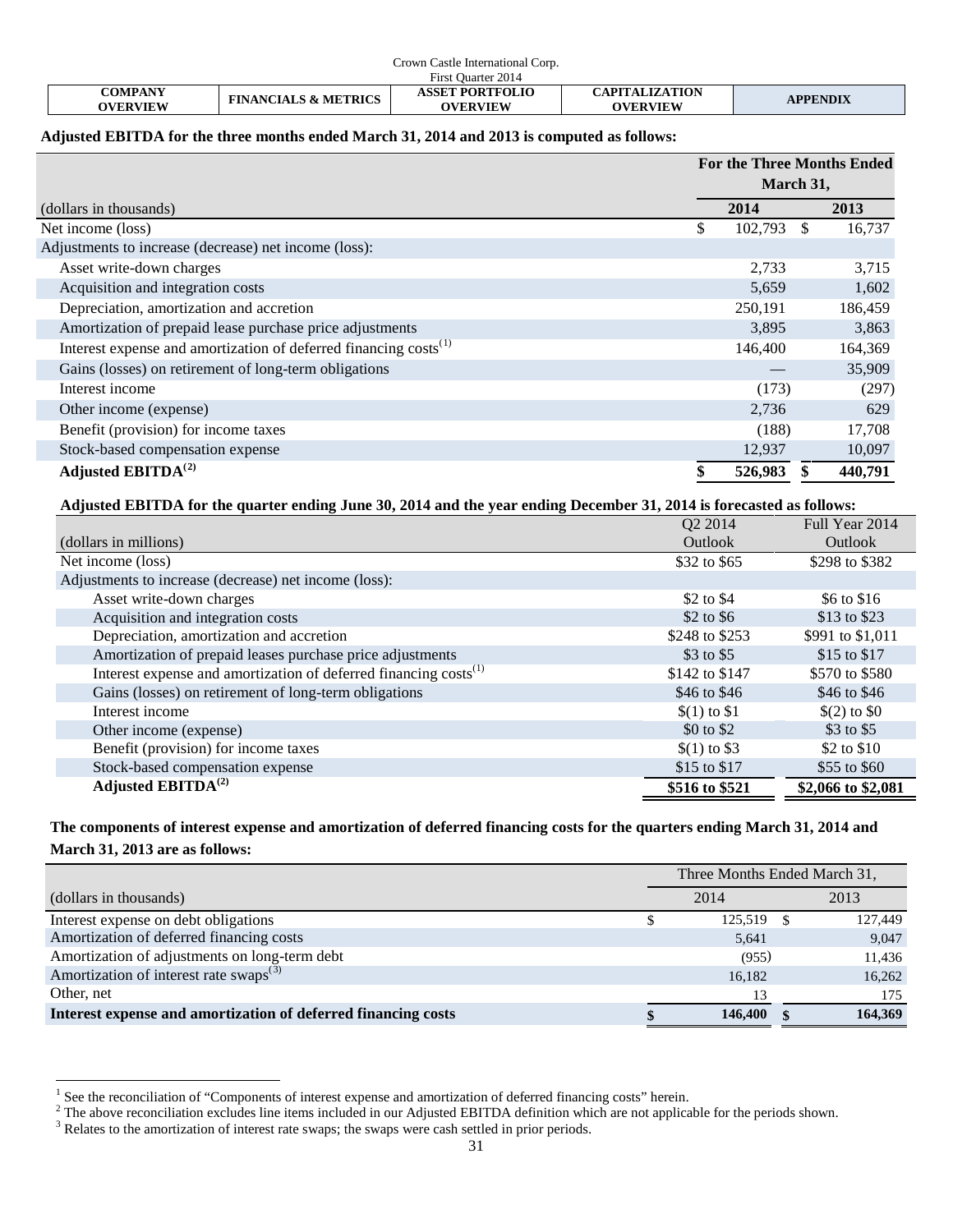#### Crown Castle International Corp. First Quarter 2014

| COMPANY<br><b>FINANCIALS &amp; METRICS</b><br><b>OVERVIEW</b> | <b>ASSET PORTFOLIO</b><br><b>OVERVIEW</b> | <b>CAPITALIZATION</b><br><b>OVERVIEW</b> | <b>APPENDIX</b> |
|---------------------------------------------------------------|-------------------------------------------|------------------------------------------|-----------------|
|---------------------------------------------------------------|-------------------------------------------|------------------------------------------|-----------------|

#### **Components of interest expense and amortization of deferred financing costs for the quarter ending June 30, 2014 and the year ending December 31, 2014 are forecasted as follows:**

|                                                               | Q2 2014        | Full Year 2014 |
|---------------------------------------------------------------|----------------|----------------|
| (dollars in millions)                                         | <b>Outlook</b> | Outlook        |
| Interest expense on debt obligations                          | \$123 to \$125 | \$489 to \$499 |
| Amortization of deferred financing costs                      | \$6 to \$7     | \$21 to \$23   |
| Amortization of adjustments on long-term debt                 | $$(1)$ to $$0$ | $(5)$ to $(3)$ |
| Amortization of interest rate swaps <sup>(1)</sup>            | \$15 to \$17   | \$60 to \$65   |
| Other, net                                                    | \$0 to \$0     | $$(1)$ to $$1$ |
| Interest expense and amortization of deferred financing costs | \$142 to \$147 | \$570 to \$580 |

#### **FFO and AFFO for the three months ended March 31, 2014 and 2013 are computed as follows:**

|                                                                  | <b>Three Months Ended March 31,</b> |                               |          |  |
|------------------------------------------------------------------|-------------------------------------|-------------------------------|----------|--|
| (dollars in thousands, except share and per share amounts)       |                                     | 2014                          | 2013     |  |
| Net income                                                       | \$                                  | $102,793$ \$                  | 16,737   |  |
| Real estate related depreciation, amortization and accretion     |                                     | 244,420                       | 181,755  |  |
| Asset write-down charges                                         |                                     | 2,733                         | 3,715    |  |
| Adjustment for noncontrolling interest <sup>(2)</sup>            |                                     | (1,296)                       | (1,275)  |  |
| Dividends on preferred stock                                     |                                     | (10,997)                      |          |  |
| $\mathbf{FFO}^{(4)}$                                             | \$                                  | 337,654<br>$\mathbf{\hat{s}}$ | 200,931  |  |
| FFO (from above)                                                 |                                     | 337,654                       | 200,932  |  |
| Adjustments to increase (decrease) FFO:                          |                                     |                               |          |  |
| Straight-line revenue                                            |                                     | (50, 806)                     | (59,399) |  |
| Straight-line expense                                            |                                     | 26,380                        | 20,707   |  |
| Stock-based compensation expense                                 |                                     | 12,937                        | 10,098   |  |
| Non-cash portion of tax provision $(5)$                          |                                     | (2,332)                       | 16,061   |  |
| Non-real estate related depreciation, amortization and accretion |                                     | 5,770                         | 4,704    |  |
| Amortization of non-cash interest expense                        |                                     | 20,882                        | 36,920   |  |
| Other (income) expense                                           |                                     | 2,736                         | 629      |  |
| Gains (losses) on retirement of long-term obligations            |                                     |                               | 35,909   |  |
| Acquisition and integration costs                                |                                     | 5.659                         | 1,602    |  |
| Adjustment for noncontrolling interest <sup>(2)</sup>            |                                     | 1,296                         | 1,275    |  |
| Capital improvement capital expenditures                         |                                     | (3,860)                       | (3,314)  |  |
| Corporate capital expenditures                                   |                                     | (7,571)                       | (3,552)  |  |
| AFFO <sup>(3)</sup>                                              | \$                                  | 348,744<br>$\mathbf{s}$       | 262,572  |  |
| Weighted average common shares outstanding - diluted             |                                     | 333,045                       | 292,570  |  |
| AFFO per share $^{(3)}$                                          | \$                                  | 1.05<br>\$                    | 0.90     |  |
|                                                                  |                                     |                               |          |  |
| AFFO (from above)                                                | $\mathcal{S}$                       | 348,744 \$                    | 262,572  |  |
| Prepaid rent received                                            |                                     | 68,222                        | 43,742   |  |
| Amortization of prepaid rent                                     |                                     | (19,086)                      | (15,021) |  |
| AFFO, as previously defined $^{(3)}$                             | \$                                  | 397,881<br>\$                 | 291,294  |  |

 $1$  Relates to the amortization of interest rate swaps; the swaps were cash settled in prior periods.

<span id="page-32-0"></span><sup>2</sup> Inclusive of the noncontrolling interest related to real estate related depreciation, amortization and accretion and asset write-downs.

<span id="page-32-1"></span><sup>&</sup>lt;sup>3</sup> See definitions herein. See also "Definitions of Non-GAAP Financial Measures and Other Calculations" herein for a discussion of the updated definitions of FFO and AFFO.<br><sup>4</sup>FFO, as previously defined, for Q1 of 2014 was \$333.9 million, which is exclusive of the net impact from the update of the definition of \$3.8 million, which amount

<span id="page-32-2"></span>includes the adjustment for non-cash portion of tax provision, and excludes the adjustments for asset write down charges and non controlling interests. FFO, as previously defined, for Q1 of 2013 was \$214.6 million, which is exclusive of the net impact from the update of the definition of \$13.7 million, which amount includes

the adjustment for non-cash portion of tax provision and excludes the adjustments for asset write down charges and non controlling interests.  $<sup>5</sup>$  Adjusts the income tax provision for 2013 to reflect our estimate of the cash taxes had we been a REIT, which predominantly relates to foreign taxes paid. As a result,</sup>

income tax expense (benefit) is lower by the amount of the adjustment.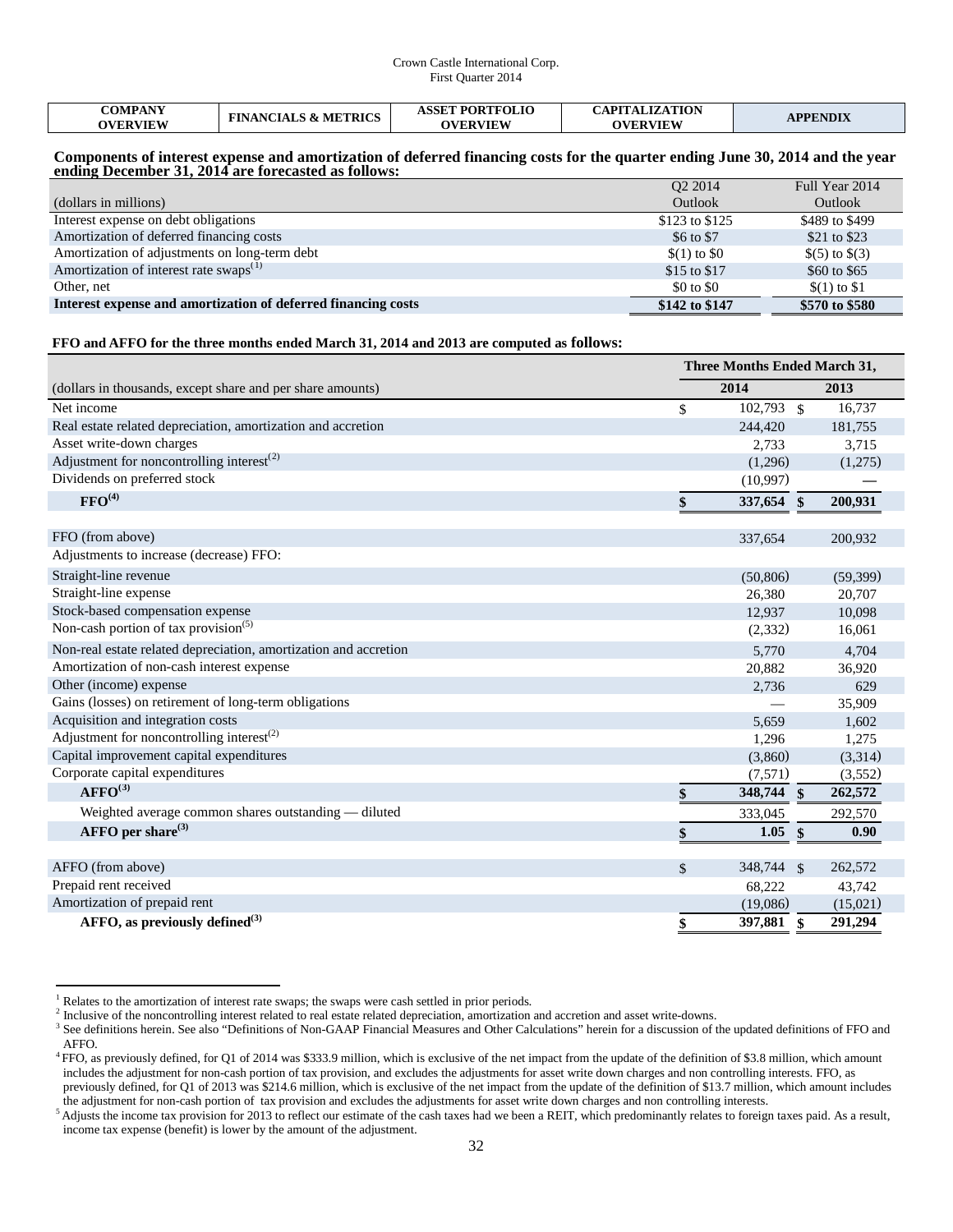| COMPANY<br><b>FINANCIALS &amp; METRICS</b><br>OVERVIEW | PORTFOLIO<br><b>ASSET</b><br><b>OVERVIEW</b> | CAPITALIZATION<br><b>DVERVIEW</b> | <b>APPENDIX</b> |
|--------------------------------------------------------|----------------------------------------------|-----------------------------------|-----------------|
|--------------------------------------------------------|----------------------------------------------|-----------------------------------|-----------------|

# **FFO and AFFO for the quarters ended March 31, 2013, September 30, 2013 and December 31, 2013 are computed as follows:**

|                                                                  | <b>For the Three Months Ended</b> |           |                 |    |               |               |              |
|------------------------------------------------------------------|-----------------------------------|-----------|-----------------|----|---------------|---------------|--------------|
|                                                                  |                                   | March 31, | <b>June 30,</b> |    | September 30, |               | December 31, |
| (in thousands of dollars, except share and per share amounts)    |                                   | 2013      | 2013            |    | 2013          |               | 2013         |
| Net income                                                       | \$                                | 16,737    | \$53,377        | \$ | 46,467        | $\mathcal{S}$ | (22, 681)    |
| Real estate related depreciation, amortization and accretion     |                                   | 181,755   | 188,039         |    | 192,707       |               | 198,569      |
| Asset write-down charges                                         |                                   | 3,715     | 3,098           |    | 3,892         |               | 4,158        |
| Adjustment for noncontrolling interest <sup>(1)</sup>            |                                   | (1,275)   | (1,017)         |    | (632)         |               | (866)        |
| $\text{FFO}^{(3)}$                                               | \$                                | 200,931   | \$243,496       | \$ | 242,434       | \$            | 179,181      |
| Weighted average common shares outstanding — diluted             |                                   | 292,570   | 292,706         |    | 291,378       |               | 319,634      |
| $FFO$ per share <sup>(3)</sup>                                   | \$                                | 0.69      | \$<br>0.83      | \$ | 0.83          | \$            | 0.56         |
| FFO (from above)                                                 |                                   | 200,931   | 243,496         |    | 242,434       |               | 179,181      |
| Adjustments to increase (decrease) FFO:                          |                                   |           |                 |    |               |               |              |
| Straight-line revenue                                            |                                   | (59, 399) | (56, 919)       |    | (53,294)      |               | (49, 019)    |
| Straight-line expense                                            |                                   | 20,707    | 20,572          |    | 20,604        |               | 19,071       |
| Stock-based compensation expense                                 |                                   | 10,098    | 9,608           |    | 10,178        |               | 11,904       |
| Non-cash portion of tax provision <sup>(2)</sup>                 |                                   | 16,061    | 34,747          |    | 32,510        |               | 108,411      |
| Non-real estate related depreciation, amortization and accretion |                                   | 4,704     | 2,612           |    | 2,701         |               | 3,128        |
| Amortization of non-cash interest expense                        |                                   | 36,920    | 20,551          |    | 20,771        |               | 21,003       |
| Other (income) expense                                           |                                   | 629       | (507)           |    | 633           |               | 3,117        |
| Gains (losses) on retirement of long-term obligations            |                                   | 35,909    | 577             |    |               |               | 641          |
| Acquisition and integration costs                                |                                   | 1,602     | 7,215           |    | 4,369         |               | 12,820       |
| Adjustment for noncontrolling interest <sup>(1)</sup>            |                                   | 1,275     | 1,017           |    | 632           |               | 866          |
| Capital improvement capital expenditures                         |                                   | (3,314)   | (2,399)         |    | (3,741)       |               | (9,858)      |
| Corporate capital expenditures                                   |                                   | (3,552)   | (7,694)         |    | (6, 478)      |               | (10,685)     |
| $AFFO^{(3)}$                                                     | \$                                | 262,572   | \$272,877       | \$ | 271,319       | \$            | 290,579      |
| Weighted average common shares outstanding — diluted             |                                   | 292,570   | 292,706         |    | 291,378       |               | 319,634      |
| AFFO per share <sup>(3)</sup>                                    | \$                                | 0.90      | \$<br>0.93      | \$ | 0.93          | \$            | 0.91         |
| AFFO (from above)                                                | \$                                | 262,572   | \$272,877       | \$ | 271,319       | $\mathcal{S}$ | 290,579      |
| Prepaid rent received                                            |                                   | 43,742    | 45,947          |    | 63,940        |               | 87,822       |
| Amortization of prepaid rent                                     |                                   | (15,021)  | (14, 932)       |    | (17,105)      |               | (19,671)     |
| AFFO, as previously defined $^{(3)}$                             | \$                                | 291,294   | \$303,892       | \$ | 318,154       | \$            | 358,730      |

<span id="page-33-0"></span><sup>&</sup>lt;sup>1</sup> Inclusive of the noncontrolling interest related to real estate related depreciation, amortization and accretion and asset write-downs.<br><sup>2</sup> Adjusts the income tax provision to reflect our estimate of the cash taxes ha a result income tax expense (benefit) is lower by the amount of the adjustment.<br><sup>3</sup> See definitions herein. See also "Definitions of Non-GAAP Financial Measures and Other Calculations" herein for a discussion of the update

definitions of FFO and AFFO.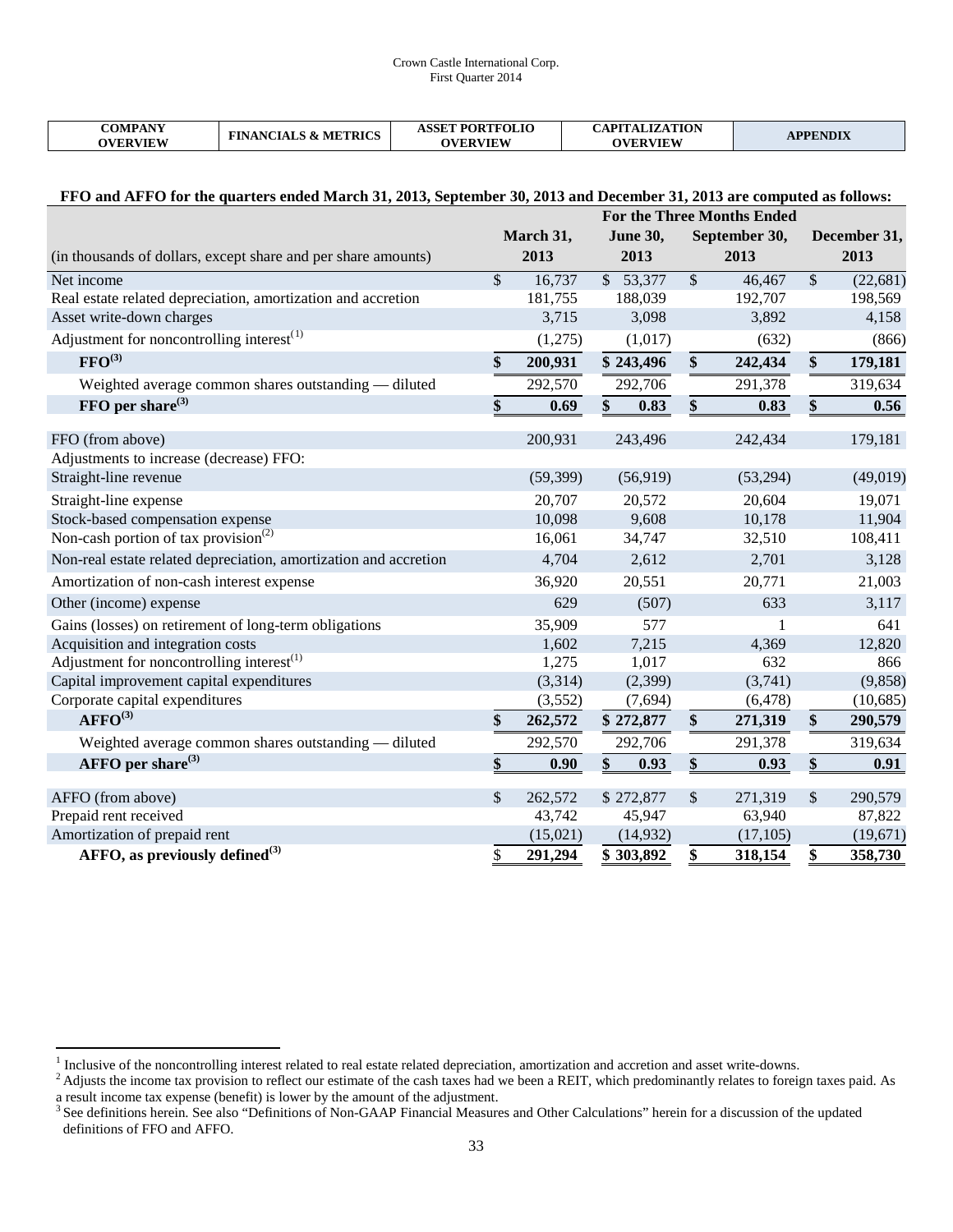#### Crown Castle International Corp. First Quarter 2014

#### **FFO and AFFO for the years ended December 31, 2013, 2012, 2011, and 2010 are computed as follows:**

|                                                                  | For the Years Ended December 31, |            |               |            |               |                          |               |           |
|------------------------------------------------------------------|----------------------------------|------------|---------------|------------|---------------|--------------------------|---------------|-----------|
| (dollars in thousands, except share and per share amounts)       |                                  | 2013       |               | 2012       |               | 2011                     |               | 2010      |
| Net income                                                       | $\mathbf{\$}$                    | 93,901     | $\mathcal{S}$ | 200,888    | $\mathcal{S}$ | 171,459                  | $\mathcal{S}$ | (311,259) |
| Real estate related depreciation, amortization and accretion     |                                  | 761,070    |               | 601,372    |               | 531,869                  |               | 522,514   |
| Asset write-down charges                                         |                                  | 14,863     |               | 15,548     |               | 22,285                   |               | 13,687    |
| Adjustment for noncontrolling interest <sup>(1)</sup>            |                                  | (3,790)    |               | (12, 304)  |               | (383)                    |               | 320       |
| Dividends on preferred stock                                     |                                  |            |               | (2,481)    |               | (19, 487)                |               | (19, 879) |
| $\text{FFO}^{(3)}$                                               | \$                               | 866,043    | \$            | 803,023    | \$            | 705,744                  | \$            | 205,382   |
|                                                                  |                                  |            |               |            |               |                          |               |           |
| FFO (from above)                                                 |                                  | 866,043    |               | 803,023    |               | 705,744                  |               | 205,382   |
| Adjustments to increase (decrease) FFO:                          |                                  |            |               |            |               |                          |               |           |
| Straight-line revenue                                            |                                  | (218, 631) |               | (251, 327) |               | (199,969)                |               | (161,716) |
| Straight-line expense                                            |                                  | 80,953     |               | 54,069     |               | 39,025                   |               | 38,759    |
| Stock-based compensation expense                                 |                                  | 41,788     |               | 47,382     |               | 35,991                   |               | 39,965    |
| Non-cash portion of tax provision <sup>(2)</sup>                 |                                  | 191,729    |               | (106,742)  |               | 4,970                    |               | (29,033)  |
| Non-real estate related depreciation, amortization and accretion |                                  | 13,145     |               | 21,220     |               | 21,082                   |               | 18,257    |
| Amortization of non-cash interest expense                        |                                  | 99,244     |               | 109,337    |               | 102,944                  |               | 85,454    |
| Other (income) expense                                           |                                  | 3,872      |               | 5,392      |               | 5,577                    |               | 603       |
| Gains (losses) on retirement of long-term obligations            |                                  | 37,127     |               | 131,974    |               |                          |               | 138,367   |
| Net gain (loss) on interest rate swaps                           |                                  |            |               |            |               | $\overline{\phantom{0}}$ |               | 286,435   |
| Acquisition and integration costs                                |                                  | 26,005     |               | 18,298     |               | 3,311                    |               | 2,102     |
| Adjustment for noncontrolling interest <sup>(1)</sup>            |                                  | 3,790      |               | 12,304     |               | 383                      |               | (320)     |
| Capital improvement capital expenditures                         |                                  | (19,312)   |               | (21, 647)  |               | (13,965)                 |               | (14,795)  |
| Corporate capital expenditures                                   |                                  | (28, 409)  |               | (15, 459)  |               | (9,429)                  |               | (9, 531)  |
| $AFFO^{(3)}$                                                     |                                  | 1,097,347  | \$            | 807,823    | \$            | 695,662                  | \$            | 599,931   |
| Weighted average common shares outstanding — diluted             |                                  | 299,293    |               | 291,270    |               | 285,947                  |               | 286,764   |
| $AFFO$ per share <sup>(3)</sup>                                  |                                  | 3.67       | \$            | 2.77       | \$            | 2.43                     | \$            | 2.09      |
| AFFO (from above)                                                | \$                               | 1,097,347  | \$            | 807,823    | \$            | 695,662                  | \$            | 599,931   |
| Prepaid rent received                                            |                                  | 241,451    |               | 117,419    |               | 34,395                   |               | 16,965    |
| Amortization of prepaid rent                                     |                                  | (66, 728)  |               | (41, 592)  |               | (12,890)                 |               | (5,598)   |
| Dividends on preferred stock                                     |                                  |            |               | 2,481      |               | 19,487                   |               | 19,879    |
|                                                                  |                                  |            |               |            |               |                          |               |           |
| AFFO, as previously defined $^{(3)}$                             | \$                               | 1,272,070  | \$            | 886,131    | \$            | 736,654                  | \$            | 631,177   |

## **Previously issued AFFO Outlook for Quarter ending March 31, 2014 and the year ending December 31, 2014 recalculated using updated AFFO definition:**

|                                                                    | O1 2014          | Full Year 2014     |
|--------------------------------------------------------------------|------------------|--------------------|
| (dollars in millions)                                              | <b>Outlook</b>   | Outlook            |
| AFFO Outlook, as previously defined (reported on January 22, 2014) | \$370 to \$375   | \$1,496 to \$1,511 |
| Prepaid rent received                                              | (\$58\$ to \$63) | (\$259\$ to \$274) |
| Amortization of prepaid rent                                       | \$17 to \$22     | \$81 to \$96       |
| $AFFO\text{ Outlook}^{(3)}$                                        | \$329 to \$334   | \$1,318 to \$1,333 |

<span id="page-34-0"></span>

<sup>&</sup>lt;sup>1</sup> Inclusive of the noncontrolling interest related to real estate related depreciation, amortization and accretion and asset write-downs.<br><sup>2</sup> Adjusts the income tax provision to reflect our estimate of the cash taxes ha As a result income tax expense (benefit) is lower by the amount of the adjustment.<br><sup>3</sup> See definitions herein. See also "Definitions of Non-GAAP Financial Measures and Other Calculations" herein for a discussion of the upd

<span id="page-34-1"></span>AFFO.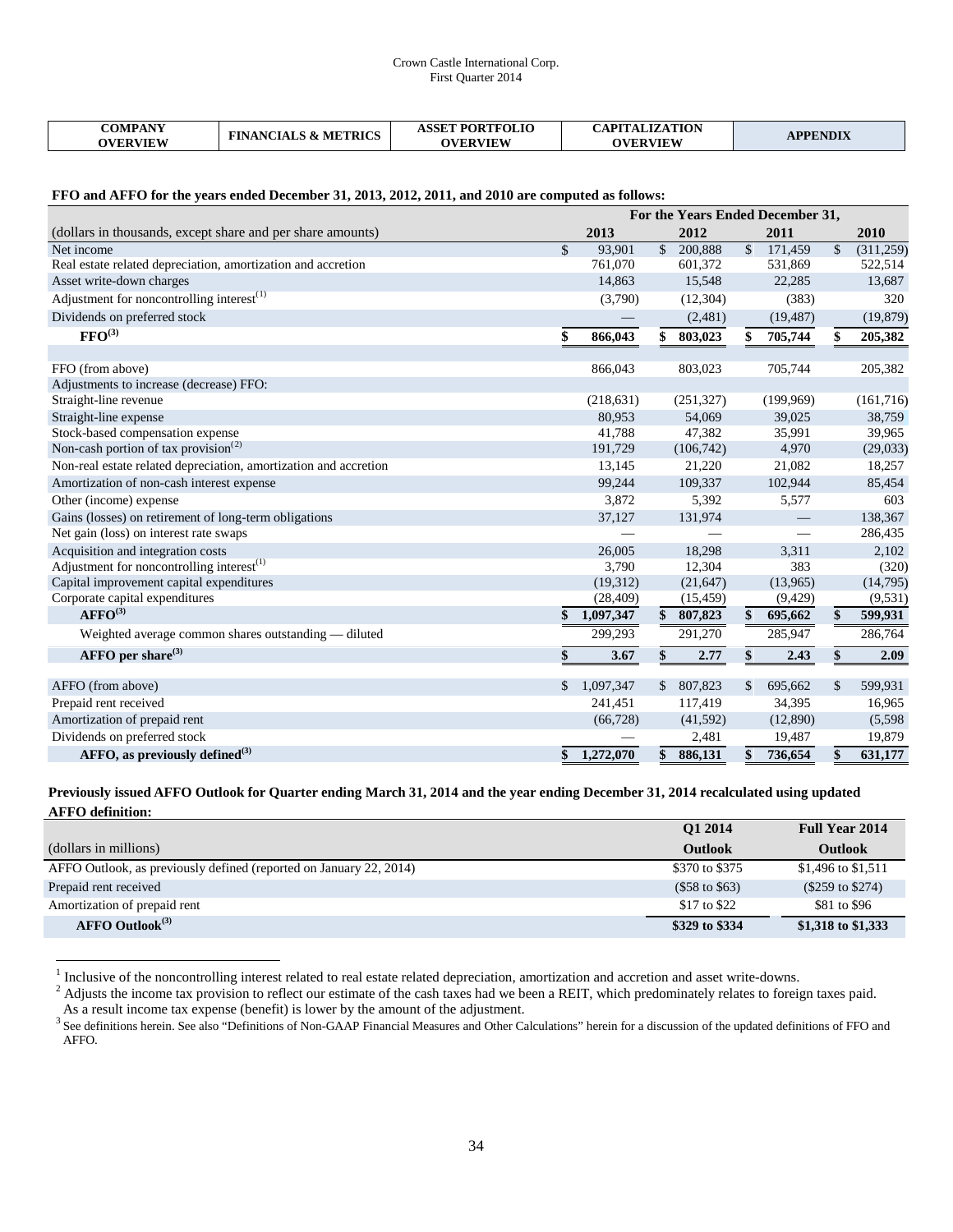#### Crown Castle International Corp. First Quarter 2014

| COMPANY         | <b>ASSET PORTFOLIO</b><br><b>FINANCIALS &amp; METRICS</b> | <b>CAPITALIZATION</b> | <b>APPENDIX</b> |  |
|-----------------|-----------------------------------------------------------|-----------------------|-----------------|--|
| <b>OVERVIEW</b> |                                                           | <b>OVERVIEW</b>       | <b>OVERVIEW</b> |  |

# **FFO and AFFO for the quarter ending June 30, 2014 and the year ending December 31, 2014 is forecasted as follows:**

|                                                                     | Q2 2014            | Full Year 2014         |
|---------------------------------------------------------------------|--------------------|------------------------|
| (dollars in millions)                                               | Outlook            | Outlook                |
| Net income                                                          | \$32 to \$65       | \$298 to \$382         |
| Real estate related depreciation, amortization and accretion        | \$243 to \$246     | \$970 to \$985         |
| Asset write-down charges                                            | \$2 to \$4         | \$6 to \$16            |
| Adjustment for noncontrolling interest $^{(1)}$                     | \$(2) to \$2\$     | $$(7)$ to \$1          |
| Dividends on preferred stock                                        | $$(11)$ to $$(11)$ | $$(44)$ to $$(44)$     |
| $\text{FFO}^{(3)(4)}$                                               | \$283 to \$288     | \$1,276 to \$1,291     |
|                                                                     |                    |                        |
| FFO (from above)                                                    | \$283 to \$288     | \$1,276 to \$1,291     |
| Adjustments to increase (decrease) FFO:                             |                    |                        |
| Straight-line revenue                                               | $$(55)$ to $$(50)$ | $$(196)$ to $$(181)$   |
| Straight-line expense                                               | $$23$ to $$28$     | \$94 to \$109          |
| Stock-based compensation expense                                    | \$15 to \$17       | \$55 to \$60           |
| Non-cash portion of tax provision                                   | $$(4)$ to $$1$     | $$(10)$ to \$5         |
| Non-real estate related depreciation, amortization and accretion    | \$5 to \$7         | \$21 to \$26           |
| Amortization of non-cash interest expense                           | \$20 to \$24       | \$75 to \$86           |
| Other (income) expense                                              | \$0 to \$2         | \$3 to \$5             |
| Gains (losses) on retirement of long-term obligations               | \$46 to \$46       | \$46 to \$46           |
| Acquisition and integration costs                                   | \$2 to \$6         | \$13 to \$23           |
| Adjustment for noncontrolling interest $^{(1)}$                     | \$2 to $$(2)$      | \$7 to $$(1)$          |
| Capital improvement capital expenditures                            | $$(10)$ to $$(8)$  | \$ $(35)$ to \$ $(33)$ |
| Corporate capital expenditures                                      | $$(14)$ to $$(12)$ | $$(41)$ to $$(39)$     |
| AFFO <sup>(4)</sup>                                                 | \$326 to \$331     | \$1,346 to \$1,361     |
| Weighted average common shares outstanding — diluted <sup>(2)</sup> | 333.3              | 333.3                  |
| AFFO per share $(4)$                                                | \$0.98 to \$0.99   | \$4.04 to \$4.08       |

 $1$  Inclusive of the noncontrolling interest related to real estate related depreciation, amortization and accretion and asset write-downs  $2$  Based on 333.3 million diluted shares outstanding as of March 31, 2014.

<span id="page-35-0"></span><sup>&</sup>lt;sup>3</sup> FFO, as previously defined, for Full Year 2014 Outlook was previously forecasted on January 22, 2014 as \$1,284 million to \$1,299 million, which is exclusive of the net impact form the update of the definition of \$11 million to \$21 million, which amounts include the adjustment for non-cash portion of tax provision and excludes the adjustment for asset write down charges and noncontrolling interests.<br><sup>4</sup> See definitions herein. See also "Definitions of Non-GAAP Financial Measures and Other Calculations" herei

AFFO.